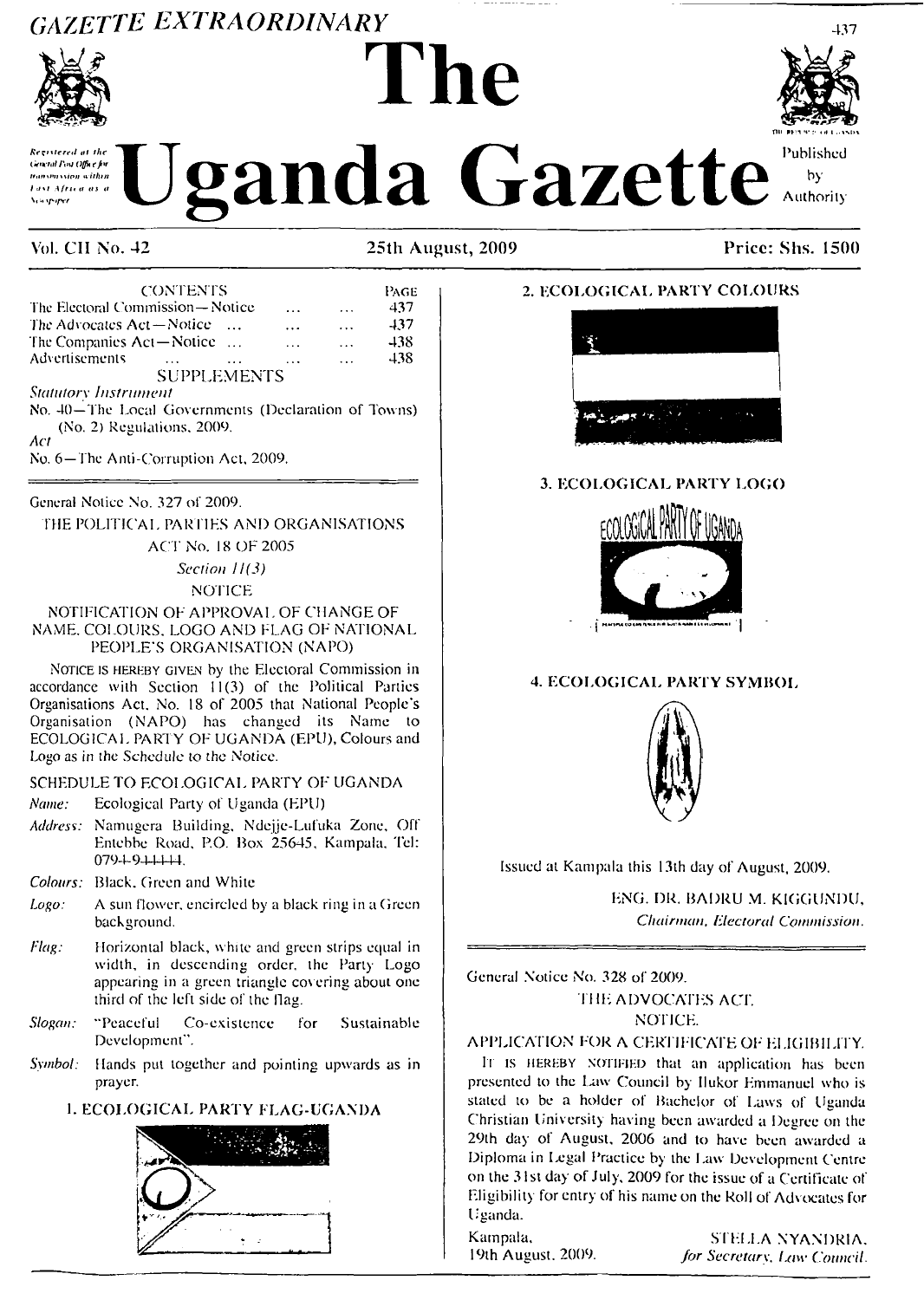# **IN THE MATTER OF THE COMPANIES ACT CAP. 110**

#### **AND**

#### **IN THE MATTER OF NAJJA GROCERS AND STOCKISTS LIMITED (IN LIQUIDATION)**

#### **VOLUNTARY WINDING UP**

**By a Special Resolution of the members of the above named company dated 10th August. 2009. it was resolved io wind up the company in accordance with Section 276( <sup>1</sup> )(b) of the Companies Act (Cap. 110) I-avvs of Uganda and Ms. Namuddu Janet Katende was appointed Liquidator.**

**'lake Notice that anyone having any claim whatsoever from the above company should >ubmil such claim to the Liquidator wiihin one month from the dale of publication of this Noiice.**

**Namuddu Janet Katende, Advocate C/o. MZs. Kibeedi & Co. Advocates. Plot 2 Bombo Raid, 2nd Haw City Apartments Building. Suite 12 P.O. Box 5780, Kampala.**

**Dated at Kampala, this 1st day of August. 2009.**

**NAMUDDU JANET KATENDE,** *Advocate.*

# **ADVERTISEMENTS**

**THE REGISTRATION OF TITLES ACL**

#### **(Cap. 230).**

**NOTICE.**

#### **ISSUE OF SPECIAL CERTIFICATE OFI <sup>I</sup> TLE.**

**Busiro Block 256 Ploi 30 <sup>1</sup> \*ind at Banda.**

Notice is hereby given **that after the expiration of one month from the publication hereof, <sup>I</sup> intend to issue in the names of Charles Kakumba, a special Certificate of'Hile under the above Block and Plot, the Certificate of Title which was originally issued having been lost.**

**Kampala, NYOMB1 V. ROBERT, <sup>I</sup> Olh Augusl. 2009.** *forAg. Commissioner LandRegistration.*

#### **'THE REGISTRATION OF TI TLES ACT. (Cap. 230).**

#### notice:.

#### **ISSUE OF SPEC IAL CERTIFICATE OF TITLE.**

**Busiro Block 233 Plot 8 <sup>I</sup> .and al Nagulu.**

Notice is hereby given **that after the expiration of one month from the publication hereof. <sup>1</sup> intend to issue in the names of Alifunsi Kayondo, a special Certificate of'Hile under the above Block and Plot, the Certificate of Title <sup>w</sup> hich was originally issued having been lost.**

**Kampala, NYOMB1 V. ROBERT!'. 14lh Augusl, 2009.** *for Ag. Commissioner Land Registration.*

#### **THE REGISTRATION OF TITLES ACT. (C'ap. 230).**

#### **NOTICE.**

#### **ISSUE OF SPECIAL CERTIFICATE OF TI TLE.**

*Freehold Register***—Volume 338 Folio 19. Plot No. 913, Block 227 at Bweyogercre Estate.**

Notice is hereby given **that after the expiration of one month from the publication hereof. <sup>I</sup> intend to issue in the names of Ruth Bulla of P.O. Box 874. Kampala, a special Certificate of Title under the above Volume and Folio, the Certificate of Title which was originally issued having been lost.**

**Kampala. EDWARD KARIBWENDE.** 5th **August. 2009.** *for Ag. Commissioner Land Registration.* 

#### **THE REGISTRA1 ION OF TITLES ACT'.**

# **(Cap. 230).**

#### **NOTICE.**

#### **ISSUE OF SPECIAL CERTIFICATE OF TITLE.**

**Kyadondo Block 120 Plots 120. 121 and 122 I-and al Namwczi.**

Notice is hereby given **lhai after the expiration of one momh from the publication hereof. <sup>I</sup> intend lo issue in lhe names of Stephen Kisalita Mulyami ol P.O. Box 16210, Kampala, a special Certificate ofTitle under the above Block and Plots, lhe Certificate of 'Hile which was originally issued having been losi.**

**Kampala, MUHEREZA EDWIN. <sup>1</sup>4lh Augusl. 2(X)9.** *forAg. Commissioner LandRegistration.*

#### **THE REGISTRATION OF TITLES ACT.**

#### **(Cap. 230).**

#### **NOTICE.**

#### **ISSUE OF SPECIAL CER'11FICATE OF TITLE.**

**Busiro Block 400 Plot 32 <sup>I</sup> -and at Ngajo.**

Notice is hereby given **that after lhe expiration of one month from the publication hereof. <sup>I</sup> intend to issue in the names of Agiri Sannyu Nakatc. a special Certificate of Tide under lhe above Block and Plot lhe Certificate of 'Title which was originally issued having been lost.**

**Kampala. MUHERIZA EDWIN. 23rd July, 2(X)9.** *for Ag. Commissioner Ijttnd Registration.*

#### **THE REGISTRATION OF TI TLES ACT.**

#### **(Cap. 230).**

#### **NOTICE.**

#### **ISSUE OF SPECIAL CERTIFICATE OF TITLE.**

#### **Busiro Block 269 Plot 69 at Kav umba.**

Notice is hereby given **that after the expiration of one month from the publication hereof, l intend to issue in lhe names of Zakayo Kalaga. a special Certificate of Title under the above Block and Plot, the Certificate of Title which was originally issued having been lost.**

**Kampala. MUHEREZA EDWIN. <sup>1</sup> Oth July. 2009.** *forAg. Commissioner LandRegistration*

Printed and Published by I ganda Printing and Publishing Corporation. P.O. Box 33. Entebbe, Uganda.

Ń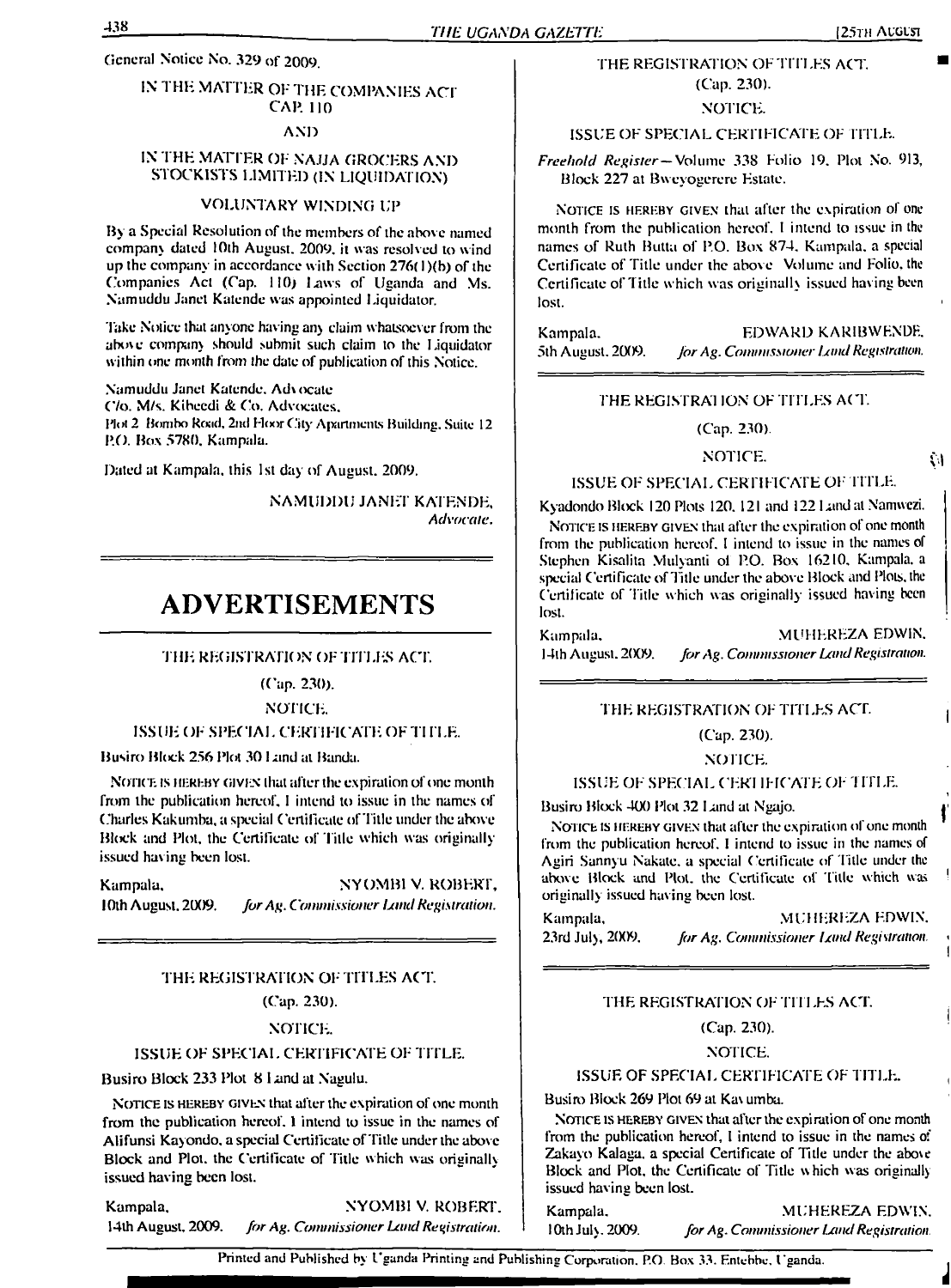#### **STATUTORY INSTRUMENTS SUPPLEMENT No. 22** 25th August, 2009

#### **STATUTORY INSTRUMENTS SUPPLEMENT**

*to The Uganda Gazette No. 42 Volume CII dated 25th August, 2009* Printed by UPPC, Entebbe, by Order of the Government.

# **STATUTORY INSTRUMENTS**

### **2009 No. 40.**

# **The Local Governments (Declaration of Towns) (No. 2) Regulations, 2009.**

*(Under sections 7(3) and 175(1) of the Local Governments Act, Cap. 243)*

IN EXERCISE of the powers conferred upon the Minister responsible for local governments by sections 7(3) and 175(1) of the Local Governments Act, in consultation with the districts and with the approval of Cabinet, these regulations are made this 17th day of August, 2009.

# **1. Title.**

These regulations may be cited as the Local Governments (Declaration of Towns) (No. 2) Regulations, 2009.

### **2. Declaration of Towns.**

The following areas are declared to be towns—

| (a) Abim  | —consisting of Wiawer, Kalakala, Kiru and Oyaro<br>Wards in Abim District;                                                            |
|-----------|---------------------------------------------------------------------------------------------------------------------------------------|
| (b) Bukwo | -consisting of Torasis, Kapkureson and Kabasken<br>Wards in Bukwo District;                                                           |
|           | (c) Nyahuka — consisting of Bundikuyali, Bundikahungu,<br>Bundimihinga, Simbyankuru and Bundikakemba<br>Wards in Bundibugyo District; |
|           | (d) Namutumba—consisting of Namutumba South, Namutumba<br>Central, and Namutumba North Wards in                                       |

Namutumba District;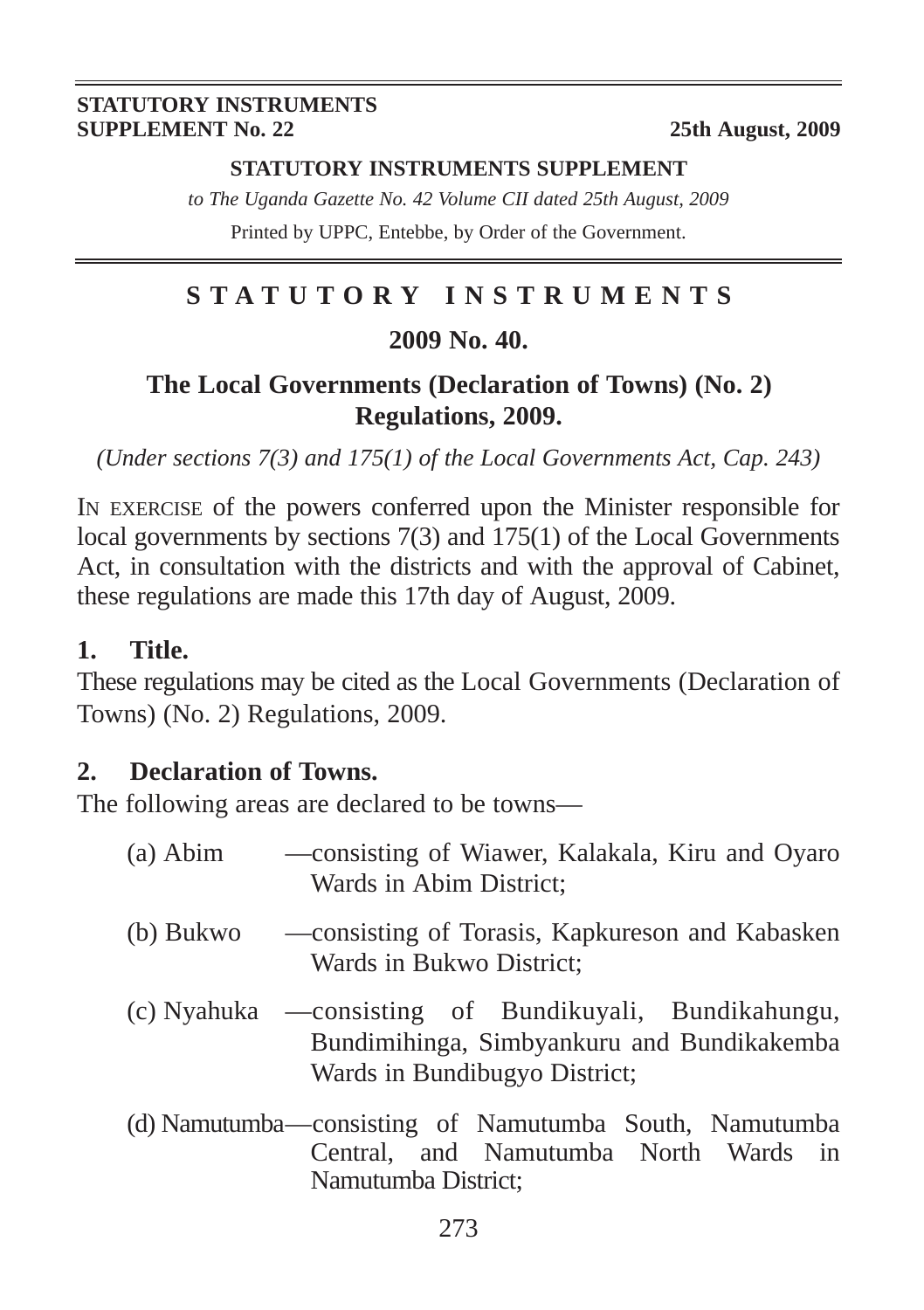- (e) Bugembe —consisting of Bugembe Parish in Jinja District;
- (f) Kakira —consisting of Kakira, Mawoito, Karongo and Wairaka Parishes in Jinja District;
- (g) Ishongororo —consisting of Kakinda and Nyantsimbo Parishes in Ibanda District.

HON. ADOLF MWESIGE, *Minister of Local Government.*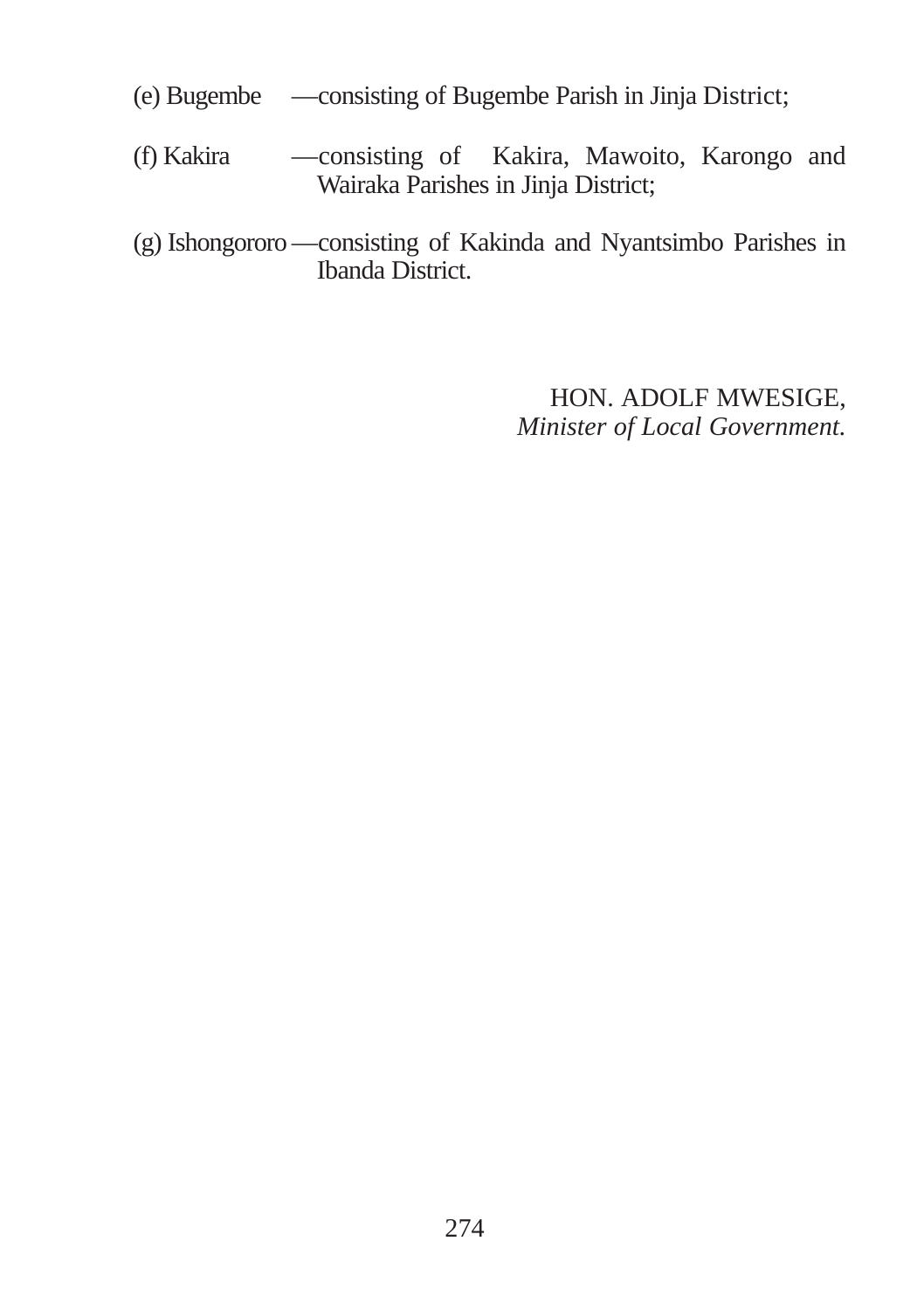#### **ACTS SUPPLEMENT No. 5 25th August, 2009.**

#### **ACTS SUPPLEMENT**

*to The Uganda Gazette No. 42 Volume CII dated 25th August, 2009.*

Printed by UPPC, Entebbe, by Order of the Government.

#### **Act 6** *Anti Corruption Act* **2009**

#### THE ANTI CORRUPTION ACT, 2009

#### ARRANGEMENT OF SECTIONS

#### PART I—PRELIMINARY

#### *Section*

1. Interpretation

#### PART II—CORRUPTION

- 2. Corruption
- 3. Corrupt transaction with agents
- 4. Corruptly procuring tenders
- 5. Bribery of a public official
- 6. Diversion of public resources
- 7. Payment of compensation to aggrieved party
- 8. Influence peddling
- 9. Conflict of interest
- 10. Loss of public property
- 11. Abuse of office
- 12. Sectarianism
- 13. Nepotism
- 14. Officers charged with administration of property of a special character, etc
- 15. Unauthorised administration of oaths
- 16. False assumption of authority
- 17. Personating public officers
- 18. Threat of injury to persons employed in public service
- 19. Embezzlement
- 20. Causing financial loss
- 21. Fraudulent disposal of trust property
- 22. False accounting by public officer
- 23. Fraudulent false accounting
- 24. False claims by officials
- 25. False certificates by public officers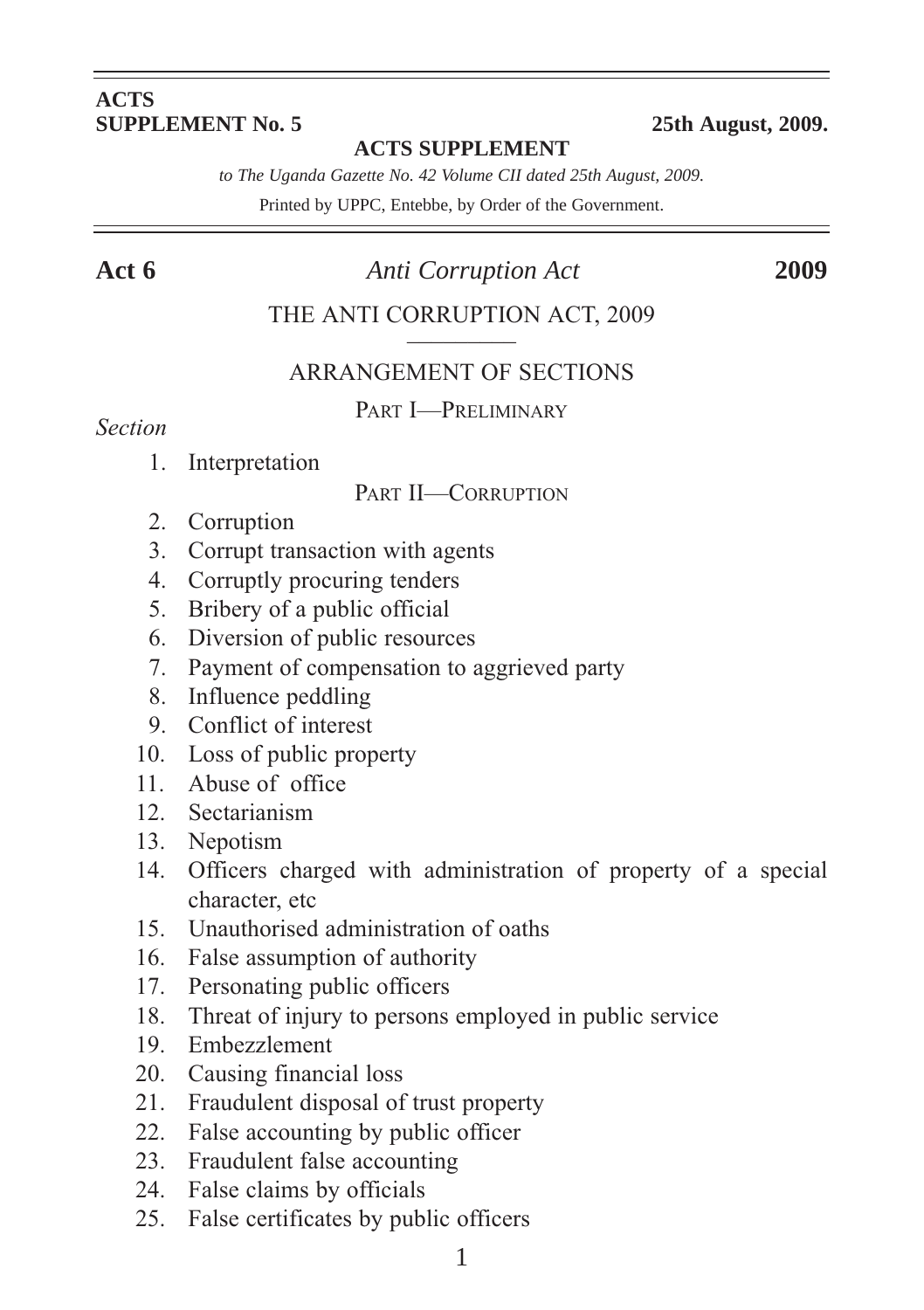*Section*

#### PART III—OFFENCES AND PENALTIES

- 26. Punishment for offences under sections 2, 3, 4, 5, 6, 7, 8, 12 and 13
- 27. Penalty to be imposed in addition to other punishment
- 28. Principal may recover amount of secret gift
- 29. Acceptor of gratification to be guilty not withstanding that purpose not carried out,etc
- 30. Evidence of pecuniary sources or property
- 31. Illicit enrichment
- 32. Evidence of accomplice
- 33. Special investigation powers of the Inspector General of Government and Director of Public Prosecutions
- 34. Court to restrict disposal of assets or bank accounts of accused, etc
- 35. Payment of compensation out of resources of convicted person

PART IV—POWERS OF INSPECTOR GENERAL OF GOVERNMENT AND DIRECTOR OF PUBLIC PROSECUTIONS

- 36. Powers of the Inspector General of Government and the Director of Public Prosecutions to order inspection of documents
- 37. Orders of search and seizure
- 38. Obligation to give information
- 39. Obstruction of search etc
- 40. Obstruction of investigations
- 41. Director of Public Prosecutions and Inspector General of Governments' powers to obtain information
- 42. Evidence and defence of custom
- 43. Duty to arrest
- 44. Protection of informers
- 45. Penalty for giving false information
- 46. Disqualification
- 47. Protection of persons acting in pursuance of the Act
- 48. Invalidity of appointment as bar to prosecution
- 49. Prosecution of offences
- 50. Appointment of special investigators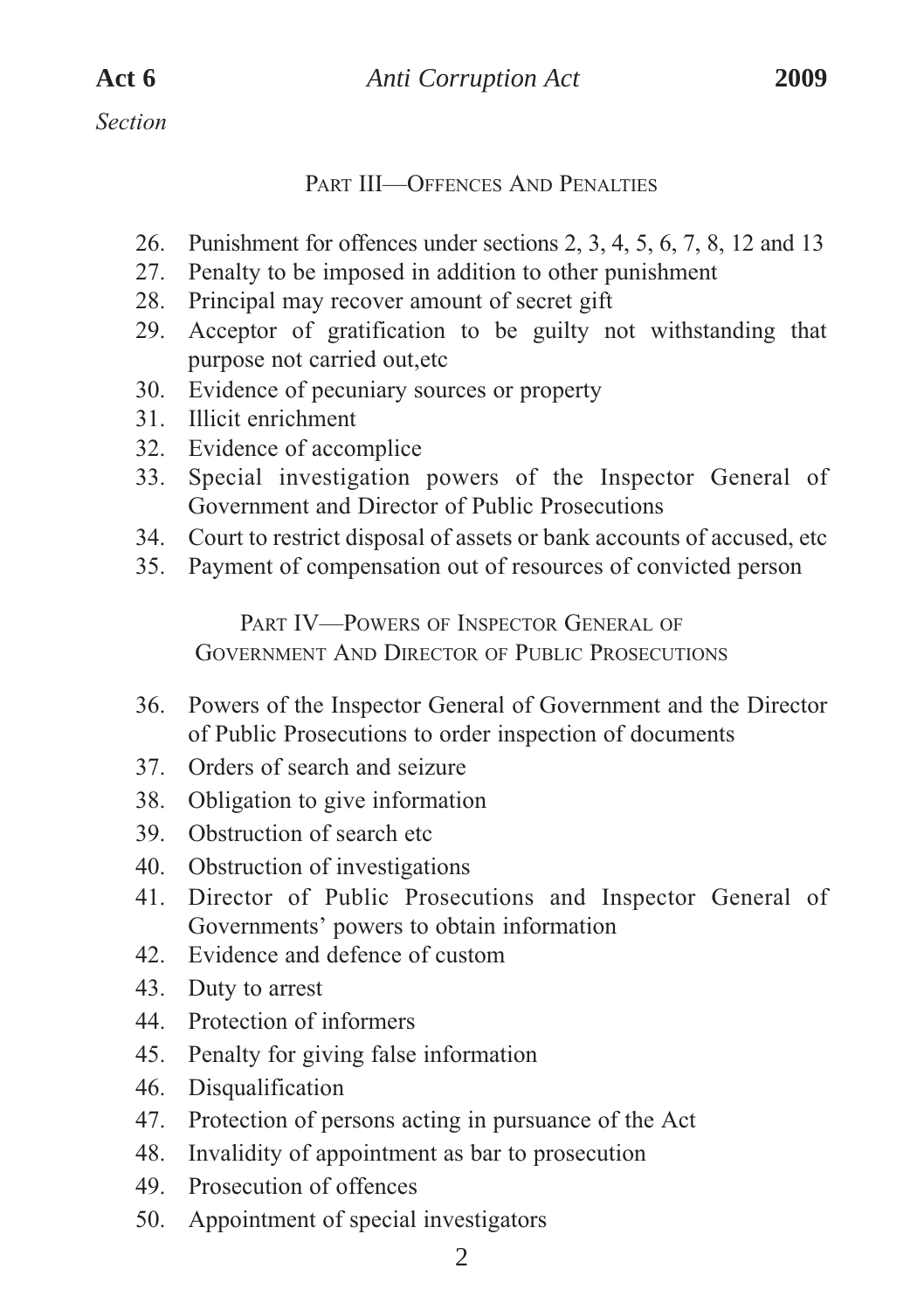*Section*

#### PART V—**JURISDICTION**

- 51. Jurisdiction to try offences
- 52. Punishment for attempts, preparations, abetments and criminal conspiracies

#### PART VI—RESTRAINING ORDER

- 53. Application for restraining order
- 54. Contents of application for restraining order
- 55. Issue of a restraining order
- 56. Contents of a restraining order
- 57. Notice of application for restraining order
- 58. Service of restraining order
- 59. Registration of restraining order
- 60. Setting aside disposition
- 61. Duration of restraining order
- 62. Review of restraining order

#### PART VII—CONFISCATION ORDER

- 63. Confiscation order
- 64. Confiscation notice
- 65. Procedure of confiscation order in relation to property where person dies or absconds
- 66. Voidable transfers

#### PART VIII—MISCELLANEOUS

- 67. Minister's power to amend schedule
- 68. Repeal of Cap 121
- 69. Consequential amendment of Cap 120
- 70. Consequential amendment of Act No.17 of 2002

#### SCHEDULE—Currency Point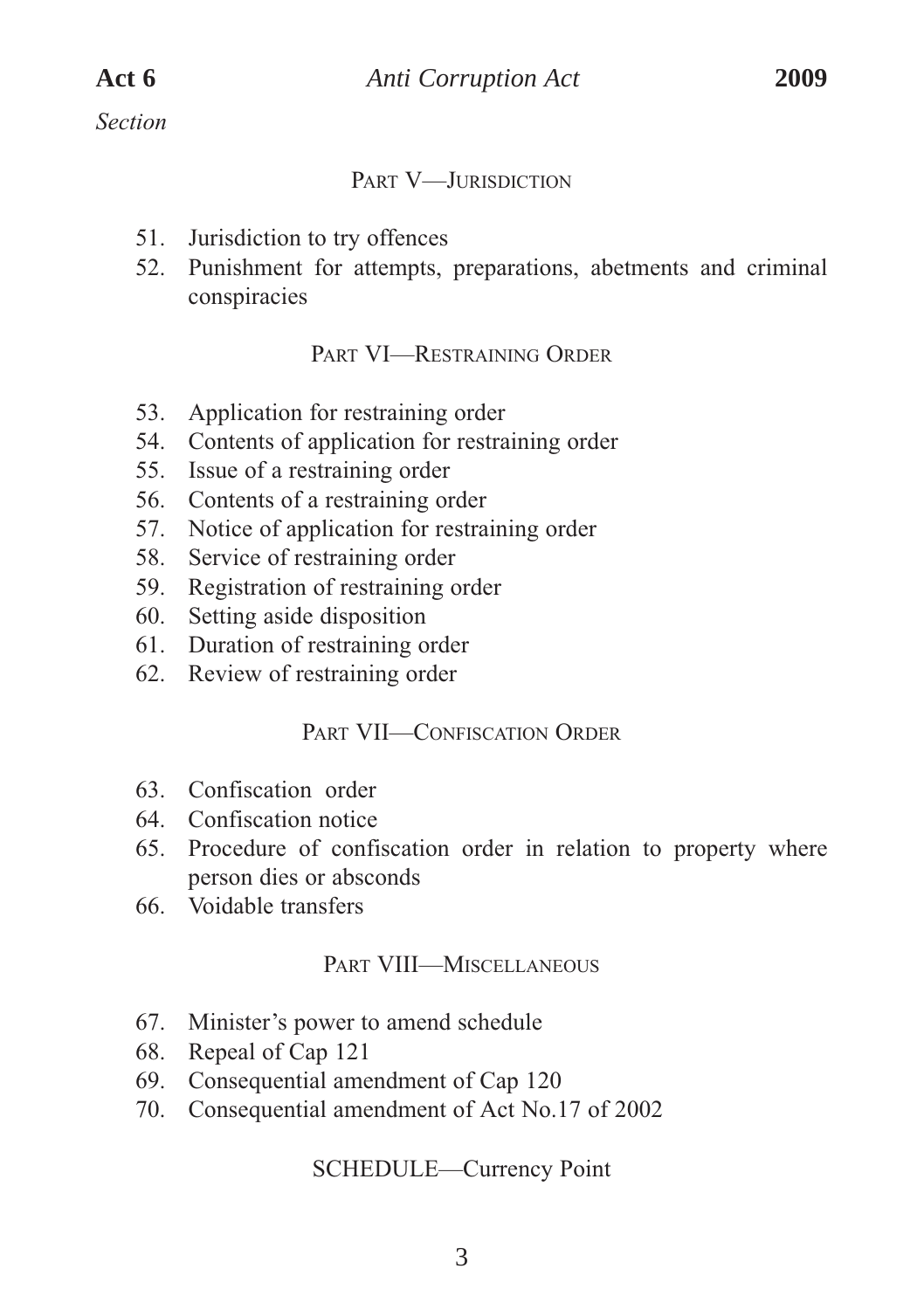#### **THE ANTI CORRUPTION ACT, 2009**

**An Act to provide for the effectual prevention of corruption in both the public and the private sector, to repeal and replace the Prevention of Corruption Act, to consequentially amend the Penal Code Act, the Leadership Code Act and to provide for other related matters.**

DATE OF ASSENT: 25th July, 2009.

*Date of Commencement:* 25th August, 2009.

BE IT ENACTED by Parliament as follows:

PART I—PRELIMINARY.

# **1. Interpretation**

In this Act, unless the context otherwise requires—

- "agent" means a person employed by or acting for another, and includes a trustee, an administrator and executor, and a person employed in the public service or under a corporation or a public body, and for the purposes of section 5 includes a subcontractor and a person who is employed by or acting for the subcontractor;
- "authorised officer" means a police officer not below the rank of Assistant Inspector of Police authorised in writing by the Inspector General of Police or an inspectorate officer authorised in writing by the Inspector General of Government or a State Attorney authorised in writing by the Director of Public Prosecutions;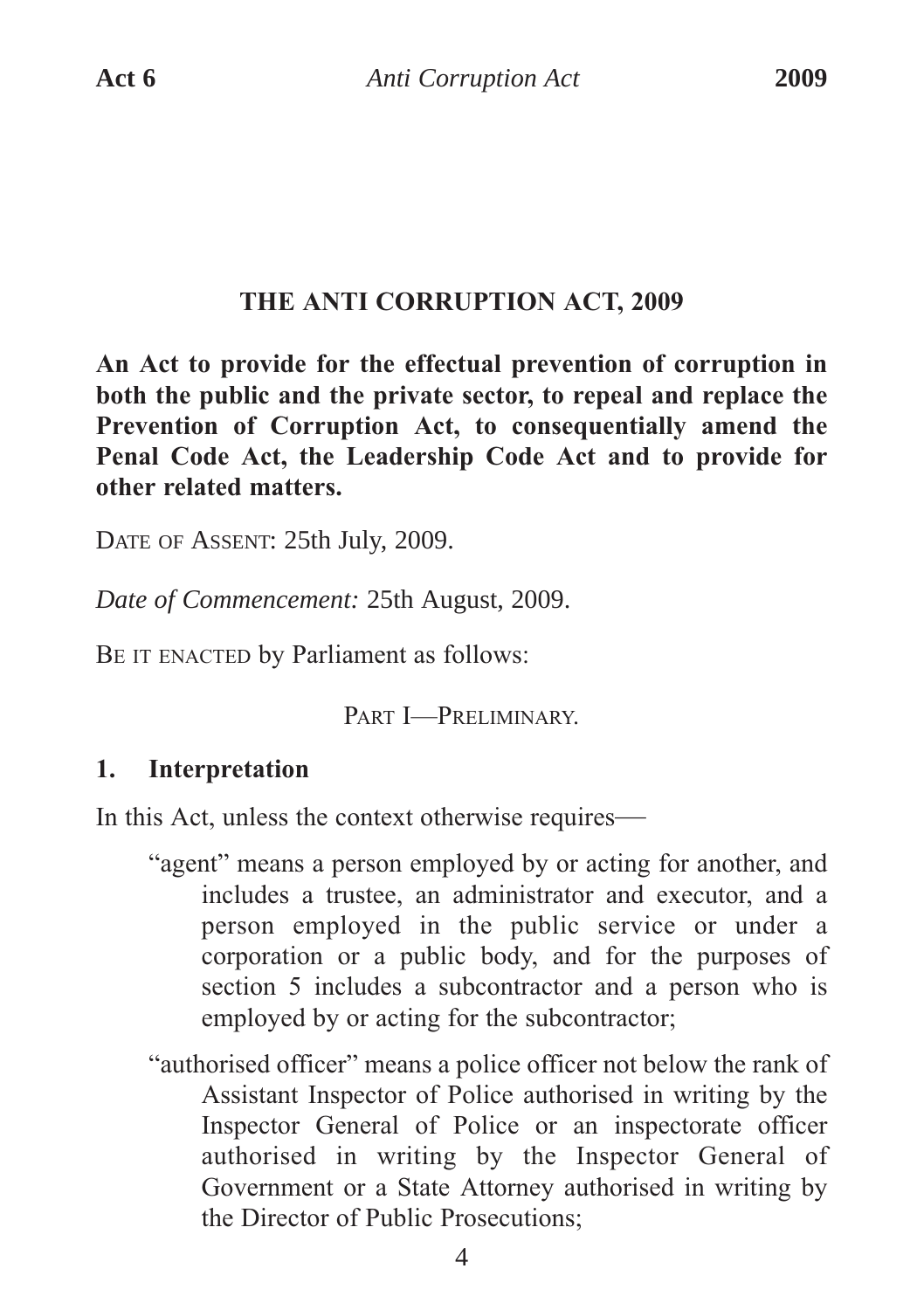"confiscation" includes forfeiture and where applicable, means the permanent deprivation of property by order of court;

- "confiscation order" means a confiscation order referred to in section 63:
- "corruptly" means purposely doing an act, which tends to corrupt, or influence a person to do an act or omission contrary to established procedures;
- "currency point" has the value specified in the Schedule to this Act;

"gratification" includes—

- (a) money or any gift, loan, fee, reward, commission, valuable security or other property or interest in property of any description, whether movable or immovable;
- (b) any office, employment or contract;
- (c) any payment, release, discharge or liquidation of any loan, obligation or other liability, whether in whole or in part;
- (d) any other service, favour, or advantage of any description, including protection from any penalty or disability incurred or apprehended or from any action or proceedings of a disciplinary or penal nature, whether or not already instituted, and includes the exercise or the forbearance from the exercise of any right or any official power or duty; and
- (e) any offer, undertaking or promise of any gratification within the meaning of subparagraphs  $(a)$ ,  $(b)$ ,  $(c)$  and  $(d)$ ;
- "inspectorate officer" means an officer of the Inspectorate of Government designated as an inspectorate officer;
- "property" includes money or any other movable or immovable, corporeal thing and includes any rights, privileges, claims, securities and any interest therein and all proceeds thereof;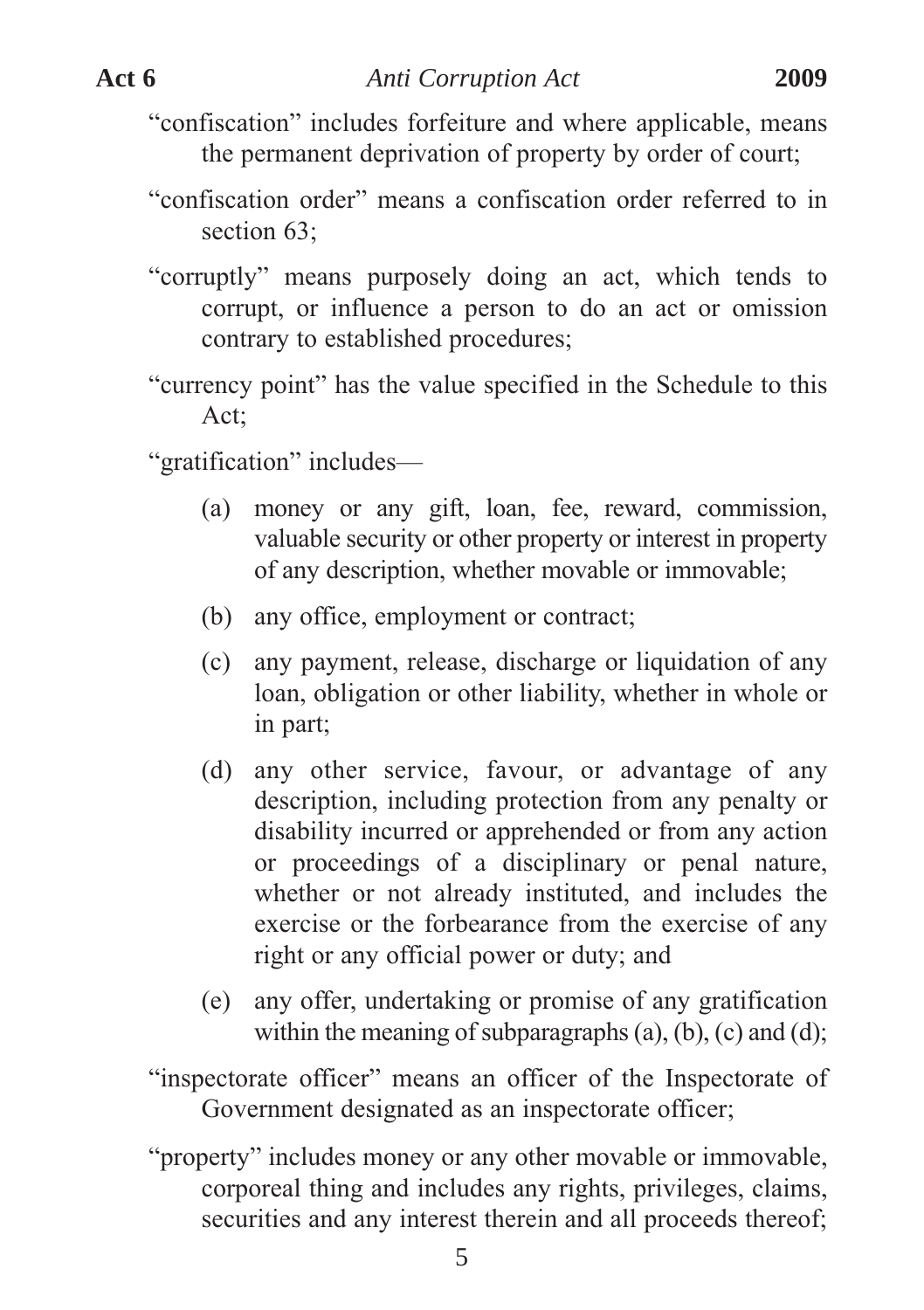"principal" includes an employer, a beneficiary under a trust, and a trust estate as though it were a person and any person beneficially interested in the estate of a deceased person as though the estate were a person and in the case of a person employed in the public service or a public body, includes the Government or the public body, as the case may be;

"public body" includes—

- (a) the Government, any department, services or undertaking of the Government;
- (b) the East African Community, its institutions and corporations;
- (c) the Cabinet, Parliament, any court;
- (d) district administration, a district council and any committee of a district council local council and any committee of any such council;
- (e) any corporation, committee, board, commission or similar body whether corporate or incorporate established by an Act of Parliament for the purposes of any written law relating to the public health or public undertakings of public utility, education or for promotion of sports, literature, science, arts or any other purpose for the benefit of the public or any section of the public to administer funds or property belonging to or granted by the Government or the East African Community, its institutions or its corporations or money raised by public subscription, rates, taxes, cess or charges in pursuance of any written law;
- (f) a political party, a trade union, a society registered under the Cooperative Societies Act and any council, board, committee or society established by an Act of Parliament for the benefit, regulation and control of any profession and non-governmental organsisations;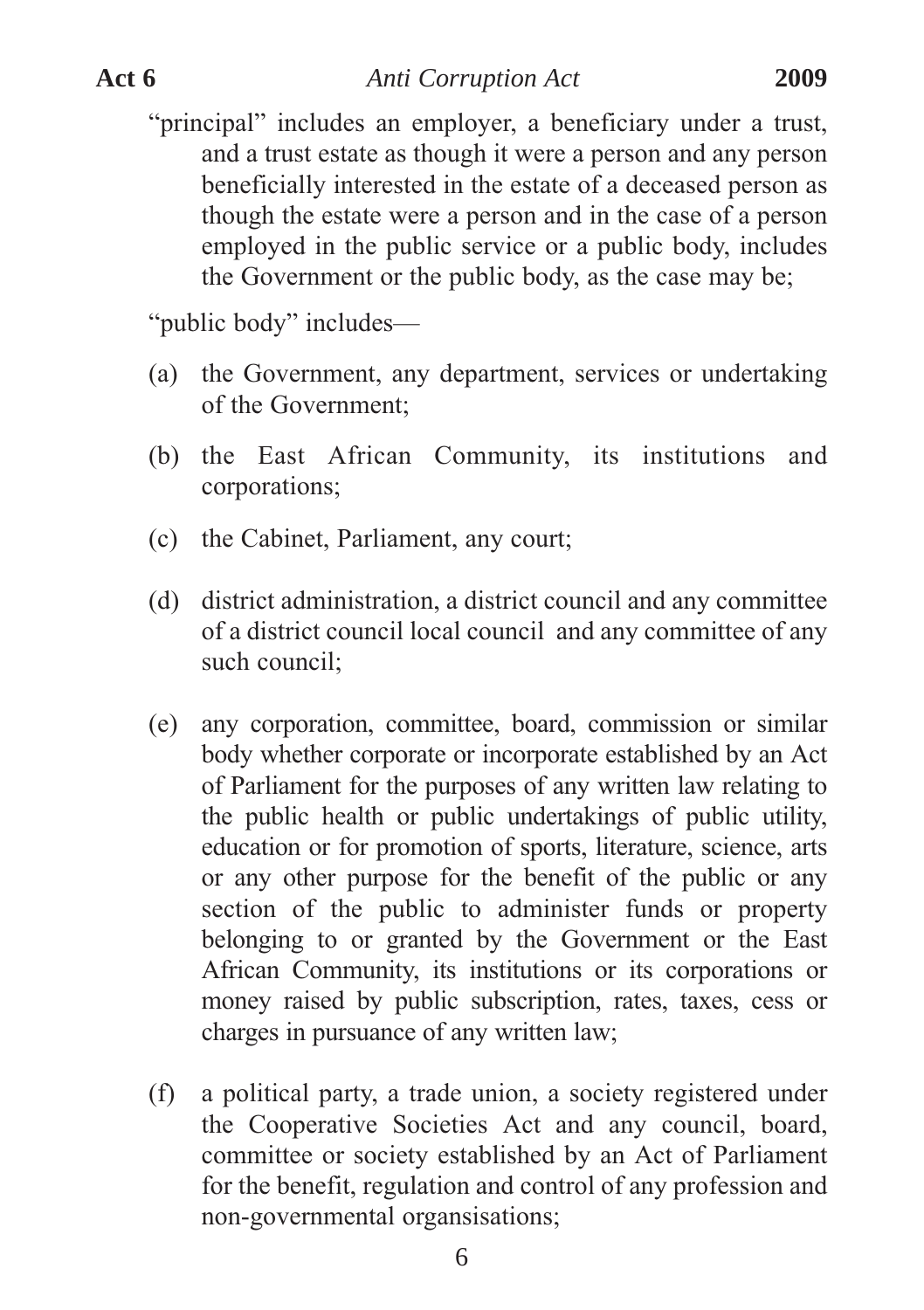"special investigator" means a person appointed under section 50;

"tainted property" means property used in connection with the commission of an offence under this Act or property constituting the proceeds of an offence.

PART II—CORRUPTION.

# **2. Corruption**

A person commits the offence of corruption if he or she does any of the following acts—

- (a) the solicitation or acceptance, directly or indirectly, by a public official, of any goods of monetary value, or benefits, such as a gift, favour, promise, advantage or any other form of gratification for himself or herself or for another person or entity, in exchange for any act or omission in the performance of his or her public functions;
- (b) the offering or granting, directly or indirectly, to a public official, of any goods of monetary value, or other benefit, such as a gift, favour, promise or advantage or any other form of gratification for himself or herself or for another person or entity, in exchange for any act or omission in the performance of his or her public functions;
- (c) the diversion or use by a public official, for purposes unrelated to those for which they were intended, for his or her own benefit or that of a third party, of any movable or immovable property, monies or securities belonging to the State, to an independent agency, or to an individual, which that official has received by virtue of his or her position for purposes of administration, custody or for other reasons;
- (d) the offering or giving, promising, solicitation or acceptance, directly or indirectly, of any undue advantage to or by any person who directs or works for, in any capacity, a private sector entity, for himself or herself or for any other person, for him or her to act, or refrain from acting, in breach of his or her duties;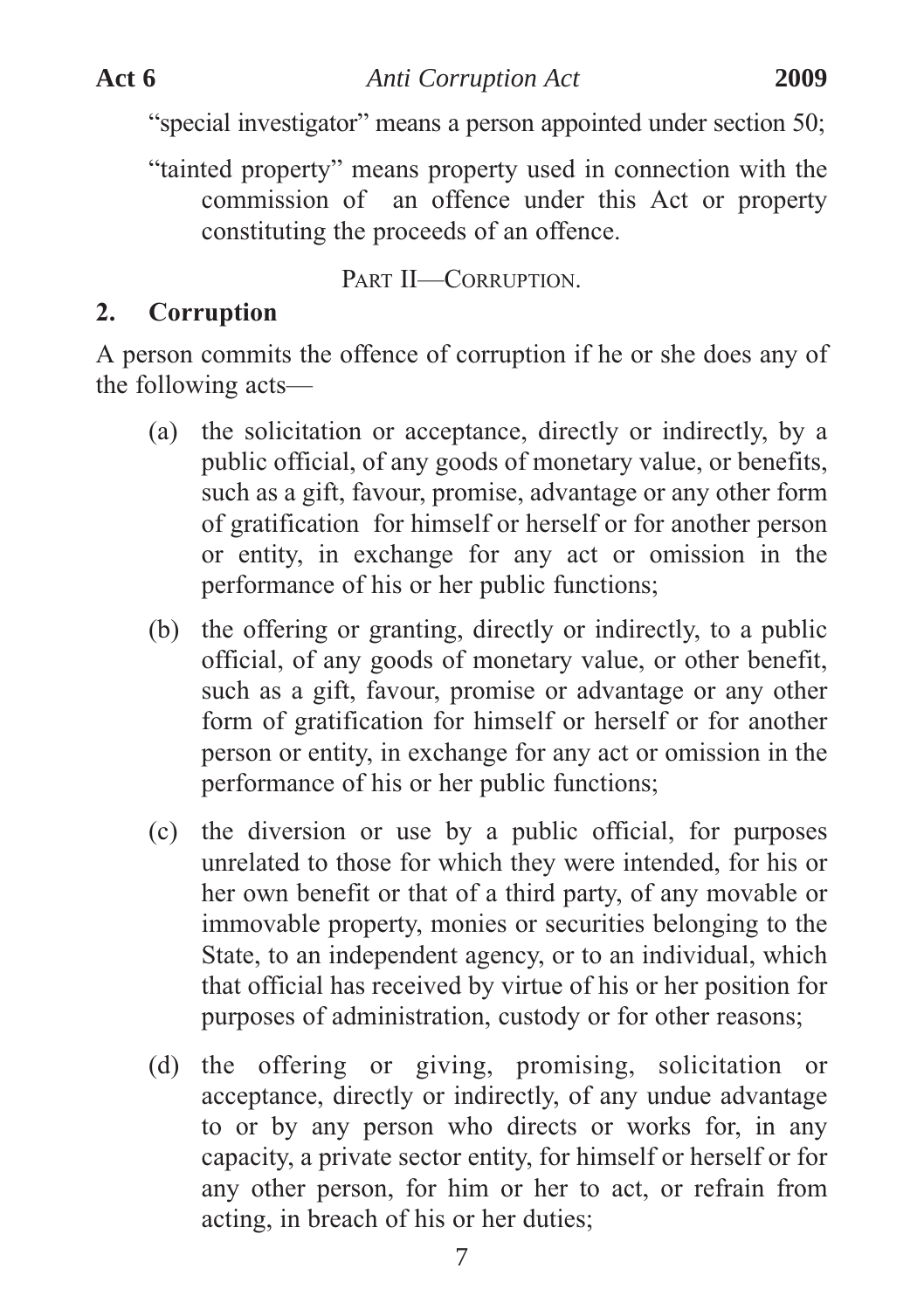- (e) the offering, giving, solicitation or acceptance directly or indirectly, or promising of any undue advantage to or by any person who asserts or confirms that he or she is able to exert any improper influence over the decision making of any person performing functions in the public or private sector in consideration of the undue advantage, whether the undue advantage is for himself or herself or for any other person, as well as the request, receipt or the acceptance of the offer or the promise of the advantage, in consideration of that influence, whether or not the supposed influence leads to the intended result;
- (f) the fraudulent acquisition, use or concealment of property derived from any of the acts referred to in this section;
- (g) the participation as a principal, co-principal, agent, instigator, accomplice or accessory after the fact, or in any other manner in the commission or attempted commission of, or in any collaboration or conspiracy to commit, any of the acts referred to in this section;
- (h) any act or omission in the discharge of his or her duties by a public official for the purpose of illicitly obtaining benefits for himself or herself or for a third party; or
- (i) neglect of duty.

#### **3. Corrupt transactions with agents.**

If—

(a) an agent corruptly accepts or obtains, or agrees to accept or attempts to obtain, from any person, for himself or herself or for any other person, any gratification as an inducement or reward for doing or forbearing to do, or for having done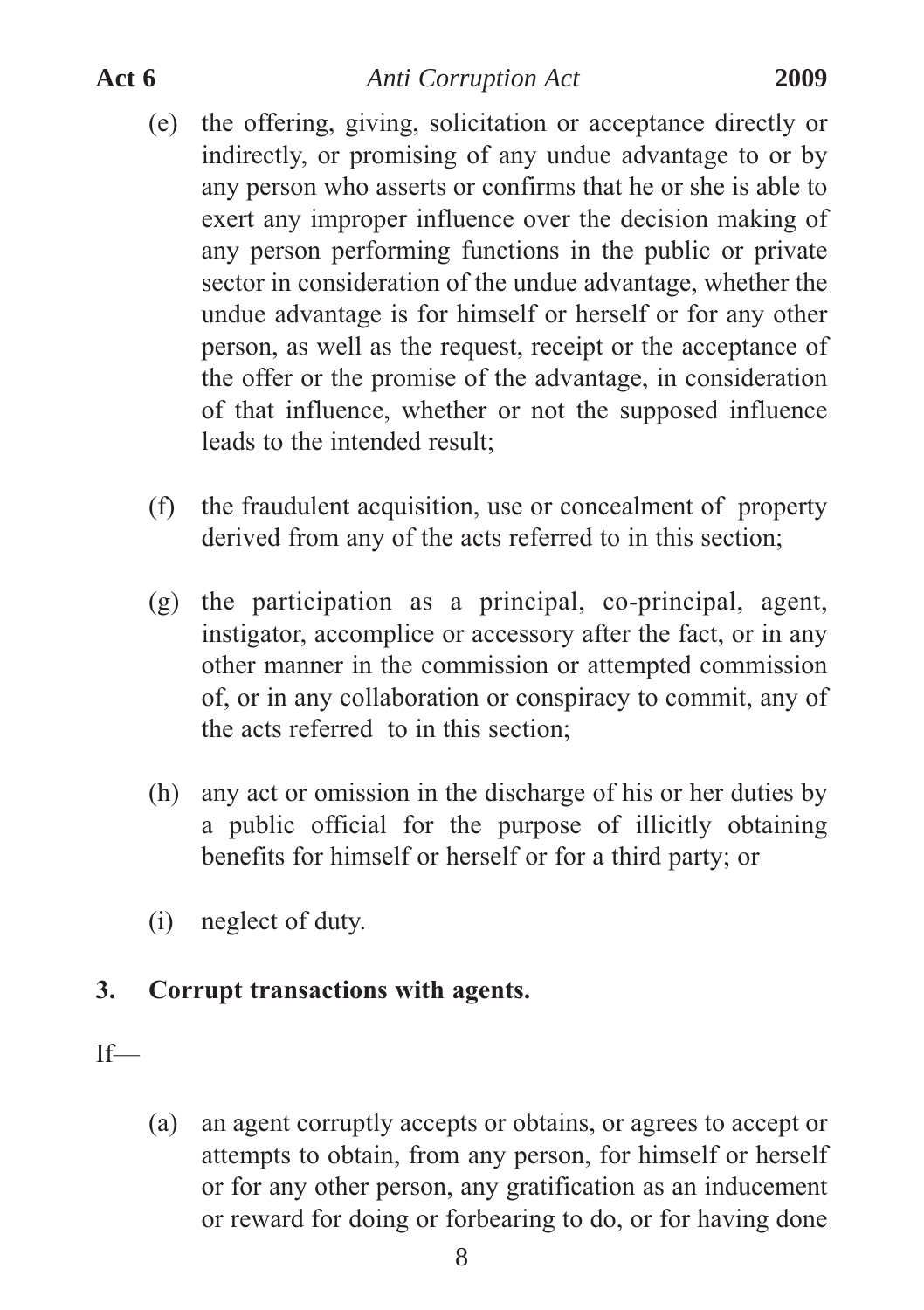or forborne to do, any act in relation to his or her principal's affairs or business, or for showing or forbearing to show favour or disfavour to any person in relation to his or her principal's affairs or business;

- (b) a person corruptly gives or agrees to give or offers any gratification to any agent as an inducement or reward for doing or forbearing to do, or for having done or forborne to do any act in relation to his or her principal's affairs or business, or for showing or forbearing to show favour or disfavour to any person in relation to his or her principal's affairs or business;
- (c) a person knowingly gives to an agent, or if an agent knowingly uses, with intent to deceive his or her principal, any receipt, account or other document in respect of the principal's affairs or business which contains any statement which is false or erroneous or defective in any material particular, and which to his or her knowledge is intended to mislead the principal;
- (d) an agent who corruptly gives or agrees to give or offers any gratification to any person as an inducement or reward for doing or omitting to do or for having done or omitted to do any act in relation to the business or affairs of his or her employer or for showing favour or disfavour to any person in relation to the business or affairs of his or her principal; or
- (e) a person who corruptly accepts or obtains, or agrees to accept or attempts to obtain, from any agent for himself or herself or for any other person, any gratification as an inducement or reward for doing or omitting to do or, for having done or omitted to do any act in relation to the business or affairs of his or her principal or for showing favour or disfavour to any person in relation to the business or affairs of his or her principal,

commits an offence.

# **4. Corruptly procuring tenders.**

(1) A person—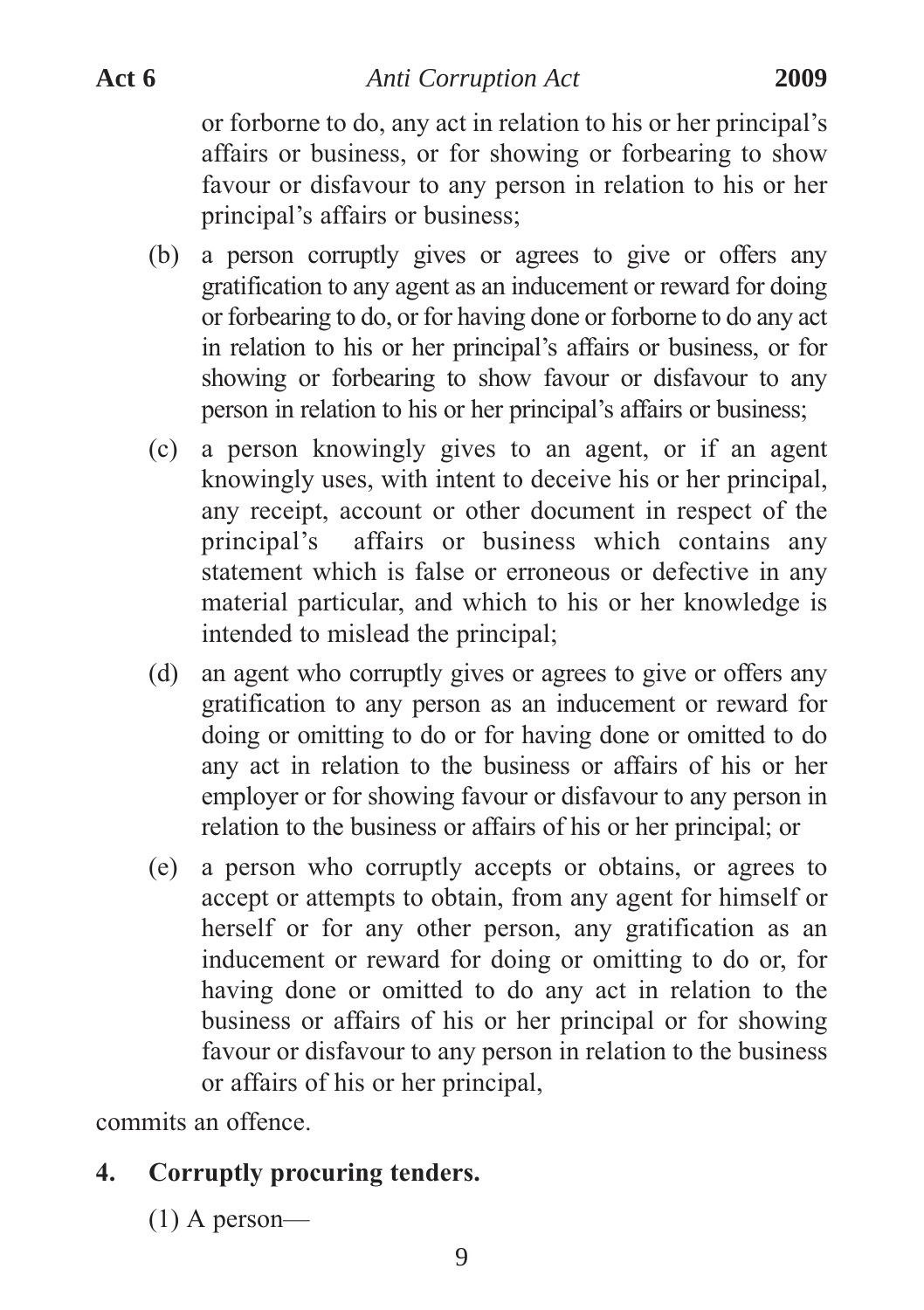- (a) who, with intent to obtain from any public body a contract for performing any work, providing any service, doing anything or supplying any article, material or substance, offers any gratification to any person who has made a tender for the contract, as an inducement or a reward for his or her withdrawing the tender; or
- (b) who solicits or accepts any gratification as an inducement or reward for his or her withdrawing a tender made by him or her for such contract,

commits an offence.

(2) A public official, who provides any information relating to a tender for—

- (a) performing any works;
- (b) providing any service; or
- (c) supplying any article, material or substance,

to enable a person obtain the tender from a public body, to the prejudice of another person interested in the tender, commits an offence.

# **5. Bribery of a public official.**

A person who—

- (a) directly or indirectly by himself or herself or through any other person offers, confers, gives or agrees to offer any gratification to any member of a public body an inducement or reward so that the member—
	- (i) votes or abstains from voting at any meeting of that public body in favour of or against any measure, resolution or question submitted to that public body;
	- (ii) performs, or abstains from performing his or her duty in procuring, expediting, delaying, hindering or preventing the performance of any official act; or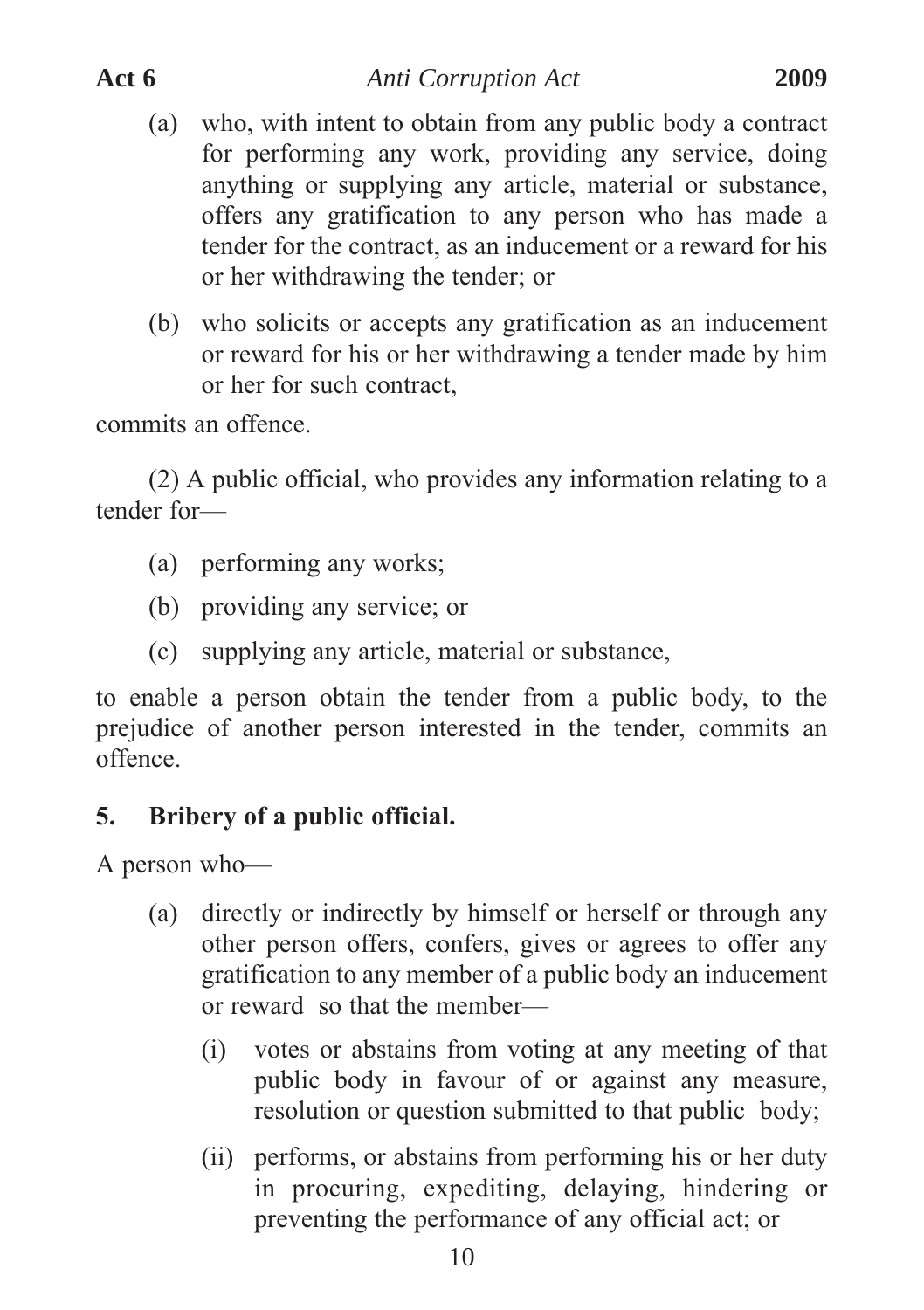- (iii) aids in procuring or preventing the passing of any vote or the granting of any contract or advantage in favour of any person; or
- (b) being a member as is referred to in paragraph (a) directly or indirectly solicits or accepts any gratification for himself or herself or for any other person, by himself or herself, or through any other person, as an inducement or reward for any act or abstaining from performing any act, referred to in subparagraphs (i), (ii) and (iii) of paragraph (a);

commits an offence.

# **6. Diversion of public resources.**

A person who converts, transfers or disposes of public funds for purposes unrelated to that for which the resources were intended, for his or her own benefit or for the benefit of a third party, commits an offence.

# **7. Payment of compensation to aggrieved party.**

(1) Where a person is convicted of an offence under section 6, the court, shall, in addition to the punishment imposed under section 26, order that person to pay by way of compensation to the aggrieved party, such sum as in the opinion of the court is just, having regard to the loss suffered by the aggrieved party.

(2) An order made under subsection (1) shall be deemed to be a decree under section 25 of the Civil Procedure Act and shall be executed in the manner provided under section 38 of the Civil Procedure Act.

# **8. Influence peddling.**

A person who does or, omits to do an act in contravention of established principles or procedure as a result of improper influence, for his or her own benefit or for the benefit of a third party commits an offence.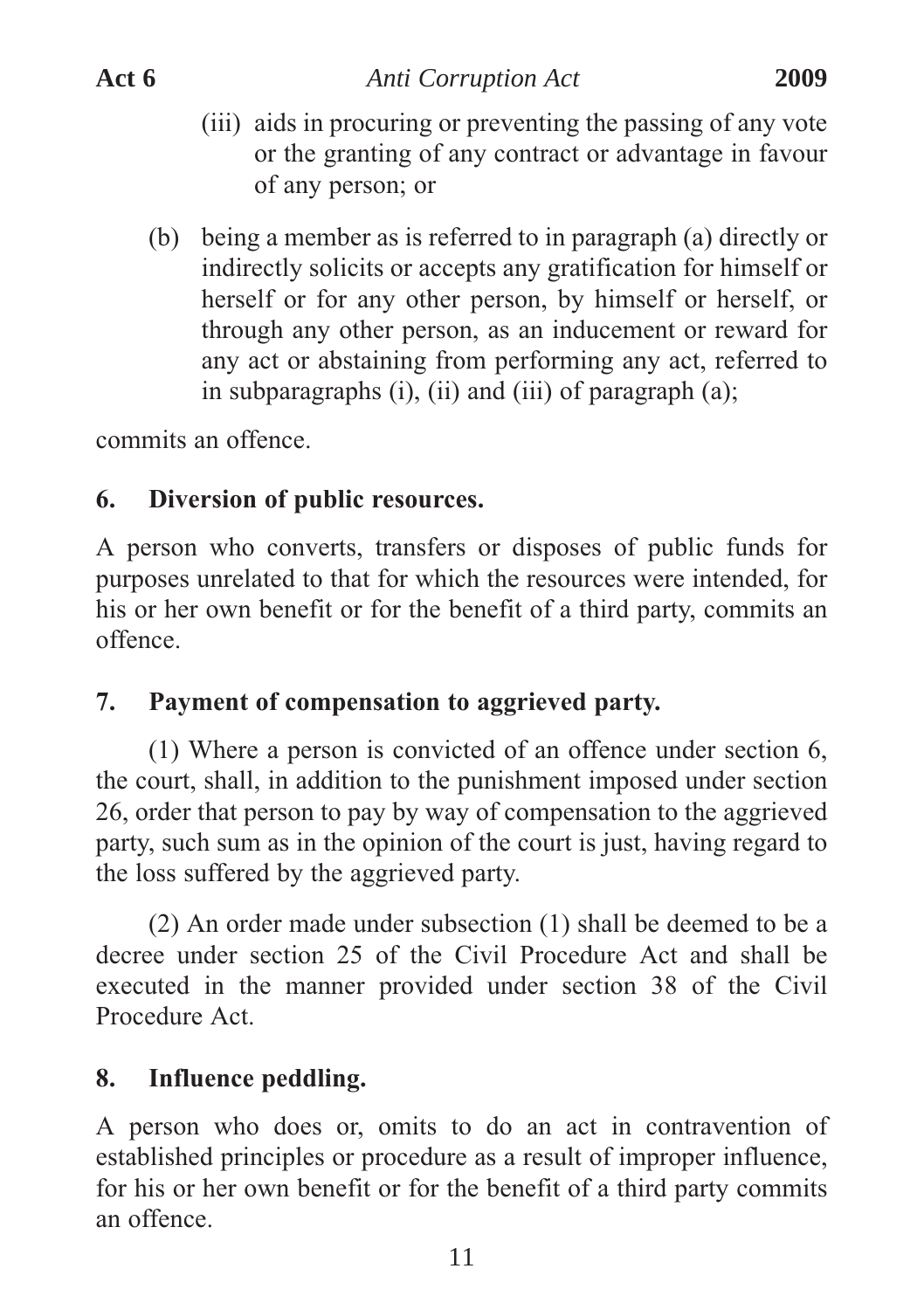### **9. Conflict of interest.**

(1) An employee, or a member of a public body, public company or public undertaking who, in the course of his or her official duties, deals with a matter in which he or she or his or her immediate family has a direct or indirect interest or is in a position to influence the matter directly or indirectly and he or she knowingly, fails to disclose the nature of that interest and votes or participates in the proceedings of that body, company or undertaking, commits an offence and is liable on conviction to a term of imprisonment not exceeding twelve years or a fine not exceeding five thousand currency points or both.

(2) Conflict of interest shall arise where the person referred to in subsection (1)—

- (a) deals with a matter in which he or she has personal interest and where he or she is in a position to influence the matter directly or indirectly, in the course of his or her official duties;
- (b) holds a position with or gives services to a person or a private body which is or are in conflict with his or her official duties;
- (c) participates in the deliberations of a public body, board, council, commission or committee, of which he or she is a member at any meeting at which any matter in which he or she has personal interest is to be discussed; or
- (d) attends a meeting of a public body, board, council, commission or committee and fails or neglects to disclose the nature and extent of his or her personal interest.

(3) "personal interest" in this section includes the personal interest of a spouse, child, dependant, agent, or business associate of which the person has knowledge or would have had knowledge if he or she has exercised due diligence having regard to all the circumstances.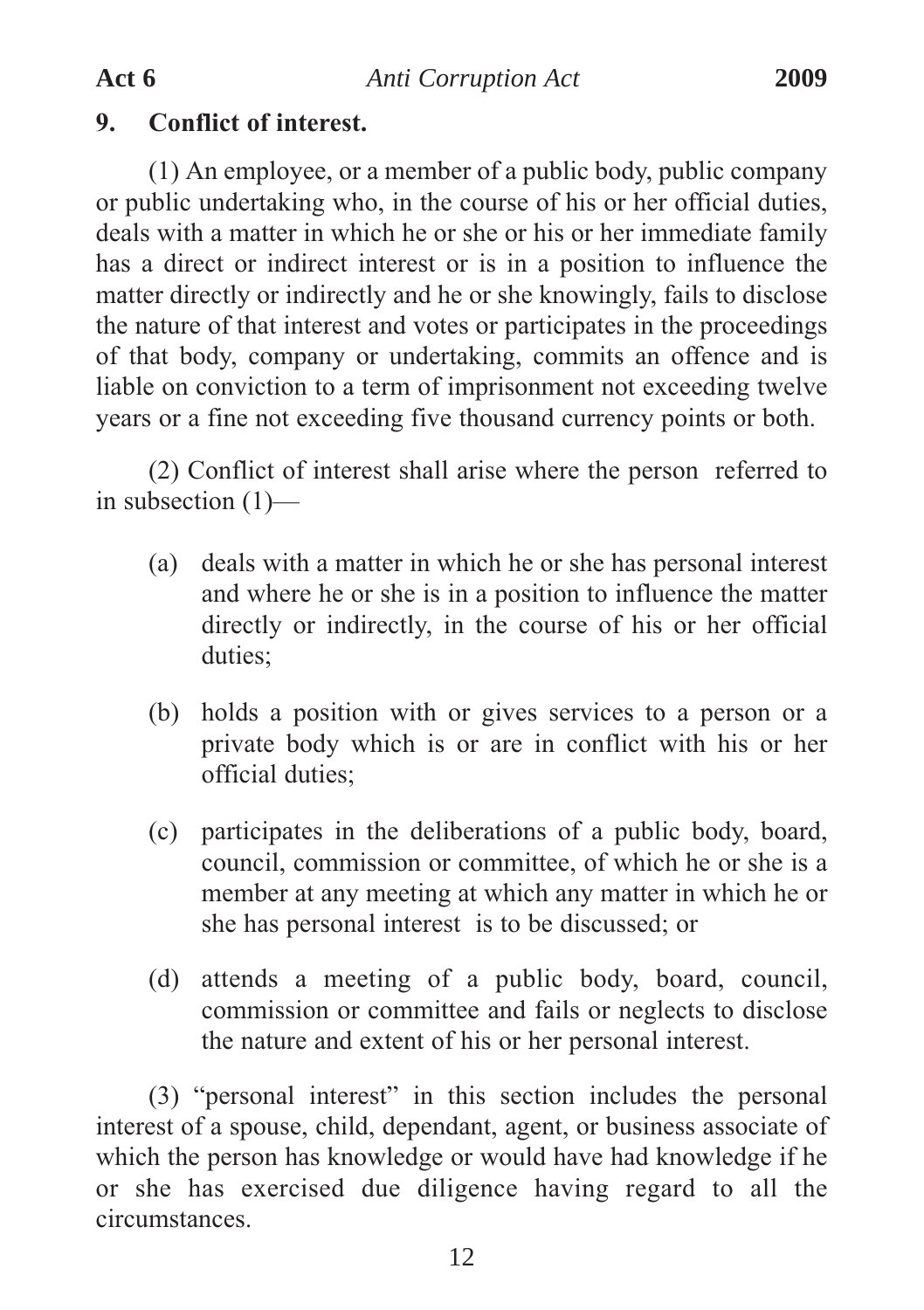#### **10. Loss of public property.**

(1) Where loss of public property results from an act or omission done by a person knowing or having reason to believe that, the act or omission will cause loss of public property, that person commits an offence and is liable on conviction to a term of imprisonment not exceeding ten years or a fine not exceeding two hundred and forty currency points or both.

(2) A public official who by an act or omission directly or indirectly causes or allows damage or loss to occur to any public property placed in his or her custody, possession or control, commits an offence and is liable on conviction to imprisonment not exceeding three years or a fine not exceeding seventy two currency points or both.

(3) A public official who knowingly misuses or allows public property entrusted to his or her care to be misused, abused or left unprotected, commits an offence and is liable on conviction to a term of imprisonment not exceeding three years or a fine not exceeding seventy two currency points or both.

(4) In addition to any other penalty imposed upon conviction on a person referred to in subsection (1), (2) or (3), the court may order that person to make good the loss occasioned to the property; and the value of the property or damage to the property shall constitute a civil debt from the person to the Government or public body concerned and shall be recoverable from that person.

(5) In this section "public property" means any form of real or personal property of any kind in which the Government or public body has ownership and includes: a plant, equipment, leasehold or other property interest as well as any right or other intangible interest that is purchased with public funds including the services of contractor personnel, office supplies, telephones and other telecommunications equipment and services, mail, automated data, public body records and vehicles.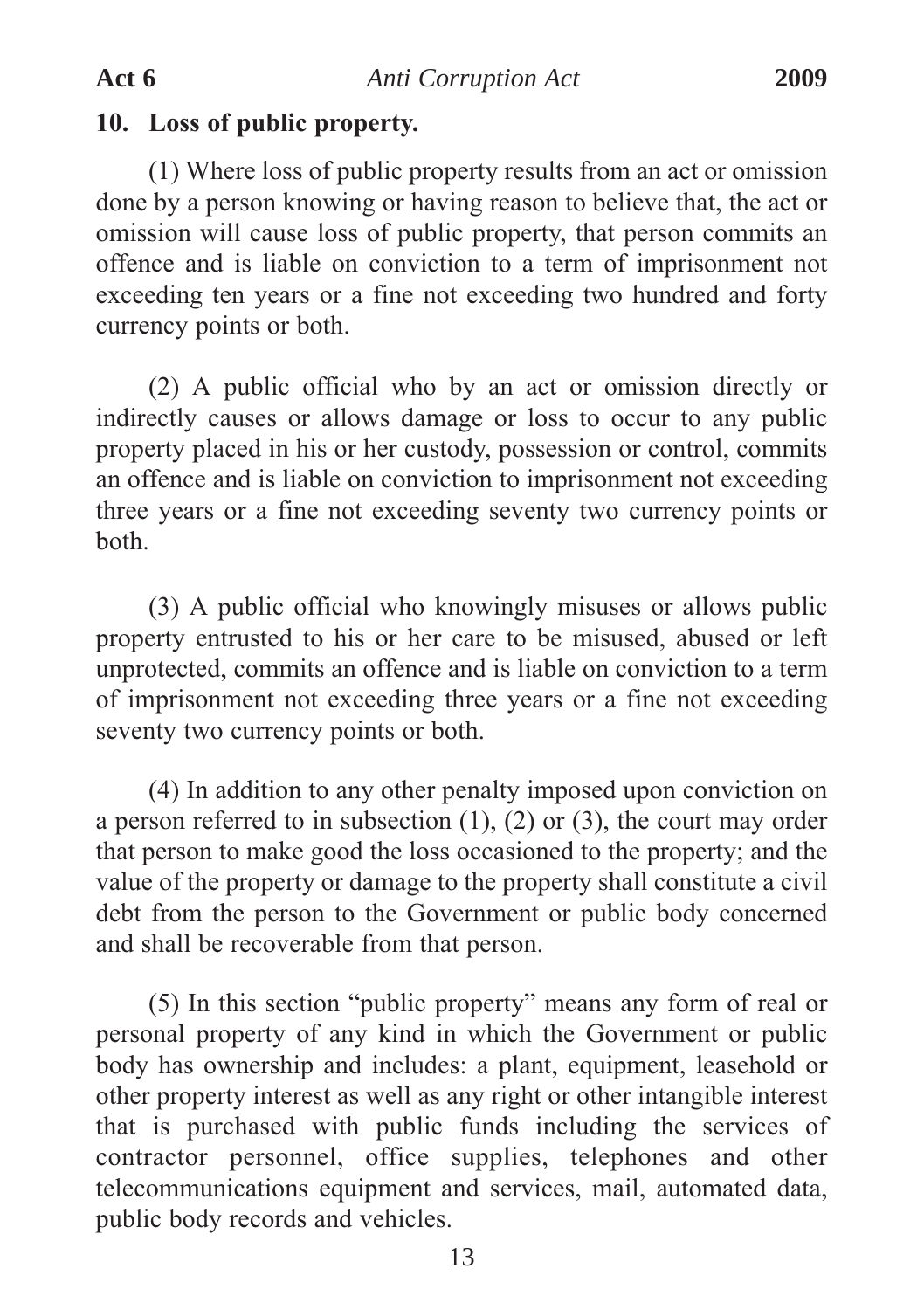### **11. Abuse of office.**

(1) A person who, being employed in a public body or a company in which the Government has shares, does or directs to be done an arbitrary act prejudicial to the interests of his or her employer or of any other person, in abuse of the authority of his or her office, commits an offence and is liable on conviction to a term of imprisonment not exceeding seven years or a fine not exceeding one hundred and sixty eight currency points or both.

(2) Where a person is convicted of an offence under subsection (1) and the act constituting the offence was done for the purposes of gain, the court shall, in addition to any other penalty it may impose, order that anything received as a consequence of the act, be forfeited to the Government.

# **12. Sectarianism.**

A person who being the holder of an office does any act in connection with the office for the purpose of doing a favour or offering undue advantage to any person on the basis of that person's religion or sect, ethnic group or place of origin commits an offence.

# **13. Nepotism.**

A person who being the holder of an office does any act in connection with the office for the purpose of doing favours to any person on the basis of blood relations between that person and that other person commits an offence.

# **14. Officers charged with administration of property of a special character, etc.**

Where a person who is employed in the public service—

- (a) is charged by virtue of his or her employment with any judicial or administrative duties in respect of property of a special character or in respect of the carrying on of any manufacture, trade or business;
- (b) acquires or holds directly or indirectly a private interest in that property, manufacture, trade or business; and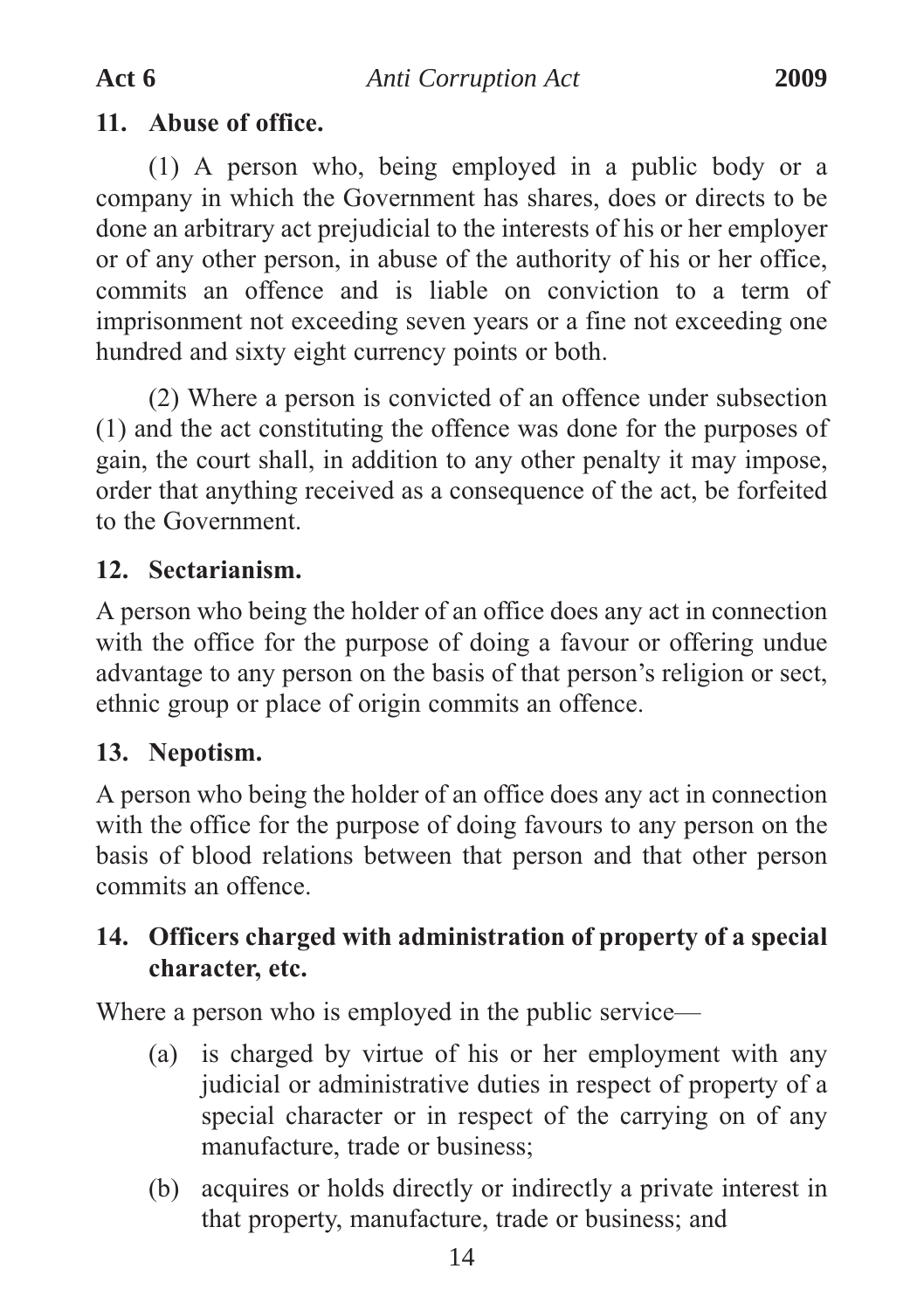(c) discharges any of his or her duties in respect of property, manufacture, trade or business in which he or she has the interest or in respect of the conduct of any person in relation to the property, manufacture, trade or business,

commits an offence and is liable on conviction to a term of imprisonment not exceeding three years or a fine not exceeding seventy two currency points or both.

# **15. Unauthorised administration of oaths.**

(1) Any person who administers an oath or takes a solemn declaration or an affirmation or an affidavit, touching any matter with respect to which he or she has not by law any authority to do so, commits an offence and is liable on conviction to a term of imprisonment not exceeding two years or a fine not exceeding forty eight currency points or both.

(2) This section shall not apply to an oath, a declaration, an affirmation or an affidavit administered by or taken before a magistrate or a justice of the peace in any matter relating to the preservation of the peace or the punishment of offences or relating to inquiries respecting sudden deaths , nor to an oath, a declaration, an affirmation or an affidavit administered or taken for some purpose which is lawful under the laws of another country, or for the purpose of giving validity to an instrument in writing which is intended to be used in another country.

# **16. False assumption of authority.**

A person who—

- (a) not being a judicial officer, assumes to act as a judicial officer;
- (b) without authority assumes to act as a person having authority by law to administer an oath or take a solemn declaration or affirmation or affidavit or to do any other act of a public nature which can only be done by persons authorised by law to do so; or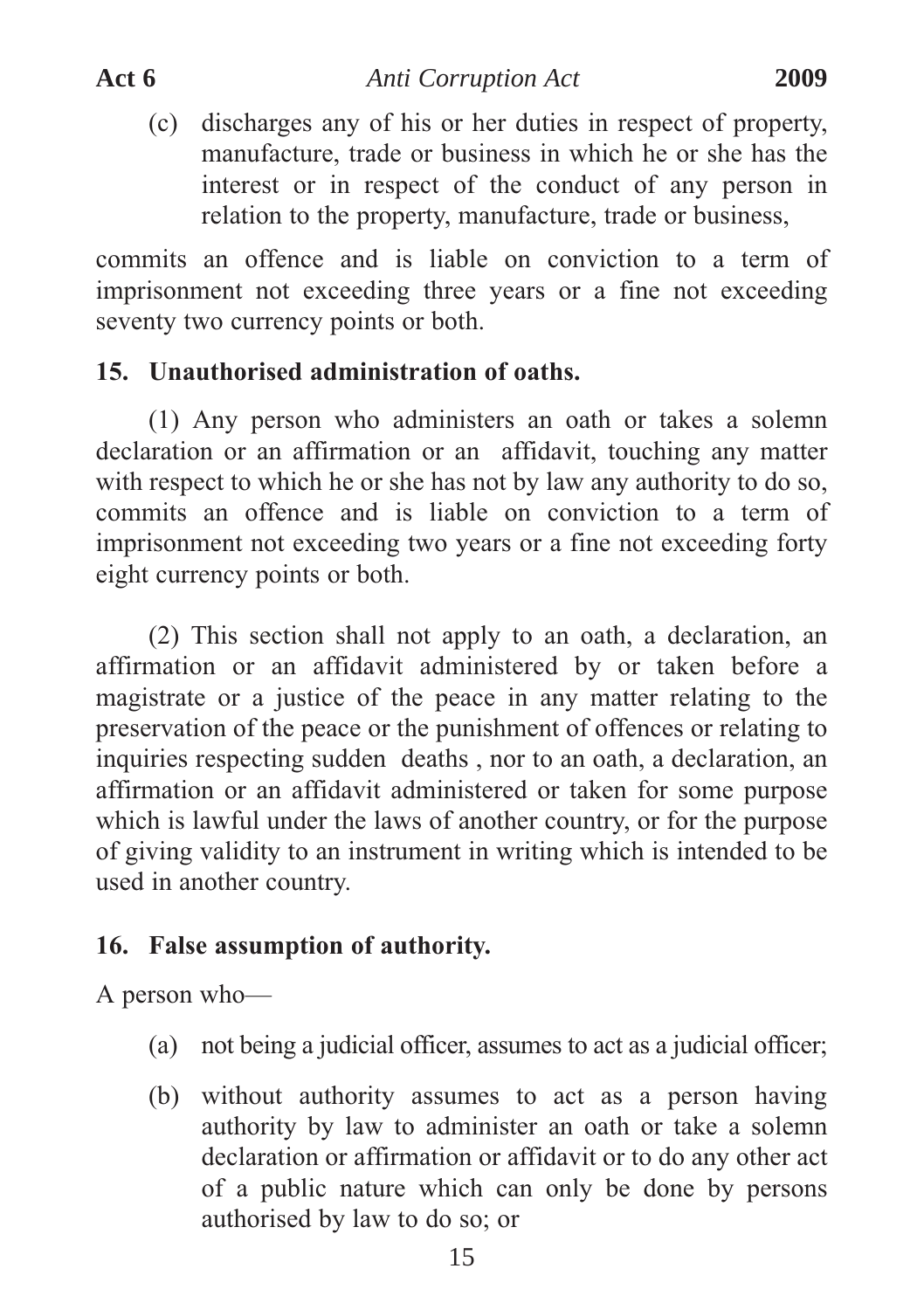(c) represents himself or herself to be a person authorised by law to sign a document testifying to the contents of any register or record kept by lawful authority, or testifying to any fact or event, and signs such document as being authorised, when he or she is not, and knows that he or she is not, authorised,

commits an offence and is liable on conviction to a term of imprisonment not exceeding three years or a fine not exceeding seventy two currency points or both.

# **17. Personating public officers.**

A person who—

- (a) personates a public official on an occasion when the latter is required to do any act or attend in any place by virtue of his or her employment; or
- (b) falsely represents himself or herself to be a public official and assumes to do any act or to attend in any place for the purpose of doing any act by virtue of being a public official;

commits an offence and is liable on conviction to a term of imprisonment not exceeding three years or a fine not exceeding seventy two currency points or both.

# **18. Threat of injury to persons employed in public service.**

A person who holds out a threat of injury to any person employed in the public service or to a person he or she believes is employed in the public service, for the purpose of inducing that person who is employed in the public service to do any act or to forbear or delay to do any act connected with the exercise of the public functions of that person employed in the public service, commits an offence and is liable on conviction to a term of imprisonment not exceeding three years or a fine not exceeding seventy currency points or both.

# **19. Embezzlement.**

A person who being—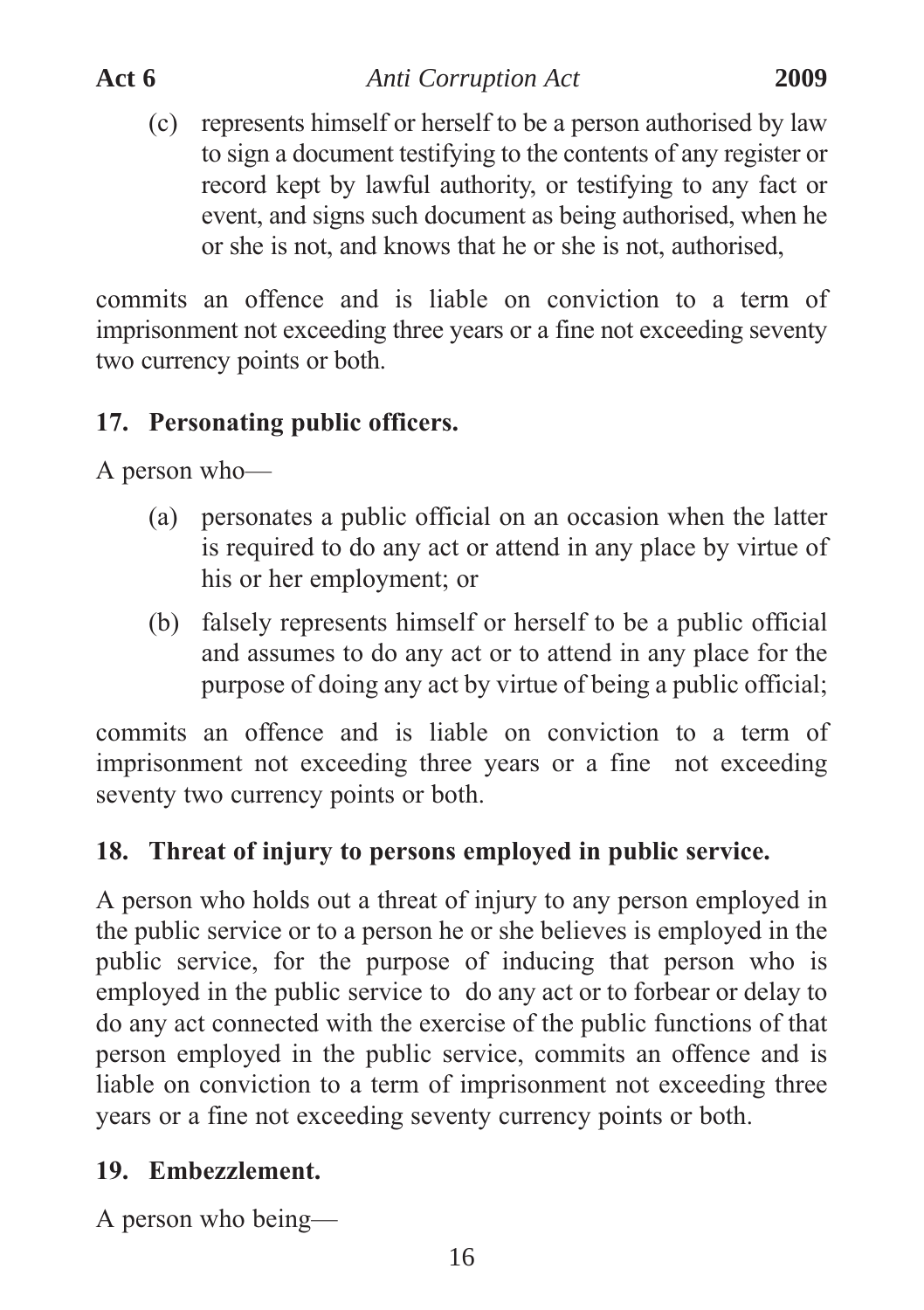- (a) an employee, a servant or an officer of the Government or a public body;
- (b) a director, an officer or an employee of a company or a corporation;
- (c) a clerk or servant employed by any person, association or religious or other organisation;
- (d) a member of an association or a religious organisation or other organisation, steals a chattel, money or valuable security—
	- (i) being the property of his or her employer, association, company, corporation, person or religious organisation or other organisation;
	- (ii) received or taken into possession by him or her for or on account of his or her employer, association, company, corporation, person or religious organisation or other organisation; or
	- (iii) to which he or she has access by virtue of his or her office;

commits an offence and is liable on conviction to a term of imprisonment not exceeding fourteen years or a fine not exceeding three hundred and thirty six currency points or both.

# **20. Causing financial loss.**

(1) Any person employed by the Government, a bank, a credit institution, an insurance company or a public body, who in the performance of his or her duties , does any act knowing or having reason to believe that the act or omission will cause financial loss to the Government, bank, credit institution commits an offence and is liable on conviction to a term of imprisonment not exceeding fourteen years or a fine not exceeding three hundred and thirty six currency points or both.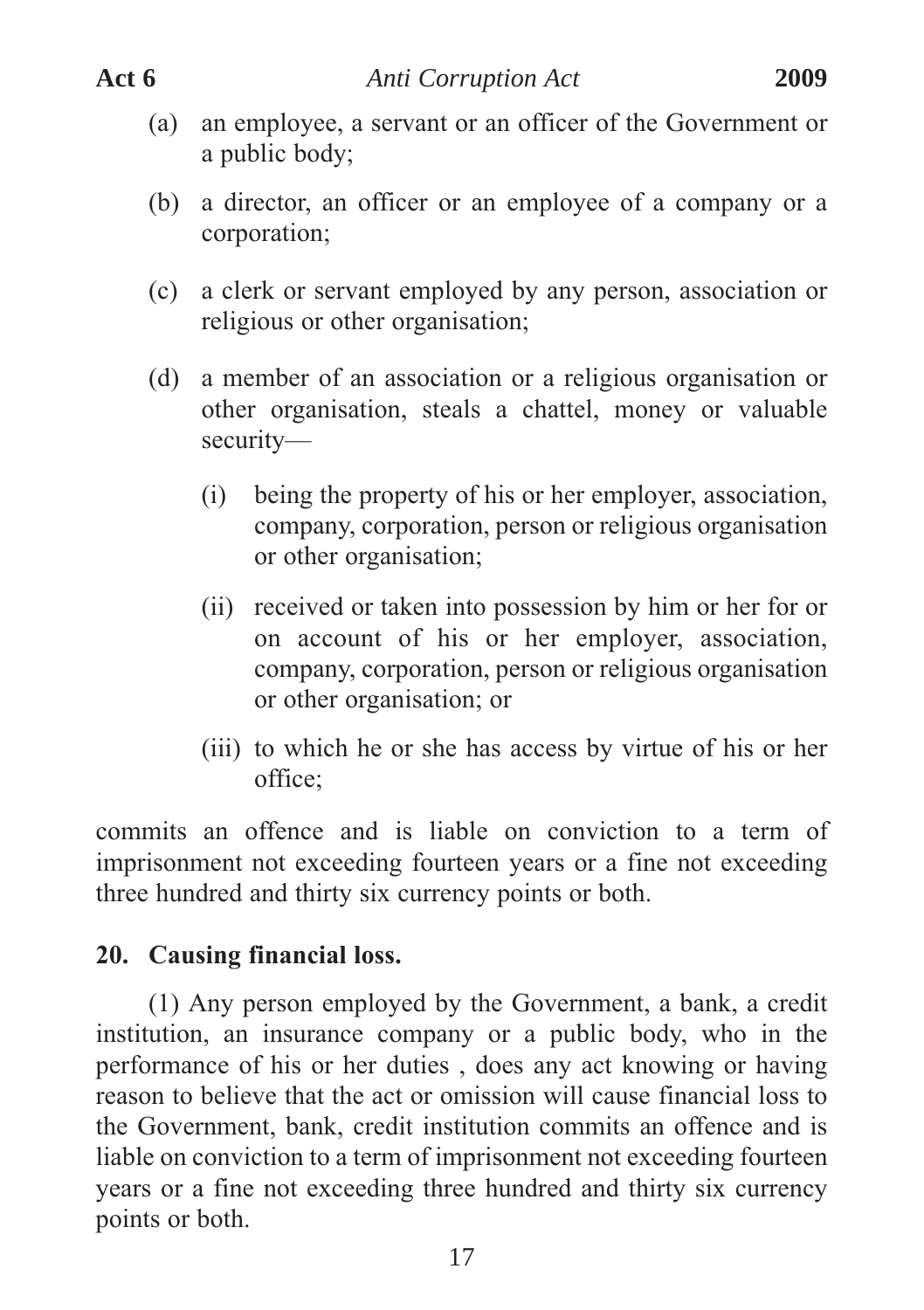(2) In this section—

- (a) "bank" and "credit institution" have the meanings assigned to them by the Financial Institutions Act; and
- (b) "insurance company" means an insurance company within the meaning of section 4 of the Insurance Act.

# **21. Fraudulent disposal of trust property.**

(1) A person who, being a trustee of any property, destroys the property with intent to defraud, or, with intent to defraud, converts the property to any use not authorised by the trust, commits an offence and is liable on conviction to a term of imprisonment not exceeding seven years or a fine not exceeding one hundred and sixty currency points or both.

(2) For the purposes of this section, the term "trustee" means the following persons and no others—

- (a) a trustee upon an express trust created by a deed, will or instrument in writing, whether for a public or private or charitable purpose;
- (b) a trustee appointed by or under the authority of a written law for any such purpose described in paragraph (a);
- (c) a person upon whom the duties referred to in paragraph (a) and(b) devolve;
- (d) an executor and an administrator.

# **22. False accounting by public officer.**

A person who, being an officer charged with the receipt, custody or management of any part of the public revenue or property, knowingly furnishes any false statement or return of money or property received by him or her or entrusted to his or her care, or of any balance of money or property in his or her possession or under his or her control, commits an offence and is liable on conviction to a term of imprisonment not exceeding three years or a fine not exceeding seventy two currency points or both.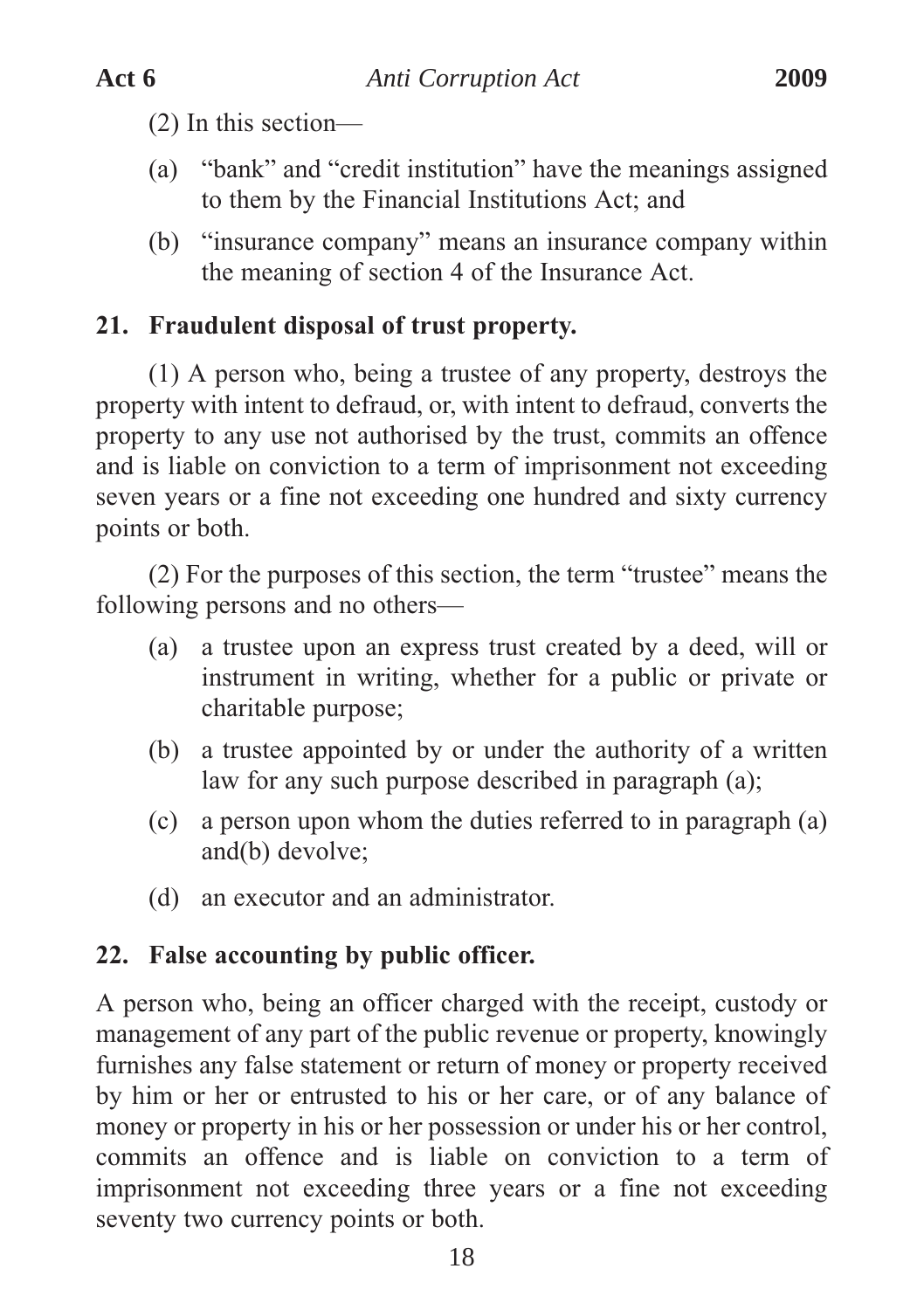#### **23. Fraudulent false accounting.**

A person who, being a clerk or servant, or being employed or acting in the capacity of a clerk or servant, does any of the following acts with intent to defraud—

- (a) destroys, alters, mutilates or falsifies any book, document, valuable security or account which belongs to or is in the possession of his or her employer, or has been received by him or her on account of his or her employer, or entry in that book, document or account, or is privy to any such act;
- (b) makes, or is privy to making, any false entry in any book, document or account; or
- (c) omits or is privy to omitting, any material particular from any such book, document or account,

commits an offence and is liable on conviction to a term of imprisonment not exceeding seven years or a fine not exceeding one hundred and sixty eight currency points or both.

## **24. False claims by officials.**

A person who, being employed in the public service in such a capacity as to require him or her or to enable him or her to furnish returns or statements touching any sum payable or claimed to be payable to himself or herself or to any other person, or touching any other matter required to be certified for the purpose of any payment of money or delivery of goods to be made to any person, makes a return or statement touching any matter which is to his or her knowledge, false in any material particular commits an offence and is liable on conviction to a term of imprisonment not exceeding three years or a fine not exceeding seventy two currency points or both.

# **25. False certificates by public officers.**

A person who, being authorised or required by law to give a certificate touching a matter that may affect or prejudice the rights of any person, gives a certificate which is , to his or her knowledge, false in any material particular, commits an offence and is liable on conviction to a term of imprisonment not exceeding three years or a fine not exceeding seventy two currency points or both.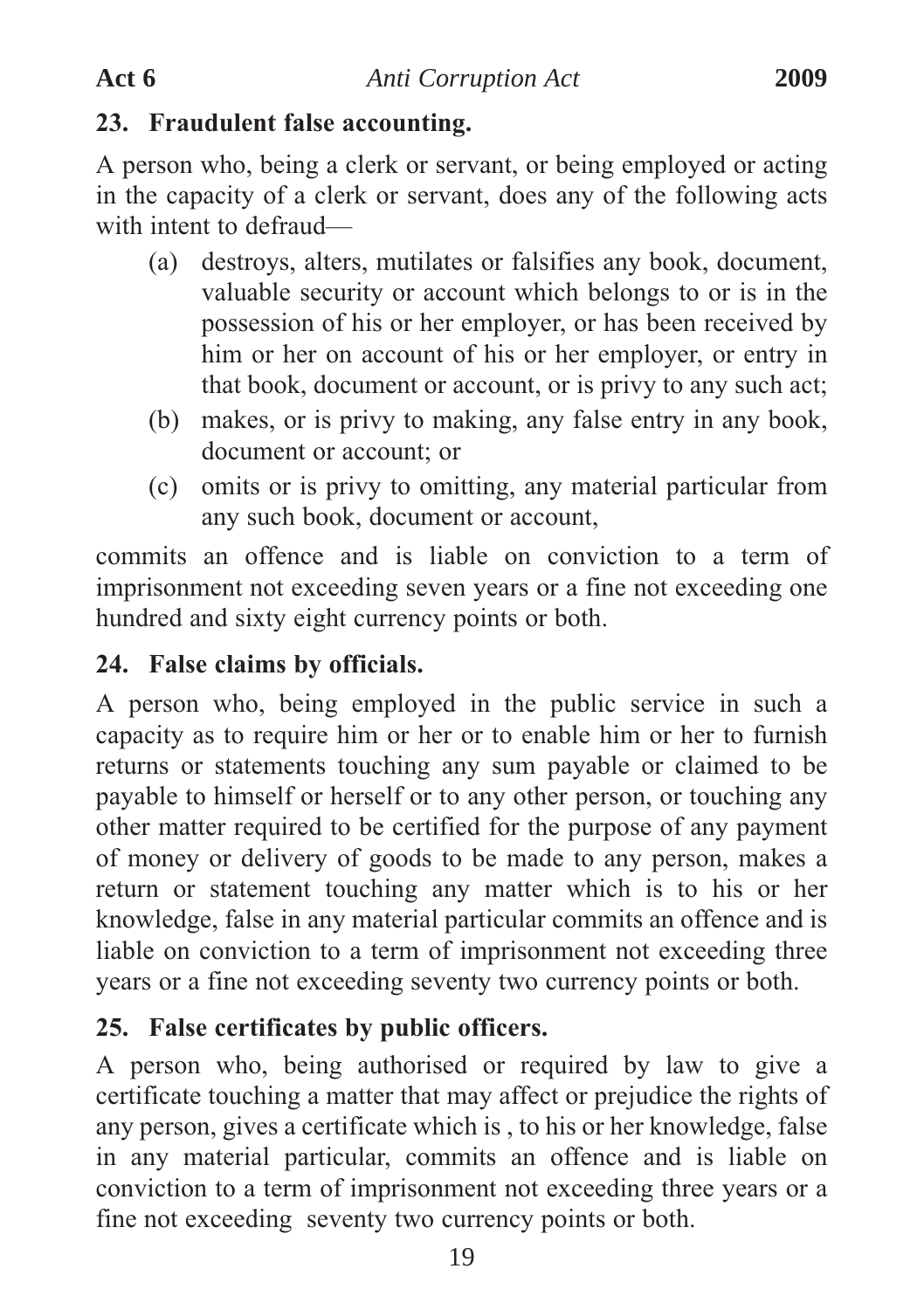#### PART III—OFFENCES AND PENALTIES

#### **26. Punishment for offences under sections 3, 4, 5, 6, 7, 8, 12, and 13.**

(1) A person convicted of an offence under sections 2, 3, 4, 5, 6, 7, 8, 12, and 13 is liable on conviction to a term of imprisonment not exceeding ten years or a fine not exceeding two hundred and forty currency points or both.

(2) Notwithstanding subsection (1), a person convicted of an offence under section 2 or 3 is, where the matter or transaction in relation to which the offence was committed was a contract or a proposal for a contract with any public body or a subcontract to execute any work comprised in such a contract, is liable on conviction to a term of imprisonment not exceeding twelve years or a fine not exceeding two hundred and eighty eight currency points or both.

#### **27. Penalty to be imposed in addition to other punishment.**

Where a person is convicted of an offence committed by the acceptance of any gratification in contravention of any provision of this Act, then, if that gratification is a sum of money or if the value of that gratification can be assessed, the court shall, in addition to imposing on that person any other punishment, order him or her to pay as a penalty, within such time as may be specified in the order, a sum which is equal to the amount of the gratification or is, in the opinion of the court, the value of that gratification, and any such penalty shall be recoverable as a fine.

#### **28. Principal may recover amount of secret gift.**

(1) Where any gratification has, in contravention of this Act, been given by any person to an agent, the principal may recover as a civil debt the amount or the money value of the gratification either from the agent or from the person who gave the gratification to the agent, and no conviction or acquittal of the accused person in respect of an offence under this Act shall operate as a bar to proceedings for the recovery of the amount or money value.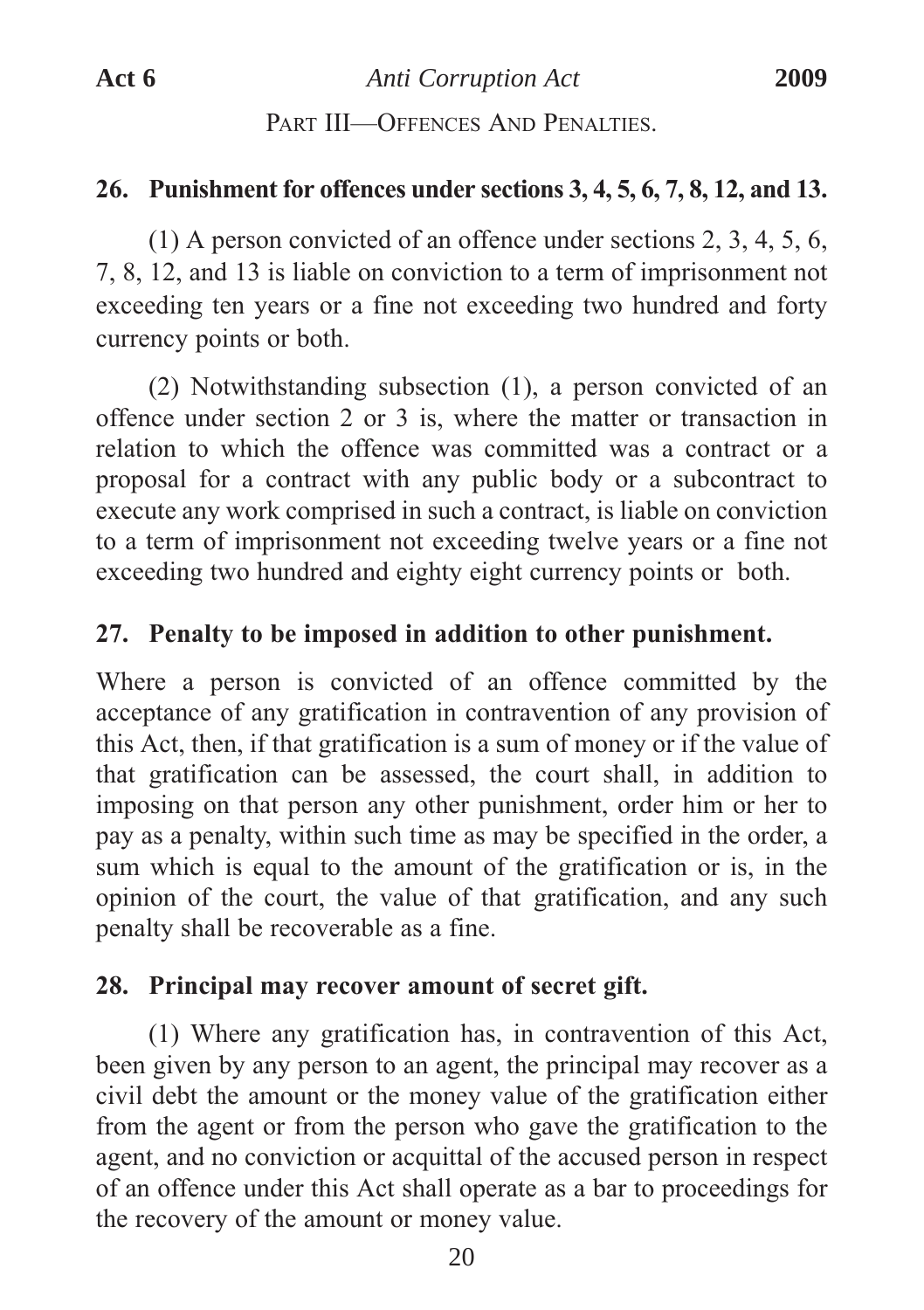(2) Nothing in this section shall prejudice or affect any right which a principal has under any written law or rule of law to recover from his or her agent any money or property.

# **29. Acceptor of gratification to be guilty notwithstanding that purpose not carried out, etc**

(1) Where, in any proceedings against an agent for any offence under section  $3(a)$ , it is proved that the agent corruptly accepted, obtained or agreed to accept or attempted to obtain any gratification having reason to believe or suspect that the gratification was offered as an inducement or reward for his or her doing or forbearing to do any act or for showing or forbearing to show any favour or disfavour to any person in relation to his or her principal's affairs or business, the agent commits an offence under that section notwithstanding that he or she did not have the power, right or opportunity to do so, show or forbear or that he or she accepted the gratification without intending to do so, show or forbear or that he or she did not in fact do so, show or forbear or that the act, favour or disfavour was not in relation to his or her principal's affairs or business.

(2) Where, in any proceedings against a person for an offence under section 3(b), it is proved that the person corruptly gave, agreed to give or offered any gratification to an agent as an inducement or reward for doing or forbearing to do an act or for showing or forbearing to show any favour or disfavour to a person having reason to believe or suspect that the agent had the power, right or opportunity to do so, show or forbear and that the act, favour or disfavour was in relation to his or her principal's affairs or business, that person commits an offence under that section notwithstanding that the agent had no power, right or opportunity or that the act, favour or disfavour was not in relation to his or her principal's affairs or business.

(3) Where, in any proceedings against an agent for an offence under section 3(d), it is proved that the agent corruptly gave or agreed to give or offer any gratification to an agent as an inducement or reward for doing or omitting to do or having done or omitted to do in relation to the business or affairs of his or her employer or for showing or omitting to show favour or disfavour to any person in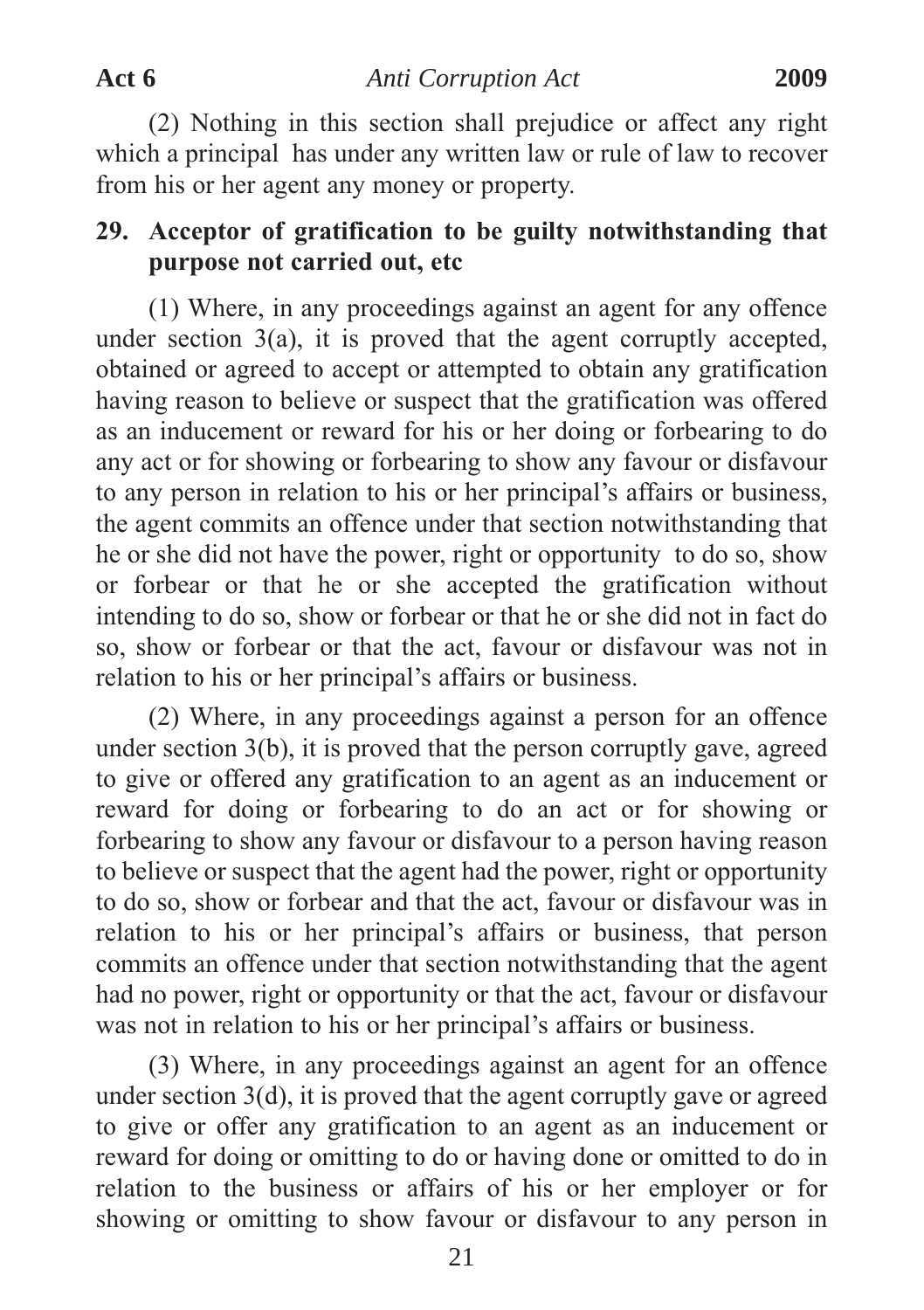relation to the business or affairs of his or her employer, the first mentioned agent commits an offence under that section notwithstanding that the agent had no power, right or opportunity or that the act, favour or disfavour was not in relation to the business or affairs of his or her employer.

# **30. Evidence of pecuniary sources or property.**

In a trial by a court for an offence under this Act, the fact that an accused person is in possession, for which he or she cannot satisfactorily account, of pecuniary resources or property disproportionate to the accused person's known sources of income, or that the accused person had, at or about the time of the alleged offence, obtained an accretion of his or her pecuniary resources or property for which he or she cannot satisfactorily account, that fact may be proved and may be taken into consideration by the court as corroborating the testimony of any witness in the trial or inquiry that the accused person accepted or obtained or agreed to accept or attempted to obtain any gratification and as showing that the gratification was accepted or obtained or agreed to be accepted or attempted to be obtained corruptly as an inducement or reward.

# **31. Illicit enrichment.**

(1) The Inspector General of Government or the Director of Public Prosecutions or an authorised officer, may investigate or cause an investigation of any person where there is reasonable ground to suspect that the person—

- (a) maintains a standard of living above that which is commensurate with his or her current or past known sources of income or assets; or
- (b) is in control or possession of pecuniary resources or property disproportionate to his or her current or past known sources of income or assets.

(2) A person found in possession of illicitly acquired pecuniary resources or property commits an offence and is liable on conviction to a term of imprisonment not exceeding ten years or a fine not exceeding two hundred and forty currency points or both.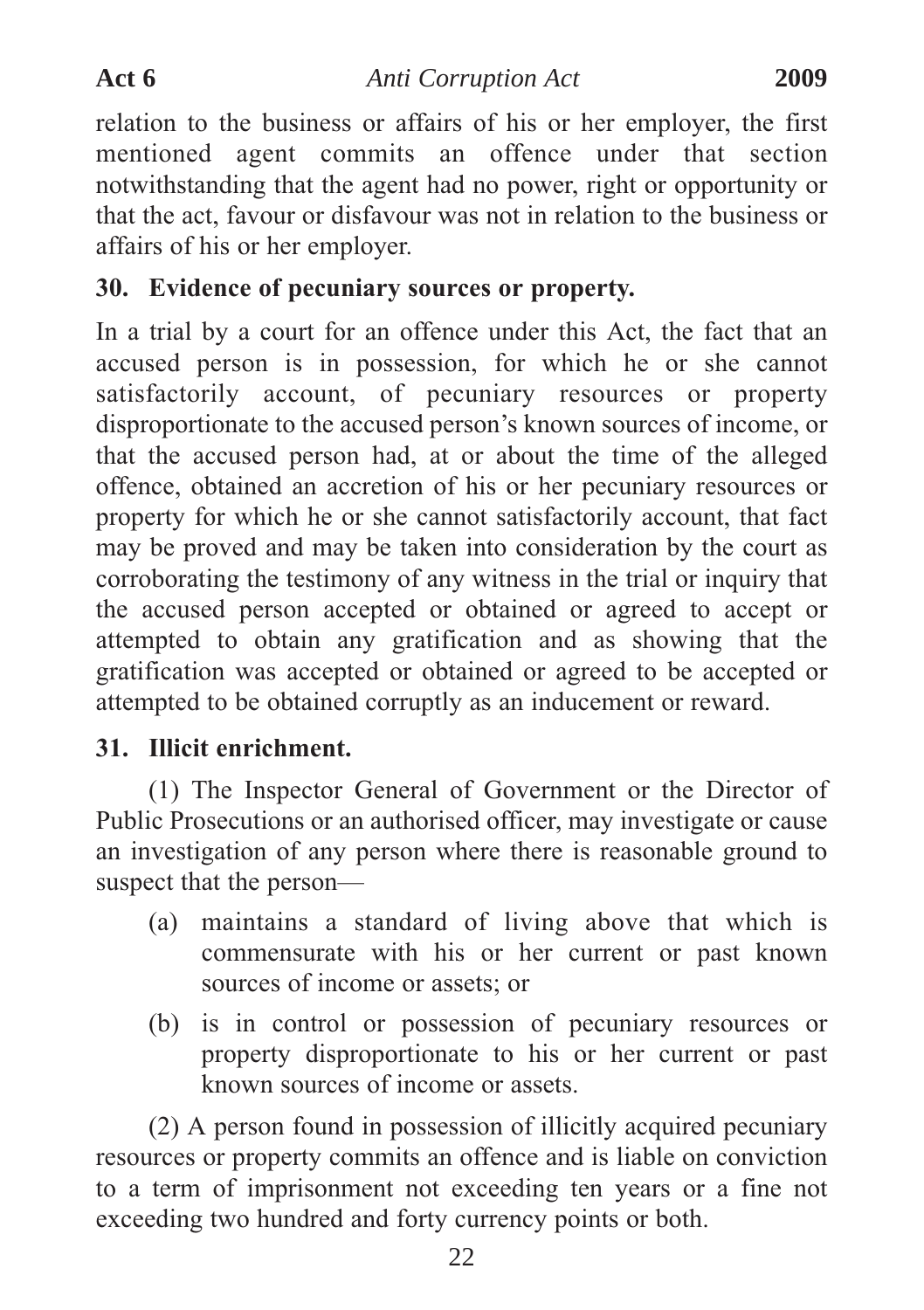(3) Where a court is satisfied in any proceedings for an offence under subsection (2) that having regard to the closeness of his or her relationship to the accused and to other relevant circumstances, there is reason to believe that any person was holding pecuniary resources or property in trust for or otherwise on behalf of the accused, or acquired such resources or property as gift or loan without adequate consideration, from the accused, those resources or property shall, until the contrary is proved, be deemed to have been under the control or in possession of the accused.

(4) In any prosecution for corruption or proceedings under this Act, a certificate of a Government Valuer or a valuation expert appointed by the Inspector General of Government or the Director of Public Prosecutions as to the value of the asset or benefit or source of income or benefit is admissible and is proof of the value, unless the contrary is proved.

#### **32. Evidence of accomplice.**

Notwithstanding any rule of practice or written law to the contrary, no witness in a trial by a court of an offence under this Act shall be regarded by the court as being unworthy of credit by reason only of any payment or delivery by him or her or on his or her behalf of any gratification to an agent or member of a public body.

# **33. Special investigation powers of the Inspector General of Government and Director of Public Prosecutions.**

(1) Notwithstanding anything in any other law except the Constitution, the Inspector General of Government, or the Director of Public Prosecutions, if satisfied that there is a reasonable ground for suspecting that an offence under this Act has been committed by a person, may, by order authorise a police officer of or above the rank of Assistant Superintendent or an inspectorate officer named in the order or a special investigator named in the order to investigate any bank account, share account or purchase account of that person and that authority shall be sufficient warrant for the production of the accounts and documents,as may be required for scrutiny by the officer authorised in the order.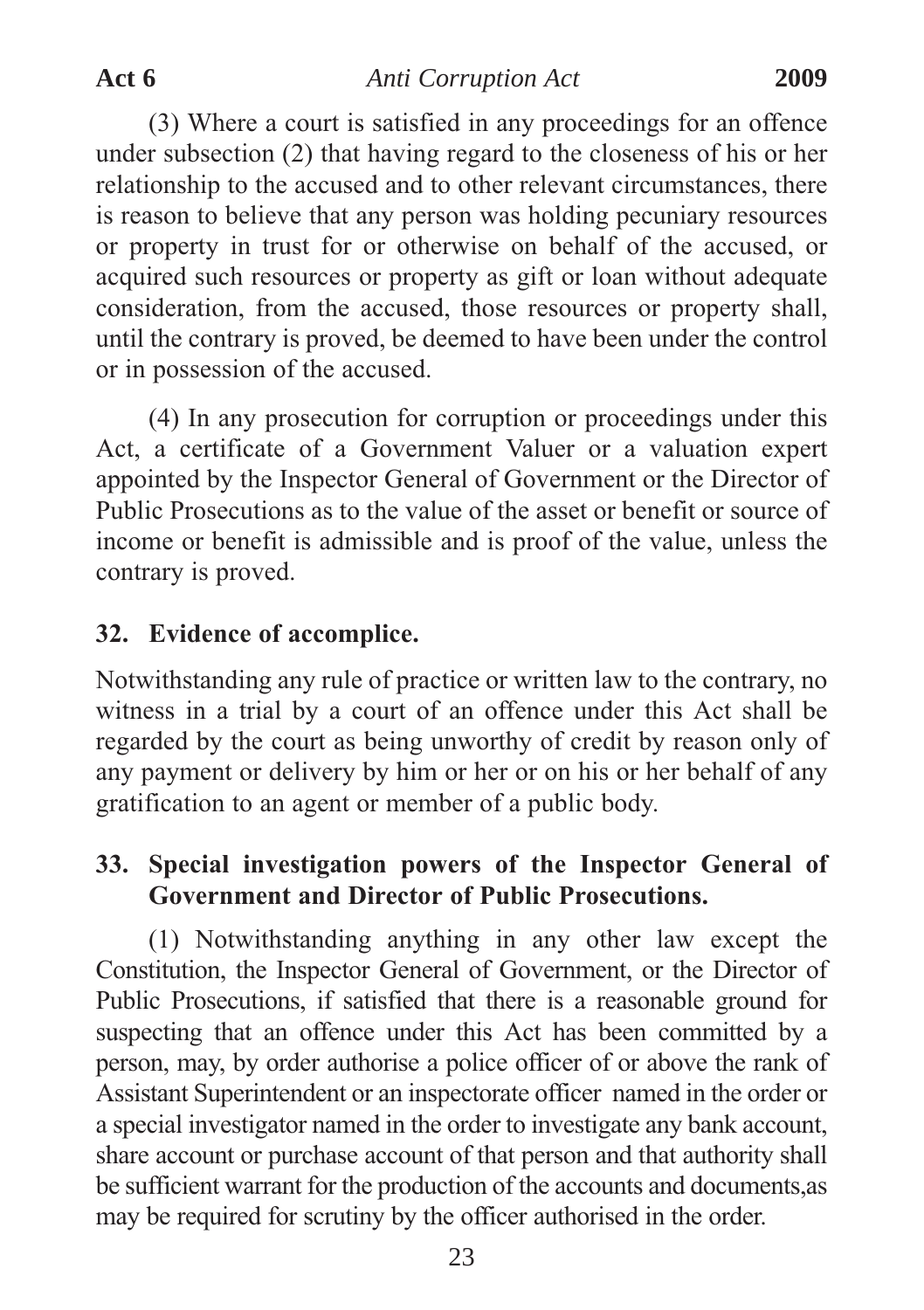(2) A person who fails to disclose the information required to be disclosed by him or her under subsection (1) to a person authorised in an order under that subsection, commits an offence and is liable on conviction to imprisonment not exceeding three years or a fine not exceeding seventy two currency points or both.

# **34. Court to restrict disposal of assets or bank accounts of accused, etc.**

(1) A court may, upon application by the Director of Public Prosecutions or Inspector General of Government issue an order placing restrictions as they appear to the court to be reasonable, on the operation of any bank account of the accused person or a person suspected of having committed an offence or any person associated with such an offence or on the disposal of any property of the accused person, the suspected person or a person associated with the offence or the suspected person for the purpose of ensuring the payment of compensation to any victim of the offence or otherwise for the purpose of preventing the dissipation of any monies or other property derived from or related to an offence under this Act.

(2) A restriction imposed under subsection (1) on the operation of the bank account of a person shall be limited to the amount which is necessary to compensate the victim of the offence or an amount not exceeding the amount involved in the commission of the offence whichever is higher; and any money in the account in excess of that amount shall continue to be at the disposal of the person to whom the order under subsection (1) relates.

(3) The order imposing a restriction shall be reviewed by the court every six months if it is still in force.

(4) The order shall, unless earlier revoked, expire six months after the death of the person against whom it was made.

(5) The Director of Public Prosecutions shall ensure that an order issued by a court under subsection (1) is served on the banker, or an accused person or a suspected person and any other person to whom the order relates.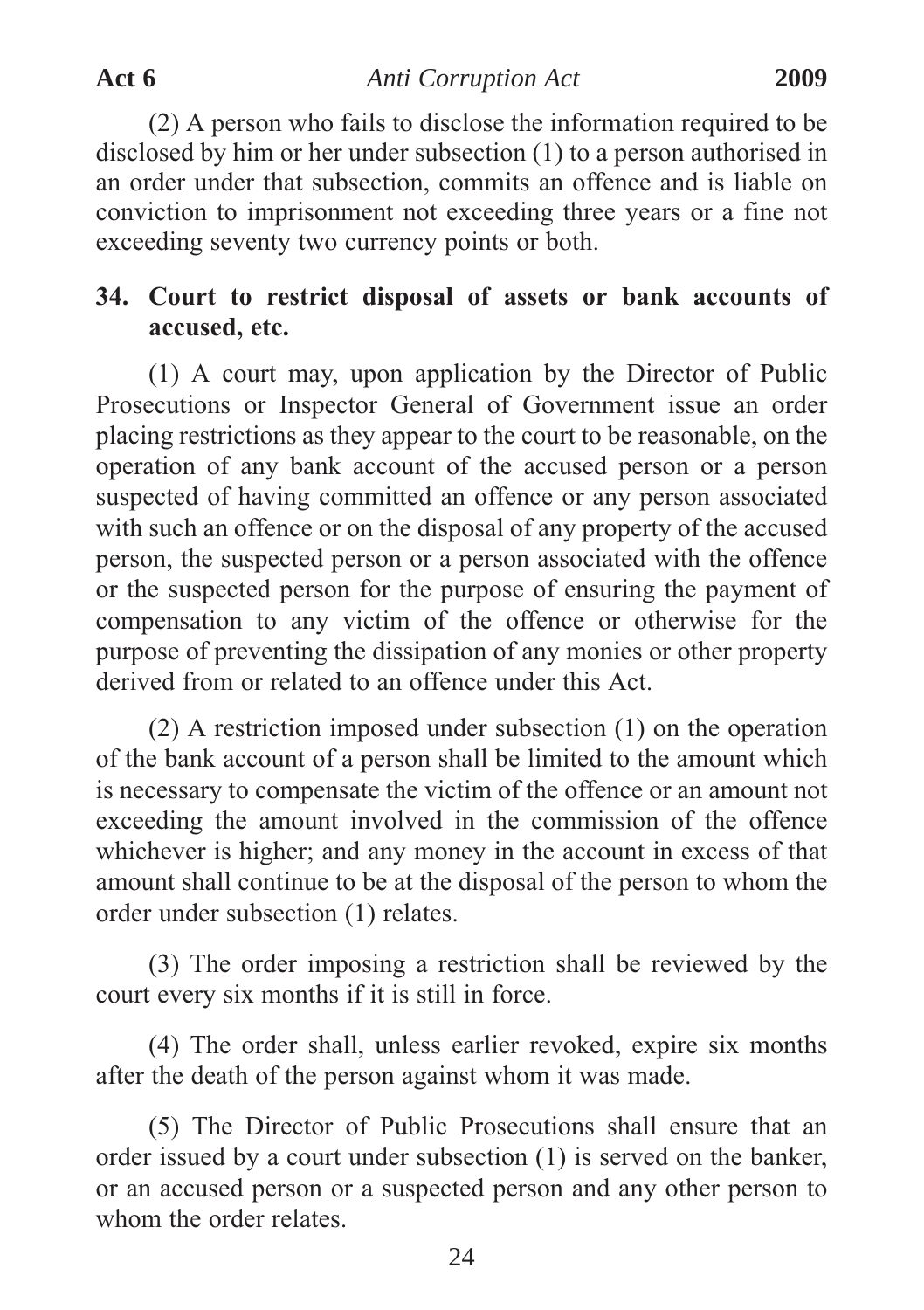(6) A person who knowingly fails to comply with an order issued under this section commits an offence and is liable on conviction to a term of imprisonment not exceeding five years or a fine not exceeding one hundred and twenty currency points or both.

#### **35. Payment of compensation out of resources of convicted person.**

(1) Where it is proved to the satisfaction of the court that a principal whose agent has been convicted of an offence under this Act has suffered loss as a result of the commission of the offence, the court may order any sums standing to the credit of the convicted person or any property which the court is satisfied was acquired directly from any gratification obtained by the agent to be applied in making good the loss; and in the case of property which is not money, the court may order the sale of the property and the proceeds of sale paid to the principal.

(2) Any monies remaining from the proceeds of sale of property after payment to the principal of any loss under subsection (1) shall be refunded to the convicted person.

(3) Any transfer of any property contrary to any restriction imposed under section 34 is void and, in particular, the court may by order set aside any transaction aimed at defeating the purposes of subsection  $(1)$ .

(4) Any person who obstructs the implementation of the order of a court under subsection (1) or (3) commits an offence and is liable on conviction to a term of imprisonment not exceeding five years or a fine not exceeding one hundred and fifty currency points or both.

PART IV—POWERS OF INSPECTOR GENERAL OF GOVERNMENT AND DIRECTOR OF PUBLIC PROSECUTIONS

# **36**. **Powers of the Inspector General of Government and the Director of Public Prosecutions, to order inspection of documents.**

(1) The Inspector General of Government or the Director of Public Prosecutions, may, if satisfied that any evidence of the commission of an offence under this Act by a person employed by a public body is likely to be found in any document relating to that person, his or her spouse or child or to a person reasonably believed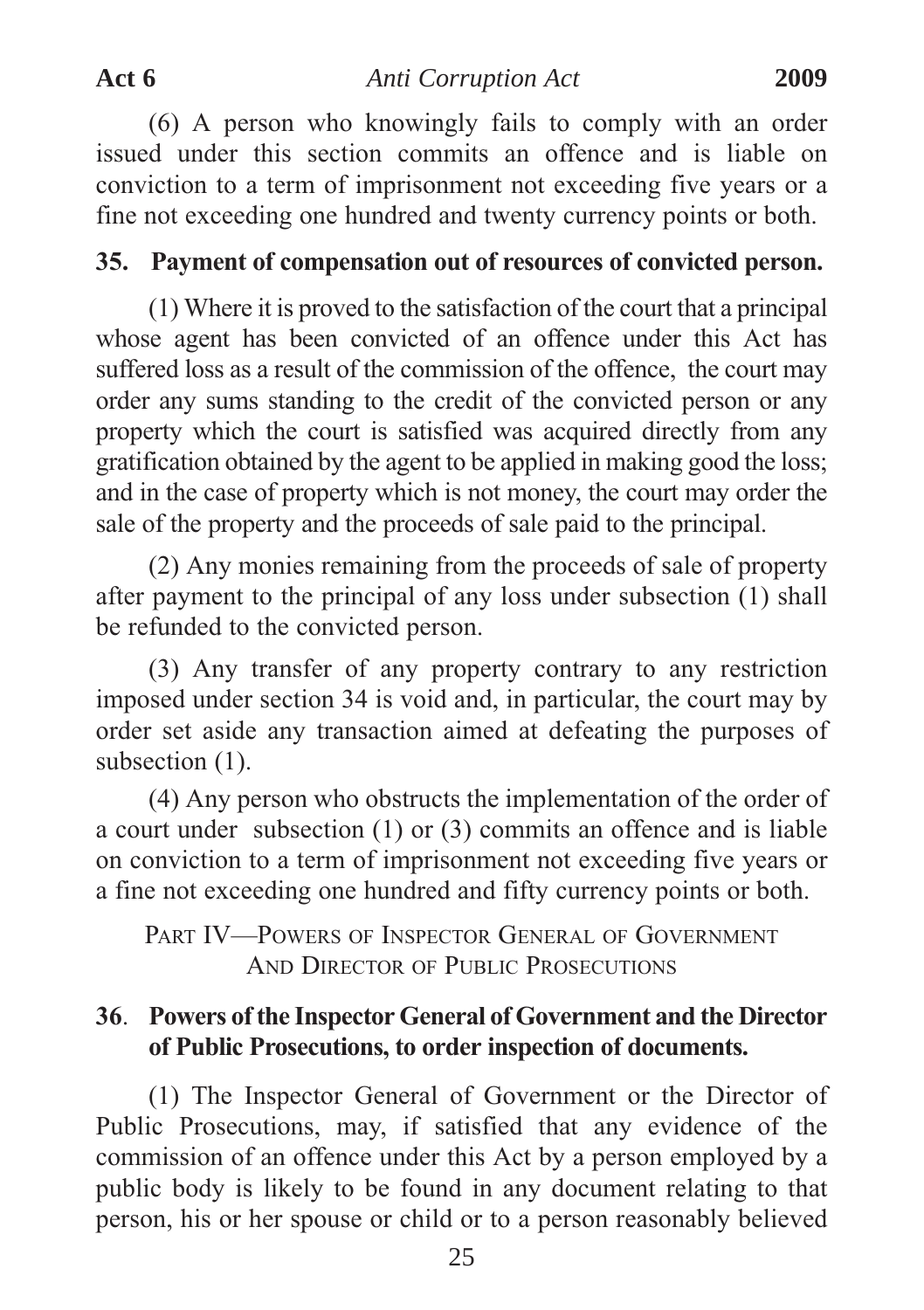by the Inspector General of Government or Director of Public Prosecutions to be a trustee or agent for that person, by order, authorise any police officer of or above the rank of Assistant Superintendent of Police or an inspectorate officer named in the order or any special investigator named in the order to inspect the document.

(2) A police officer, an inspectorate officer or special investigator authorised under subsection (1) may, at a reasonable time, enter the place specified in the order and inspect the document referred to in subsection (1) kept in that place and may take copies of the documents.

#### **37. Orders of search and seizure.**

(1) If it is shown to a Judge, Chief Magistrate, a Magistrate Grade 1, the Inspector General of Government or the Director of Public Prosecutions , upon information and after such inquiry as he or she thinks necessary, that there is reasonable cause to believe that there is, in any place a document containing evidence of the commission of an offence under this Act, the Judge, Chief Magistrate, Magistrate Grade 1, Inspector General of Government or Director of Public Prosecutions may, by warrant, directed to an inspectorate officer or a police officer, or a special investigator, empower a police officer, inspectorate officer or special investigator to enter the place by force, if necessary and search for, seize and detain that document.

(2) Where it appears to a police officer not below the rank of Assistant Superintendent of Police, or an inspectorate officer, or special investigator that there is reasonable cause to believe that there is concealed or deposited in any place any document containing evidence of the commission of an offence under this Act and the police officer, inspectorate officer or special investigator, has reasonable grounds for believing that by reason of the delay in obtaining a search warrant the object of the search is likely to be frustrated, he or she may exercise, in respect of that place, all the powers mentioned in subsection (1) as if he or she were empowered to do so by warrant issued under subsection (1).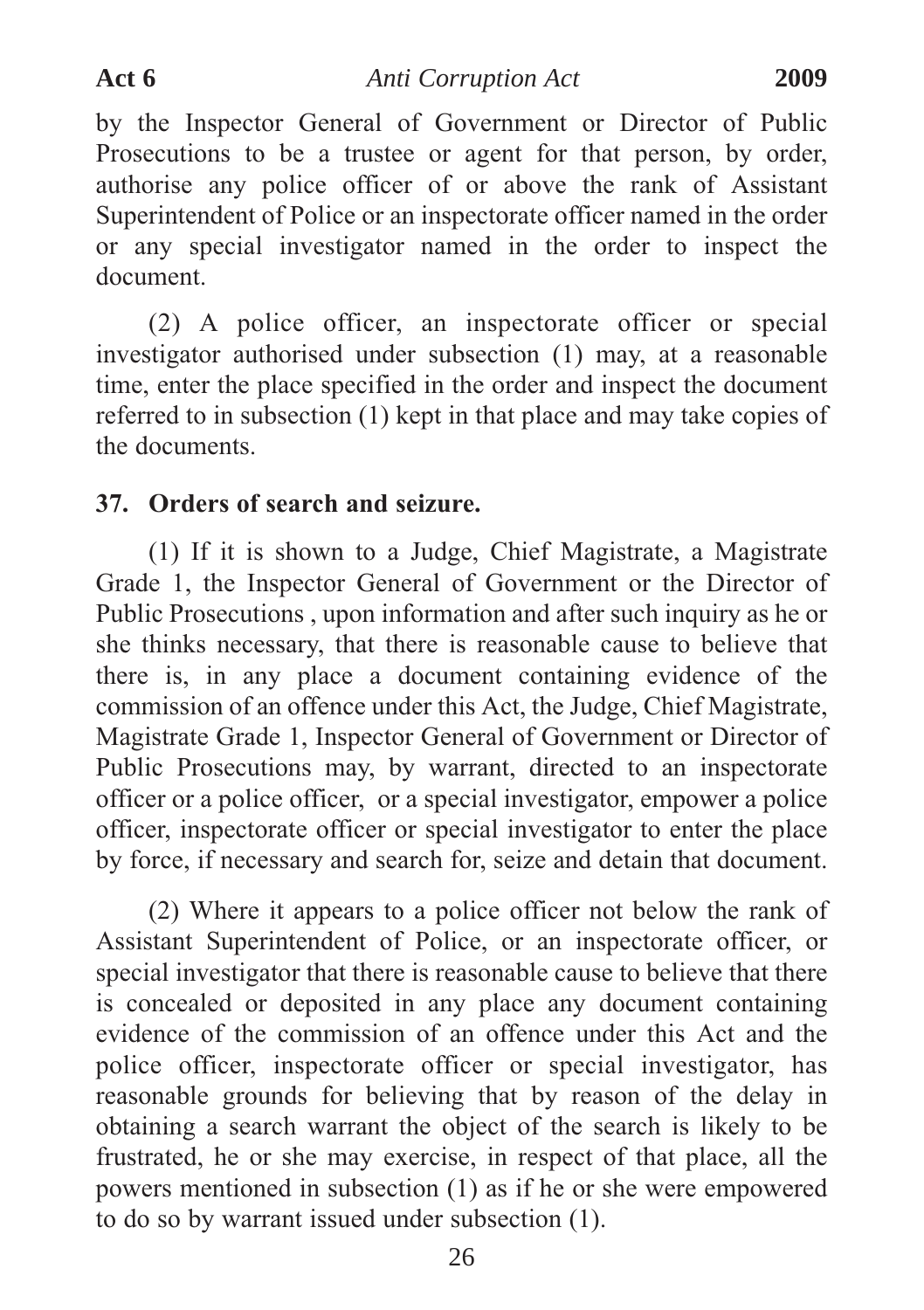(3) Where a person in or about a place that is searched under subsection (1) or (2) is reasonably suspected of concealing about his or her person any document for which a search should be made, that person may be searched and any document found may be seized and detained.

(4) Where it is necessary to cause a woman to be searched under this section, the search shall be conducted by a woman.

# **38. Obligation to give information.**

A person who is required by a police officer or special investigator to give information on a subject which it is the police officer's or investigator's duty to inquire into under this Act and which it is in his or her power to give shall be legally bound to give that information.

# **39. Obstruction of search, etc.**

A person who—

- (a) refuses a police officer or special investigator, authorised to enter or search, access to a place;
- (b) assaults, obstructs, hinders or delays a police officer or special investigator in effecting any entrance which he or she is entitled to effect under this Act, or in the execution of any duty imposed or power conferred by this Act;
- (c) fails to comply with a lawful demand of a police officer or special investigator in the execution of his or her duty under this Act; or
- (d) refuses or neglects to give a police officer or special investigator any information which may reasonably be required of him or her and which he or she has in his or her power to give,

commits an offence and is liable on conviction to a term of imprisonment not exceeding three years or a fine not exceeding seventy two currency points or to both.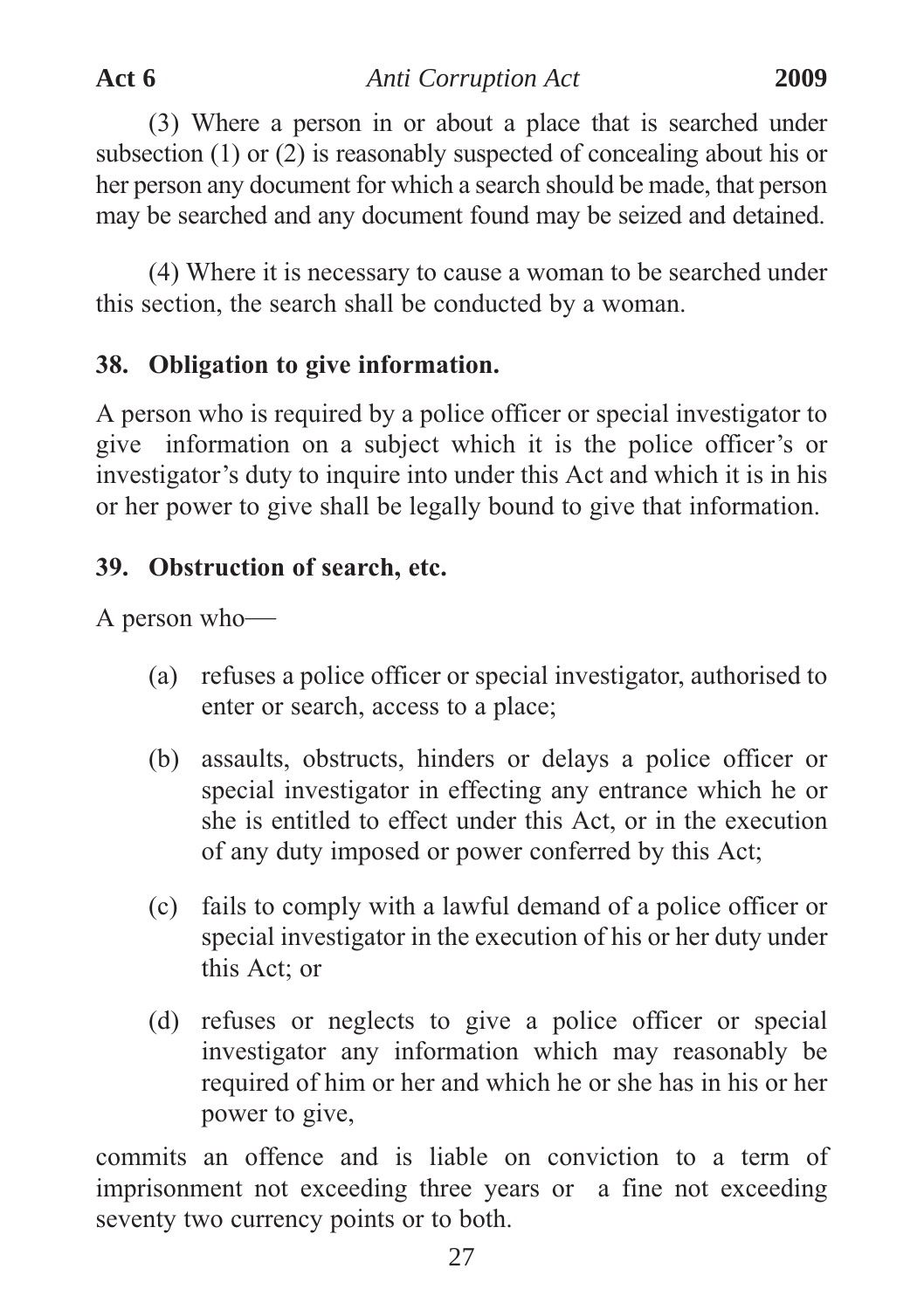#### **40. Obstruction of investigations.**

A person who, with the intent to conceal an offence or frustrate the investigation of a suspected offence of corruption under this Act—

- (a) destroys, alters, mutilates or falsifies, any book, document, valuable security, account, computer system, diskette, computer printout or other electronic device which belongs to or is in the possession of his or her principal, or was received by him or her on account of his or her employment, or any entry in any such book, document, account or electronic device;
- (b) makes or is privy to making any false entry in a book, document, account or electronic record referred to in paragraph (a); or
- (c) omits, or is privy to omitting, any material particular from any book, document, account or electronic record referred to in paragraph (a),

commits an offence and is liable on conviction to a term of imprisonment not exceeding seven years or a fine not exceeding one hundred and sixty eight currency points or both.

# **41. Director of Public Prosecutions and Inspector General of Government's powers to obtain information.**

(1) In the course of an investigation or proceedings into or relating to an offence by any person employed by any public body under this Act, the Director of Public Prosecutions or the Inspector General of Government may, notwithstanding anything in any other written law to the contrary, by written notice—

(a) require that person to furnish a sworn statement in writing enumerating all movable or immovable property belonging to or possessed by the person and by the spouse, sons and daughters of the person, and specifying the date on which each of the properties enumerated was acquired whether by way of purchase, gift, bequest, inheritance or otherwise;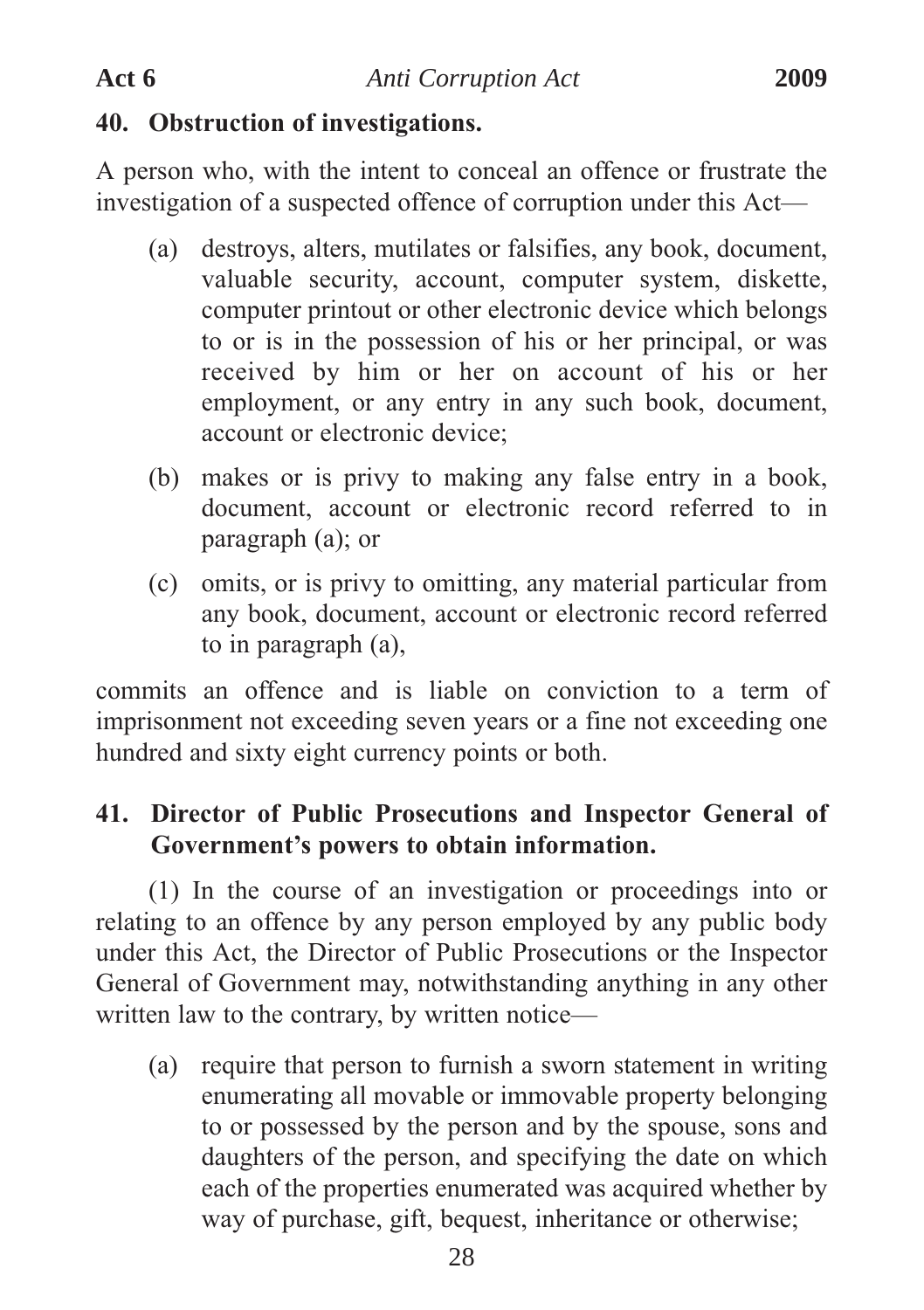- (b) require that person to furnish a sworn statement in writing of any money or other property sent out of Uganda by him or her during such period as may be specified in the notice;
- (c) require any other person to furnish a sworn statement in writing enumerating all movable or immovable property belonging to or possessed by that person where the Director of Public Prosecutions has reasonable grounds to believe that the information can assist the investigation;
- (d) require the regional commissioner of income tax to furnish, as specified in the notice, all information available to him or her relating to the affairs of any person where the Director of Public Prosecutions or Inspector General of Government has reasonable grounds to believe that the information can assist the investigation and to produce or furnish, as specified in the notice, any document or a certified copy of any document relating to that person which is in his or her possession or under his or her control;
- (e) require the Minister responsible for any department, office or establishment of the Government, or the president, chairperson, manager or chief executive officer of any other public body or the secretary, manager or principal officer of any company or association or body of persons whether incorporated or not, or a partner in any partnership to produce or furnish, as specified in the notice, any document or a certified copy of any document which is in his or her possession or under his or her control; or
- (f) require the manager of a bank to give copies of the accounts of that person or of the spouse or son or daughter of that person at the bank.

(2) A person to whom a notice is sent by the Director of Public Prosecutions or the Inspector General of Government under subsection (1) shall, notwithstanding any written law or an oath of secrecy to the contrary, comply with the terms of that notice within such time as may be specified in the notice and any person who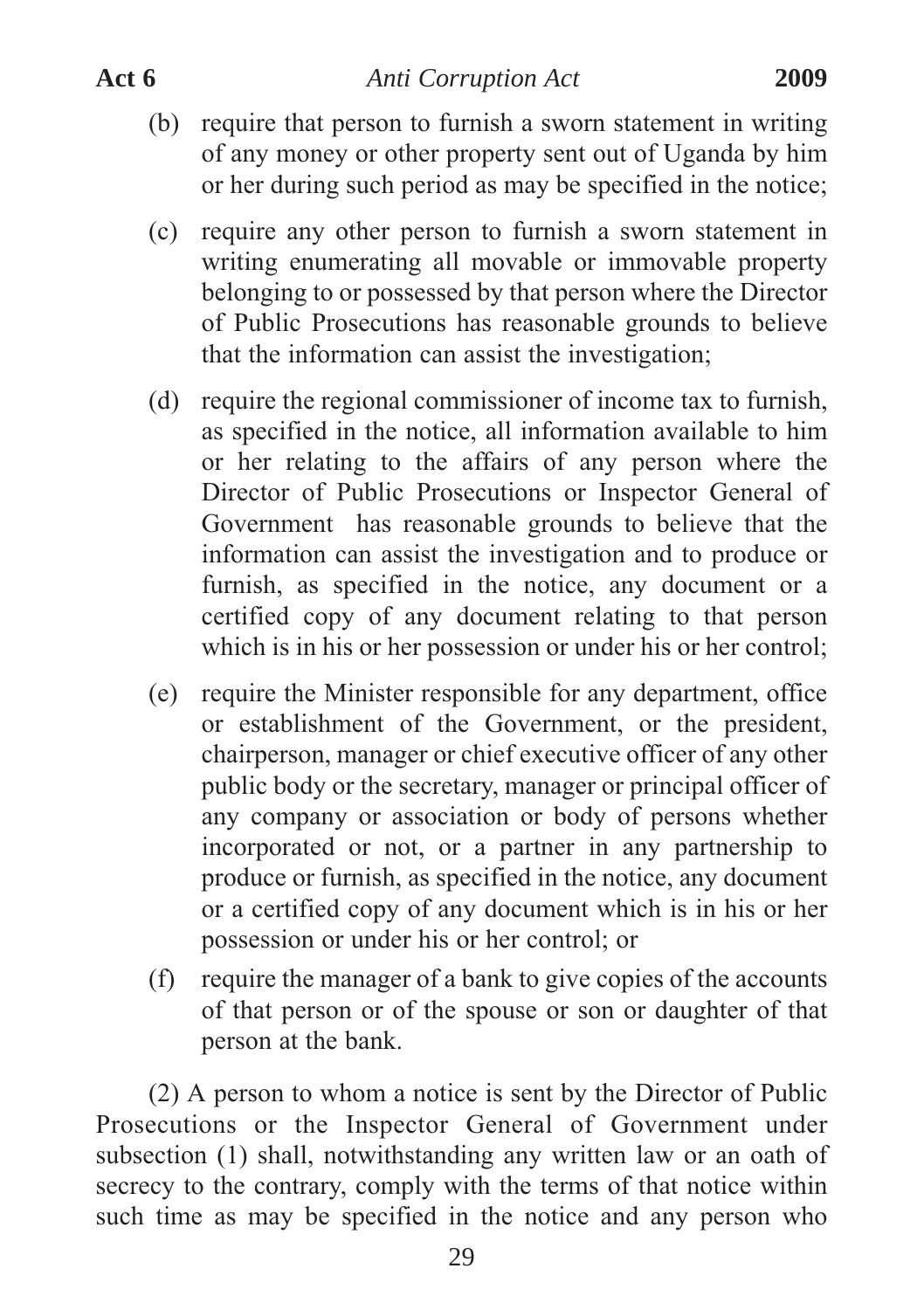willfully neglects or fails to comply commits an offence and is liable on conviction to a term of imprisonment not exceeding three years or a fine not exceeding seventy two currency points or both.

(3) The Director of Public Prosecutions or the Inspector General of Government may, in the course of any investigation into or relating to an offence under this Act, invite any person who has given a sworn statement under subsection (1)(a) or (b) to give an explanation or amplification of that statement, if he or she considers that it is necessary or desirable to do so.

(4) In any prosecution for an offence under this Act, the sworn statement of any person given under subsection  $(1)(a)$  or  $(b)$  may be used in evidence against him or her.

#### **42. Evidence and defence of custom.**

(1) In proceedings under this Act, evidence shall not be admissible to show that the gratification mentioned in this Act is customary in any profession, trade, social occasion, vocation or calling or in the course of any particular business transaction.

(2) It shall not be a defence to an offence under this Act to establish that any gratification mentioned in this Act is customary in any profession, trade, social occasion, vocation or calling, or in the course of any particular business transaction or social occasion.

#### **43. Duty to arrest.**

(1) A person who is employed by a public or a private body to whom any gratification is corruptly given or offered, shall arrest or cause the arrest of, or report the person who gives or offers the gratification to a police officer or an inspectorate officer.

(2) A person who fails to comply with subsection (1) without reasonable excuse commits an offence and is liable on conviction to a term of imprisonment not exceeding two years or a fine not exceeding forty eight currency points or both.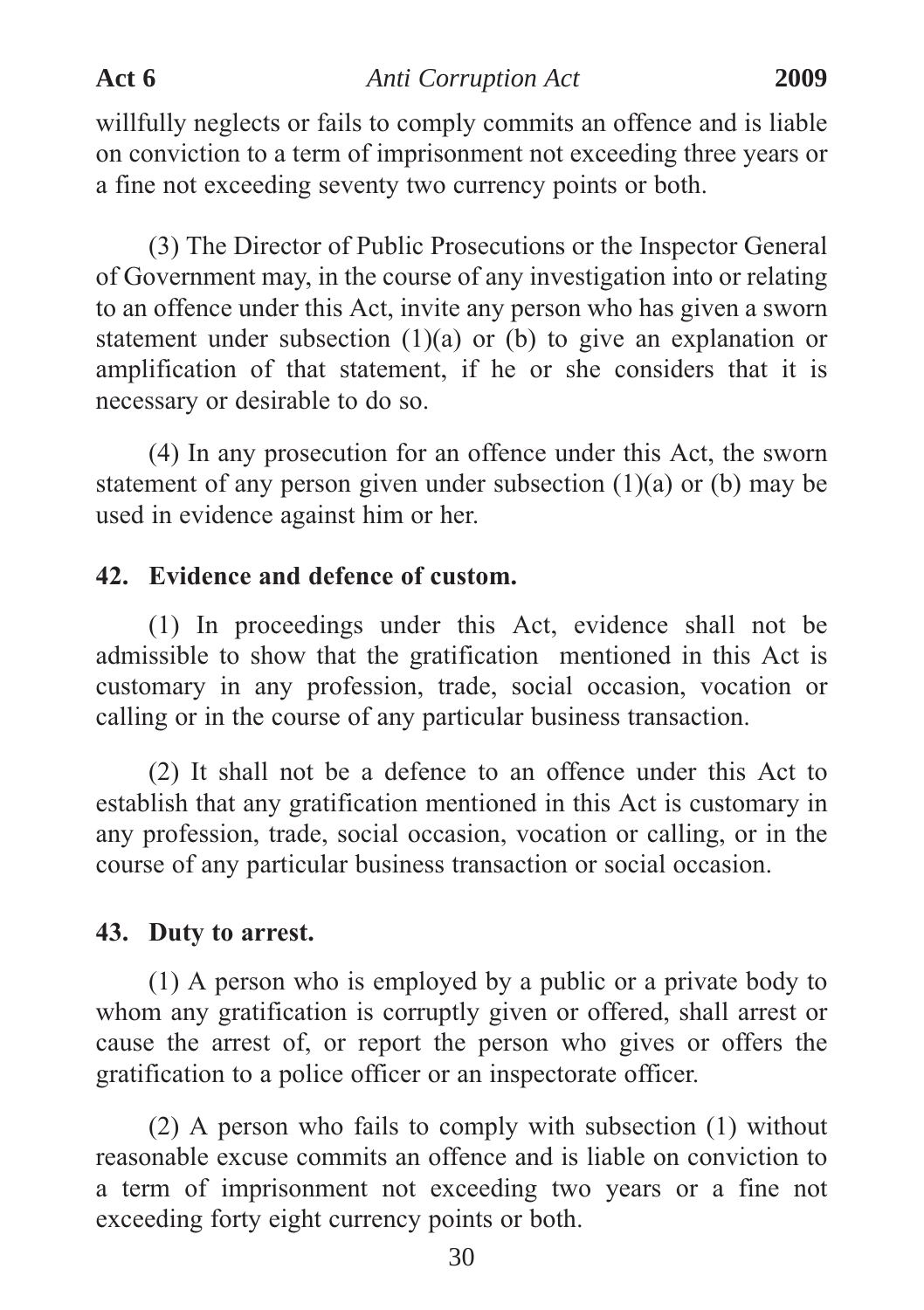#### **44. Protection of informers.**

(1) Except as hereafter provided, a complaint to an offence under this Act shall not be admitted in evidence in any civil or criminal proceeding, and no witness shall be obliged or permitted to disclose the name or address of any informer, or state any matter which might lead to his or her discovery.

(2) If a book, a paper or other document, or a visual or a sound recording, or other matter or material which is given in evidence or liable to inspection in any civil, criminal or other proceedings in court or other authority as referred to in subsection (1), contains an entry or other matter in which the informer is named or described or shown, or which might lead to his or her discovery, the court before which the proceedings are held shall cause all those parts of them or passages from them to be concealed from view or to be obliterated or otherwise removed so far as is necessary to protect that person from discovery.

(3) If on a trial for any offence under this Act, the court, after full inquiry into the case, is of the opinion that the informer willfully made in his or her complaint a material statement which he or she knew or believed to be false or did not believe to be true, or if in any other proceeding the court is of the opinion that justice cannot be fully dispensed between the parties to the proceeding without the discovery of the informer, the court may require the production of the original complaint, if in writing, permit inquiry and require full disclosure concerning the informer.

(4) Subsection (1) shall not have effect where a prosecution is instituted against any person for an offence under section 45.

#### **45. Penalty for giving false information.**

(1) A person who gives information knowing that the information is false or which he or she believes to be false, intending to cause or knowing it to be likely that he or she will by giving the information cause an investigation or prosecution to be commenced under this Act, commits an offence and is liable on conviction to—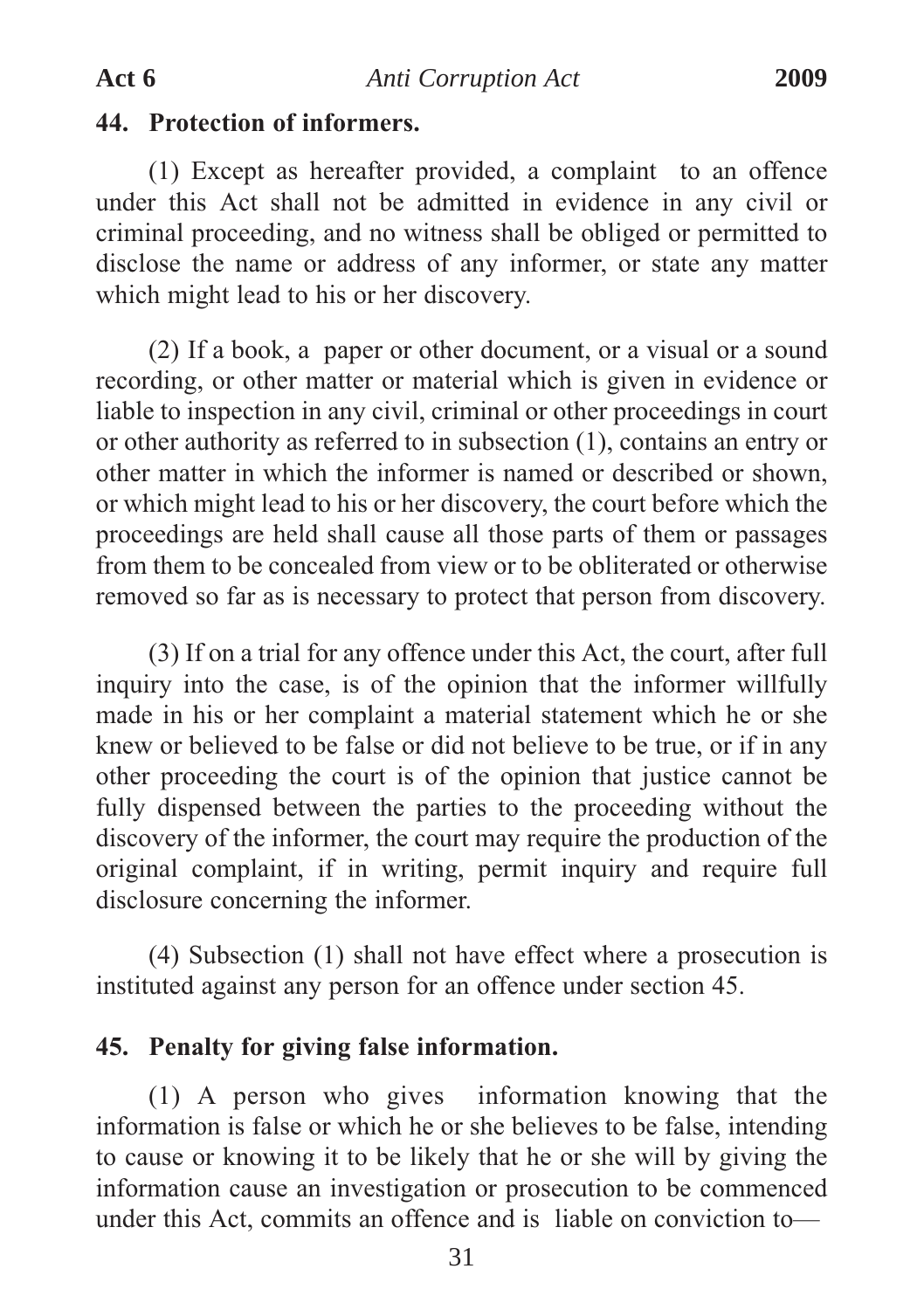- (a) a term of imprisonment not exceeding five years or a fine not exceeding one hundred and twenty currency points, or both; and
- (b) compensate the person in respect of whom an investigation or a prosecution under this Act is commenced as in the opinion of the court is just, having regard to all the circumstances; and any such order shall be deemed to be a decree and may be executed in the manner provided by the Civil Procedure Act.

(2) Nothing in this section shall prevent proceedings to recover damages by any person being instituted in a civil court, but at the time of awarding damages in a subsequent civil suit relating to the same matter, the court shall take into consideration any sum paid or recovered as compensation awarded under subsection (1).

# **46. Disqualification.**

A person who is convicted of an offence under section 2, 3, 4, 5, 6, 7, 8, 9, 10, 11, 12, 13, 14, 15, 16, 17, 18, 19, 20, 21, 22, 23, 24 and 25 shall be disqualified from holding a public office for a period of ten years from his or her conviction.

# **47. Protection of persons acting in pursuance of the Act.**

An act, matter or thing done or omitted by a person authorised by this Act to perform the duty or exercise a function shall not, if the act, matter or thing was done or omitted in good faith, render the person personally liable to any action, liability, claim or demand.

# **48. Invalidity of appointment as bar to prosecution.**

A person shall not be exempt from prosecution under this Act by reason of the invalidity of his or her appointment, nomination or election to his or her office.

# **49. Prosecution of offences.**

A prosecution under this Act shall not be instituted except by or with the consent of the Director of Public Prosecutions or the Inspector General of Government; but a person charged with such an offence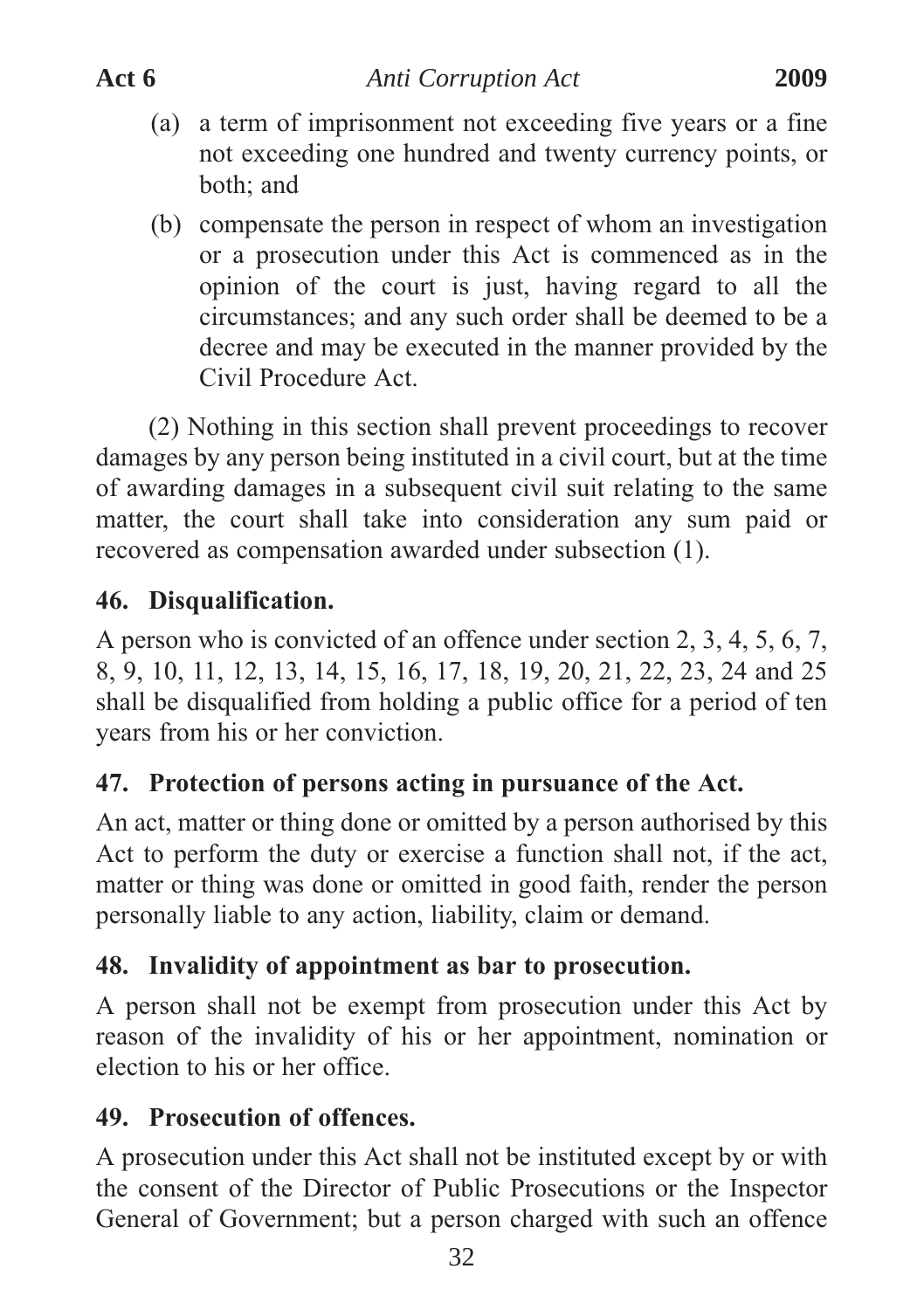may be arrested, or a warrant for his or her arrest may be issued and executed, and the person may be detained or released on police bond, notwithstanding that the consent of the Director of Public Prosecutions or the Inspector General of Government, to the institution of a prosecution for the offence has not been obtained, but no further or other proceedings shall be taken until that consent has been obtained.

### **50. Appointment of special investigators.**

(1) Where the Inspector General of Government or the Director of Public Prosecutions considers it necessary for the purposes of an investigation under this Act, he or she may appoint any person who in his or her opinion possesses the necessary skill or experience to be a special investigator.

(2) A special investigator shall be appointed for the purpose of conducting special investigations in a specified case and his or her remuneration shall be charged to the operational funds of the Inspector General of Government or the Director of Public Prosecutions in accordance with the financial regulations governing the procurement of specialized services for the time being in force.

(3) A certificate signed by the Inspector General of Government or the Director of Public Prosecutions shall be issued to a special investigator and shall be evidence of his or her appointment for the purposes of this Act.

PART V-JURISDICTION

### **51. Jurisdiction to try offences.**

Jurisdiction to try an offence under this Act shall be exercised only  $by-$ 

- (a) the High Court;
- (b) a magistrate's court presided over by a Chief Magistrate; or
- (c) a magistrate's court presided over by a Magistrate Grade 1.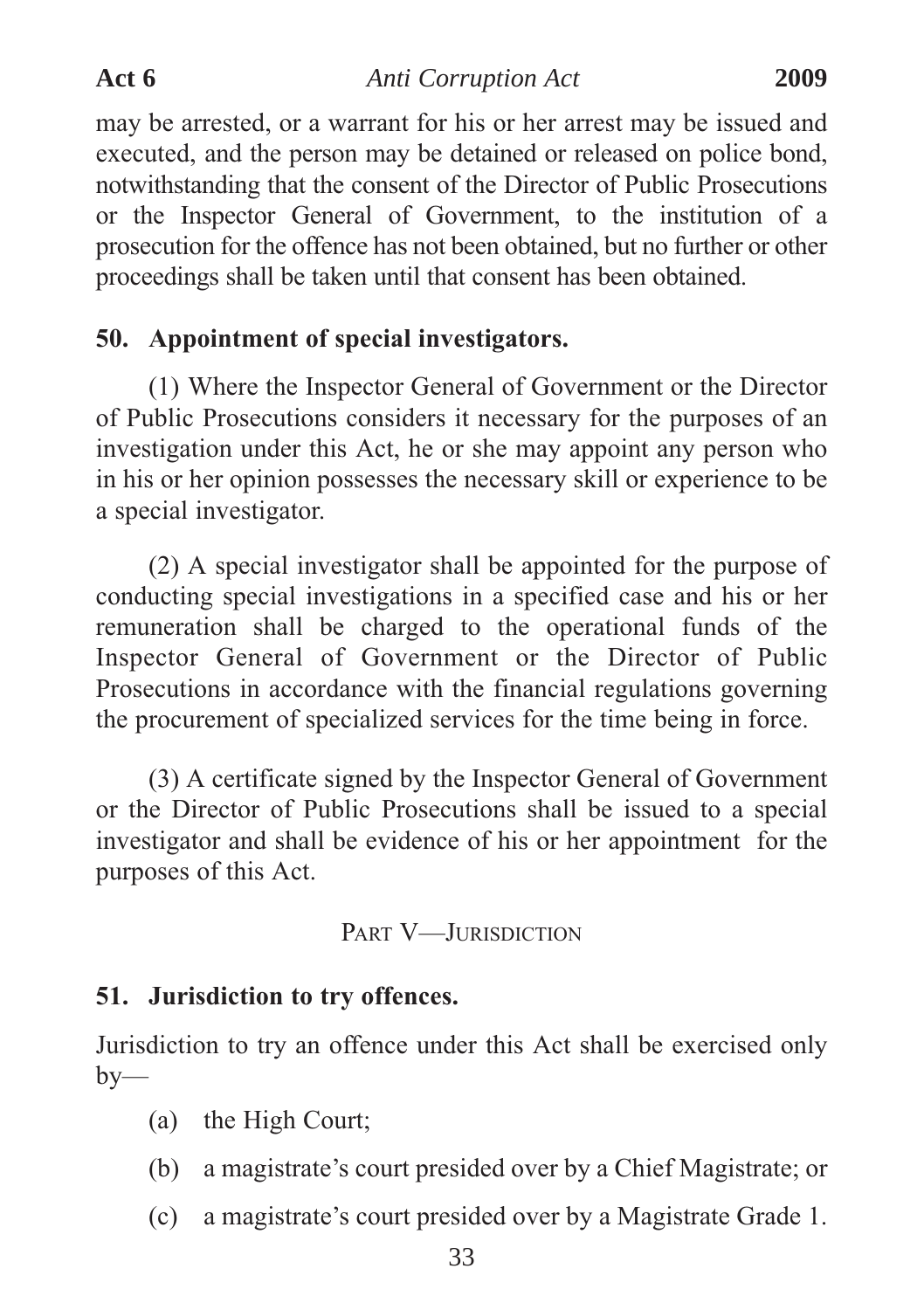### **52. Punishment for attempts, preparations, abetments and criminal conspiracies.**

A person who—

- (a) attempts to commit an offence under this Act;
- (b) does a thing which is preparatory to, or in furtherance of the commission of an offence under this Act; or
- (c) abets or is engaged in a criminal conspiracy to commit an offence under this Act,

commits an offence and is liable on conviction to any penalty prescribed respectively for such an offence by the Penal Code Act.

PART VI—RESTRAINING ORDER

# **53. Application for restraining order.**

Where a person has been charged or is about to be charged with an offence under this Act, an authorised officer may make an application to the court for an order, in this Act referred to as a restraining order, restraining the disposal of the property of, or in possession or under the control of that person, wherever that property is situated.

# **54. Contents of application for restraining order.**

An application made under section 53 shall be accompanied by an affidavit setting out—

- (a) the offence under investigation;
- (b) a description of the property in respect of the restraining order sought;
- (c) the name and address of the person believed to be in the possession of the property;
- (d) the grounds for the belief that the property is tainted in relation to the offence or that the person being investigated derived a benefit directly or indirectly from the commission of the offence under investigation;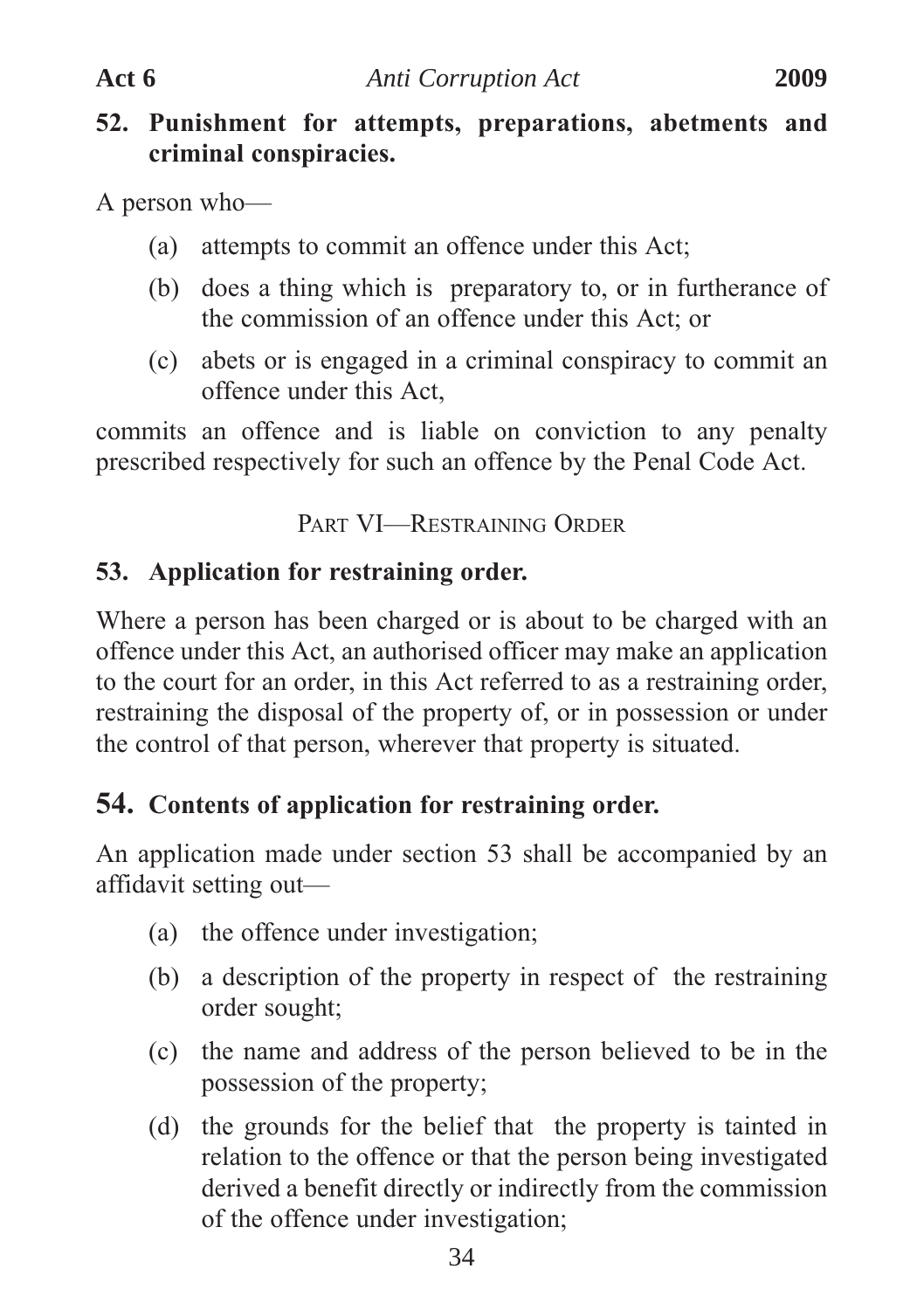- (e) where the application is for a restraining order against property of a person other than the person being investigated, the grounds for the belief that the property is tainted property in relation to the offence under investigation and is subject to the effective control of the accused; and
- (f) the grounds for the belief that a confiscation order or a pecuniary order may be or is likely to be made under this Act in respect of the property.

# **55. Issue of a restraining order.**

Where the court is satisfied that there are reasonable grounds to believe that there exists property in respect of which a restraining order may be made under this Act, the court may make an order—

- (a) prohibiting any person from disposing of, or otherwise dealing with property specified in the order other than in a manner specified in the order; and
- (b) at the request of the authorised officer, and where the court is of the opinion that the circumstances so require, appoint a person to take control of or to manage or otherwise deal with the property.

# **56. Contents of a restraining order.**

(1) The court in making a restraining order under section 55 may give directions as to the management of property in question for the purpose of—

- (a) determining any dispute as to the ownership of the property or any part of it;
- (b) paying for its proper administration during the period when the restraining order remains in force;
- (c) in regard to the person subject to the order—
	- (i) paying that person for the reasonable subsistence of that person and his or her family;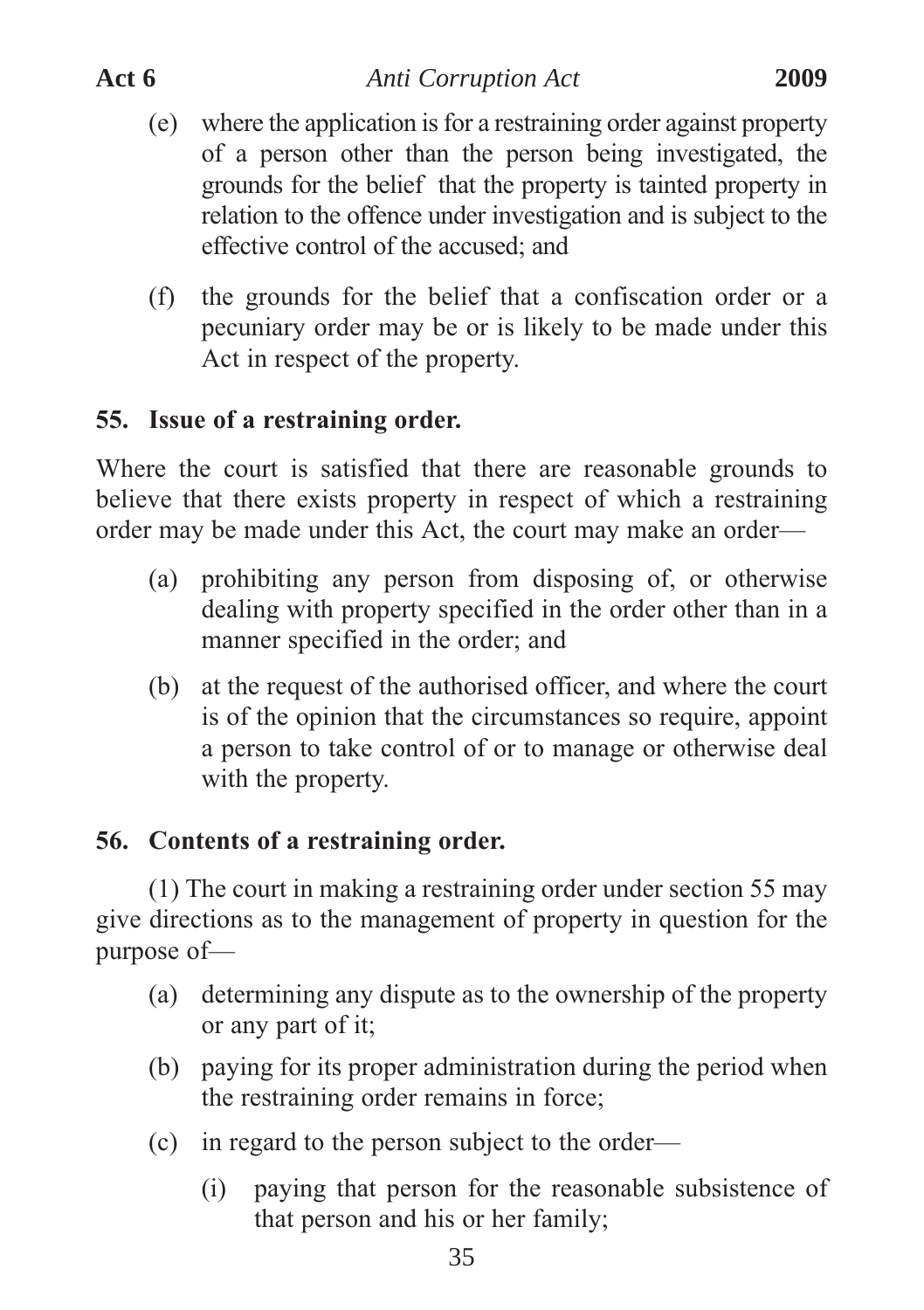- (ii) permitting the use of the property in order to enter into a recognizance required of that person by a court;
- (iii) paying that person's reasonable expenses in defending the criminal charge and any proceedings under this Act; and
- (iv) paying any specified debt incurred by that person in good faith.

(2) The person appointed by the court under this section to manage property subject to a restraining order shall be accountable to the court for the management of the property.

# **57**. **Notice of application for restraining order.**

Before making a restraining order, the court may require notice to be given to, and may hear any person who, in the opinion of the court, appears to have an interest in the property, unless the court is of the opinion that giving the notice before making the order would result in the disappearance, disposal, dissipation or reduction in the value of the property.

# **58. Service of restraining order.**

A copy of the restraining order shall be served on the person affected by the restraining order in a manner directed by the court or prescribed by law.

# **59. Registration of restraining order.**

(1) A copy of a restraining order which affects land shall be registered with the Registrar of Titles or a recorder.

(2) Where the restraining order affects any other property, a copy of the order shall be registered with the relevant authority

(3) Where the particulars of a restraining order are registered under the Registration of Titles Act or the Land Act, a person who subsequently deals with the property shall, for the purposes of section 57 be taken to have had notice of the order at the time of the dealing.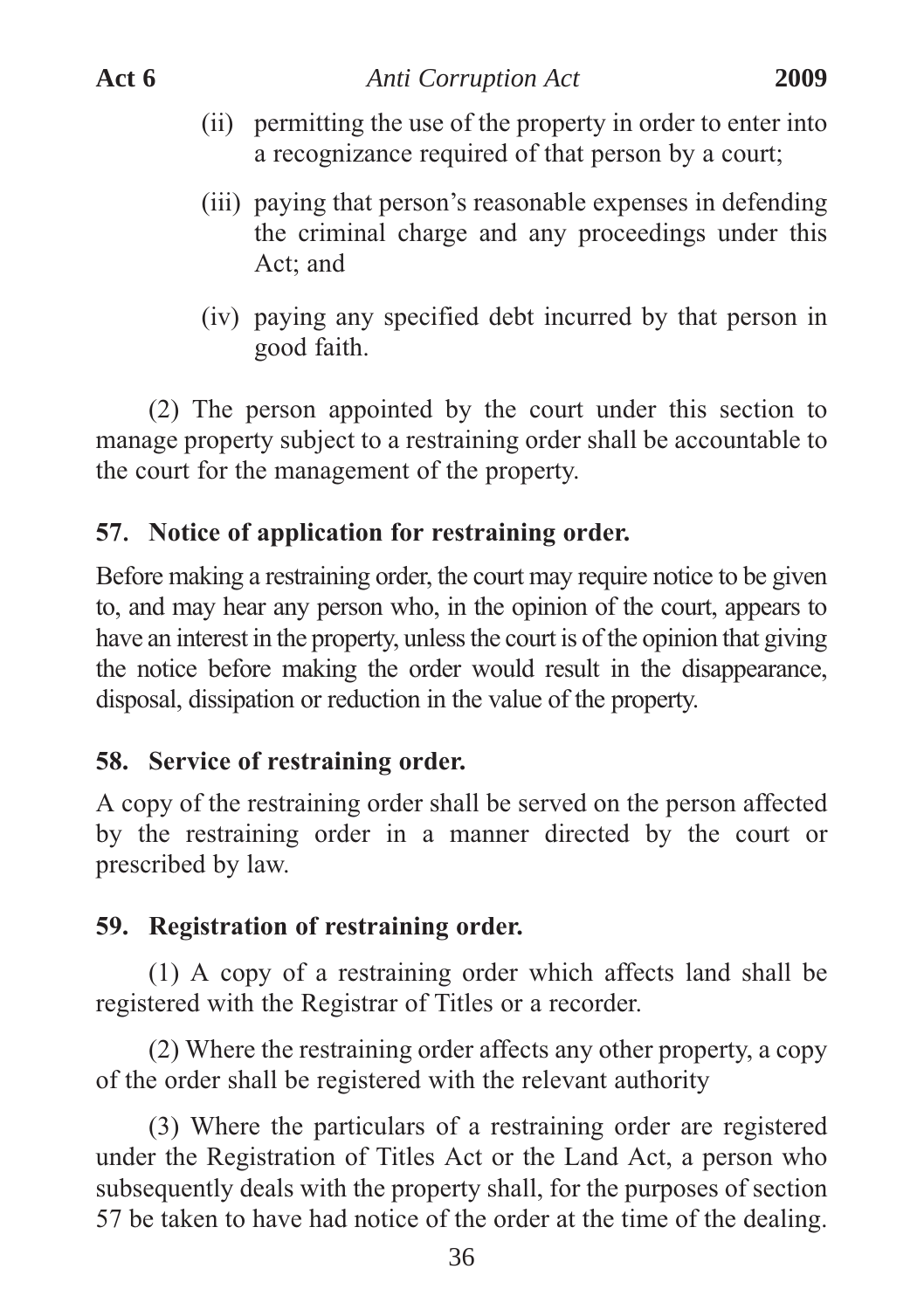(4) A person who does not register a restraining order which affects land or any other property commits an offence and is liable on conviction to a term of imprisonment not exceeding six months or a fine not exceeding twelve currency points or both.

## **60. Setting aside disposition.**

(1) Where a restraining order is made against property and the property is disposed of, or otherwise dealt with, in contravention of the restraining order, the disposition or dealing is null and void and an authorised officer may apply to the court that made the restraining order for an order that the disposition or dealing be set aside.

(2) Where an authorised officer makes an application under this section in relation to a disposition or dealing, the court may set aside the disposition or dealing as from the day on which the disposition or dealing took place.

(3) A person who disposes of restrained property or a person who willingly acquires interest after knowing the property has been restrained commits an offence and is liable on conviction to a term of imprisonment not exceeding four years or a fine not exceeding ninety six currency points or both.

# **61. Duration of restraining order.**

A restraining order remains in force until—

- (a) it is discharged, reviewed, revoked or varied by the court;
- (b) the expiration of six months from the date on which it is made or such later time as the court may determine; or
- (c) a confiscation order or a pecuniary penalty order is made in respect of property which is the subject of the order.

# **62. Review of restraining order.**

(1) A person who has an interest in property in respect of which a restraining order is made may, at any time, apply to the court for a review.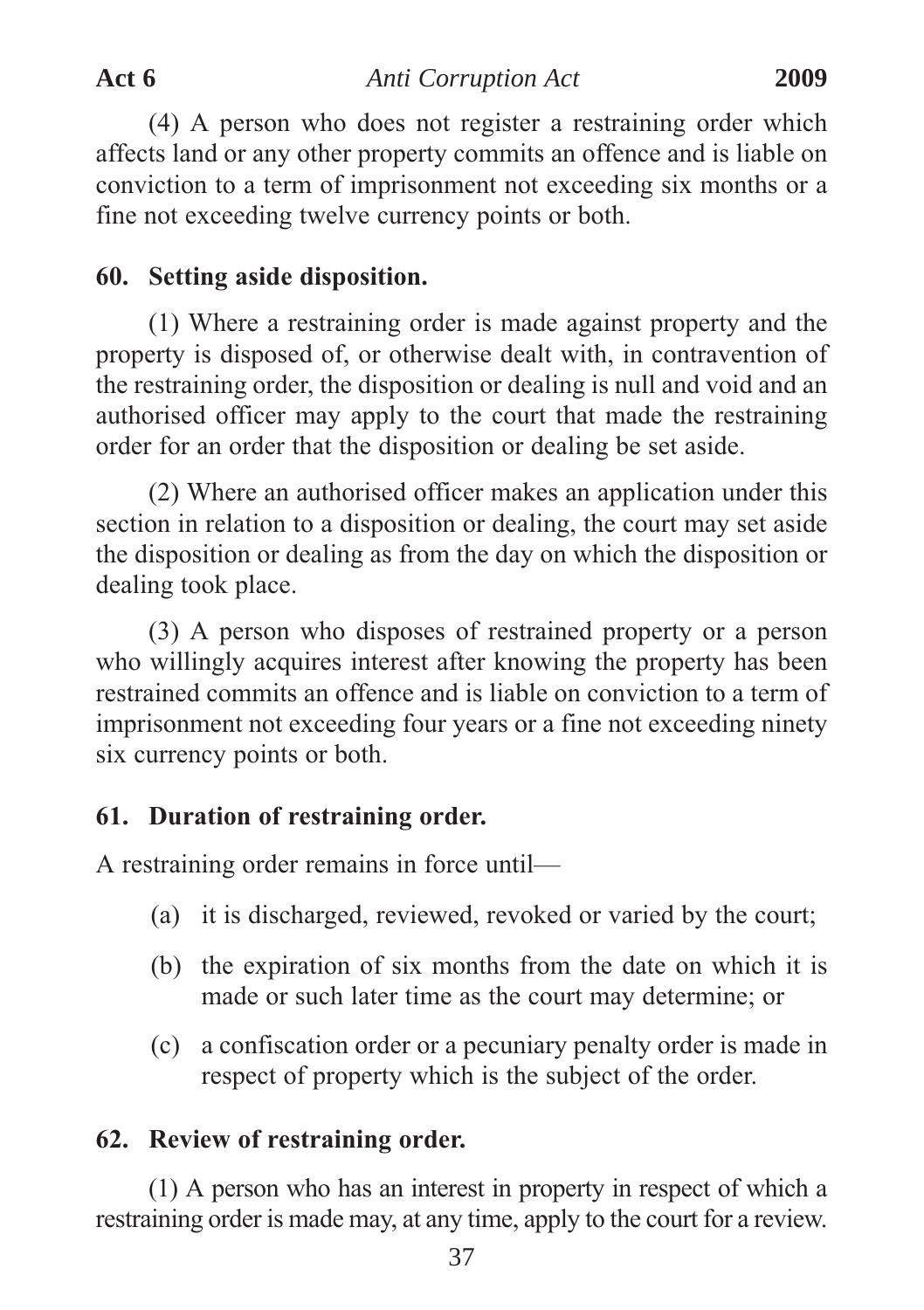(2) An application for review shall not be heard by the court unless the applicant has given the authorised officer at least three working days notice in writing of the application.

(3) The court may require notice of the application to be given to any other person who, in the opinion of the court, appears to have an interest in the property.

(4) Upon application, the court may revoke or vary the restraining order or make the order subject to such conditions as the court thinks fit.

(5) For the purposes of this section, the court may—

- (a) require the applicant to enter into a recognisance;
- (b) vary the restraining order to permit the payment of reasonable expenses of the applicant, including those of his or her dependants if any, and reasonable legal or business expenses of the applicant.

(6) An order under this section may be made only if the court is satisfied that the—

- (a) applicant is the lawful owner of the property, has a legal interest in or is entitled to lawful possession of the property, and appears to be innocent of any complicity in the commission of an offence or of any collusion in relation to an offence; and
- (b) the property will no longer be required for the purposes of any investigation or as evidence in any proceedings.

PART VII—CONFISCATION ORDER

### **63. Confiscation order.**

(1) Where a person is convicted of an offence under this Act, in addition to the penalties imposed under this Act, the court may make an order confiscating the property that is the subject of or derived directly or indirectly from the act of corruption.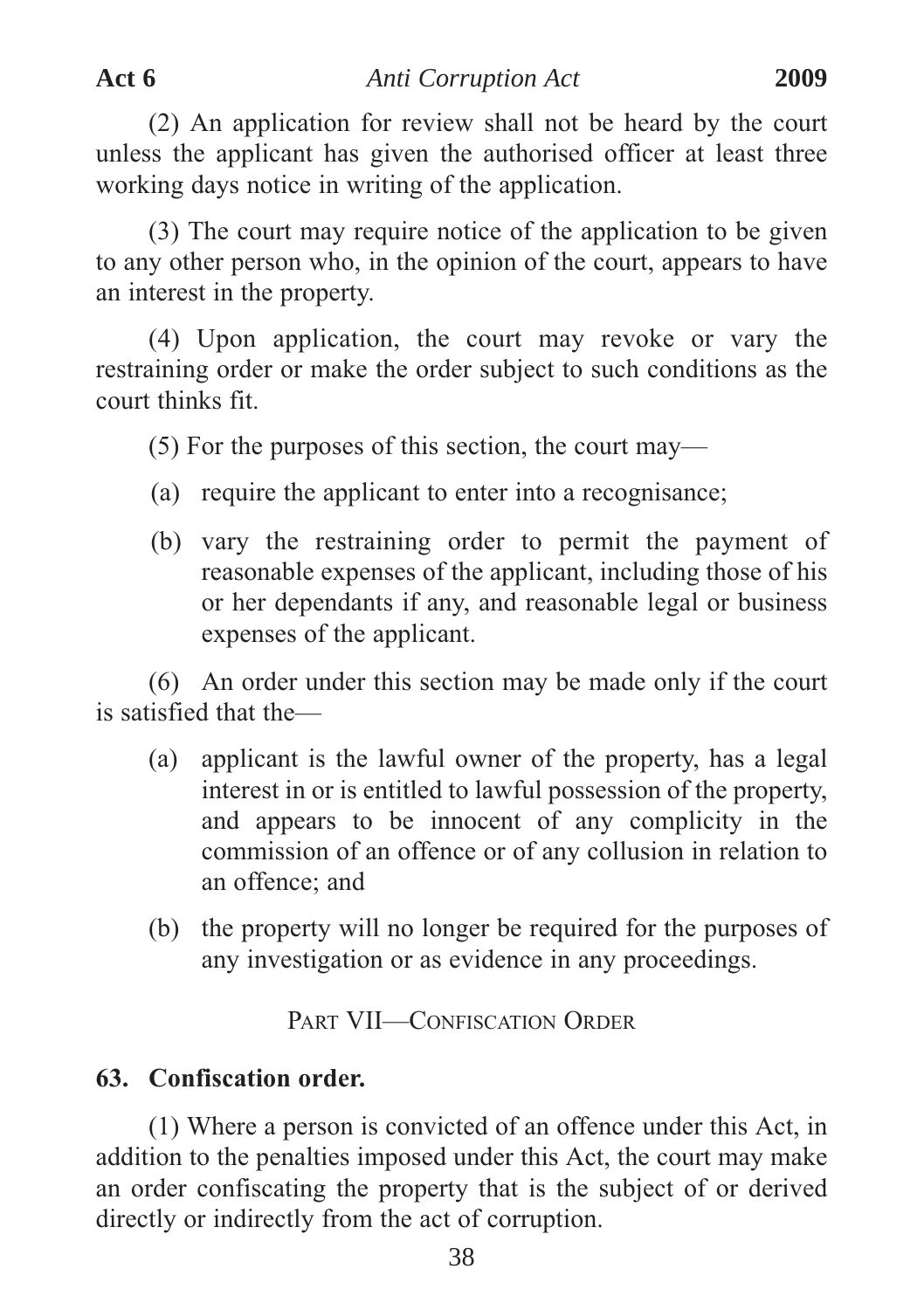(2) Where court makes a confiscation order against any property, the property shall vest in the Government.

(3) Where property is registerable property the order shall be registered with the appropriate authority.

# **64. Confiscation notice.**

The court shall issue notice of sixty days to persons to whom the confiscation order relates**.**

# **65. Procedure for confiscation order in relation to property where person dies or absconds.**

(1) Where a person has been charged with the commission of an offence under this Act and the person dies or absconds, the Inspector General of Government or the Director of Public Prosecutions or an authorised officer may apply to the court for a confiscation order in respect of any tainted property of the person being charged, and the court may, if satisfied beyond reasonable doubt, that the property is tainted property, order that the property of the person as is specified by the court be confiscated.

(2) For the purposes of subsection (1), a person is taken to have absconded if reasonable attempts to arrest the person under a warrant have been unsuccessful during the period of one year commencing on the day the warrant was issued, and the person shall be taken to have absconded on the last day of that period.

# **66. Voidable transfers.**

The court may, before making a confiscation order and, in the case of property in respect of which a restraining order is made, notice of which is given and the order served in accordance with this Act, set aside any conveyance or transfer of the property that occurred after the seizure of the property or the service of the restraining order, unless the conveyance or transfer was made for valuable consideration to a person acting in good faith and without notice.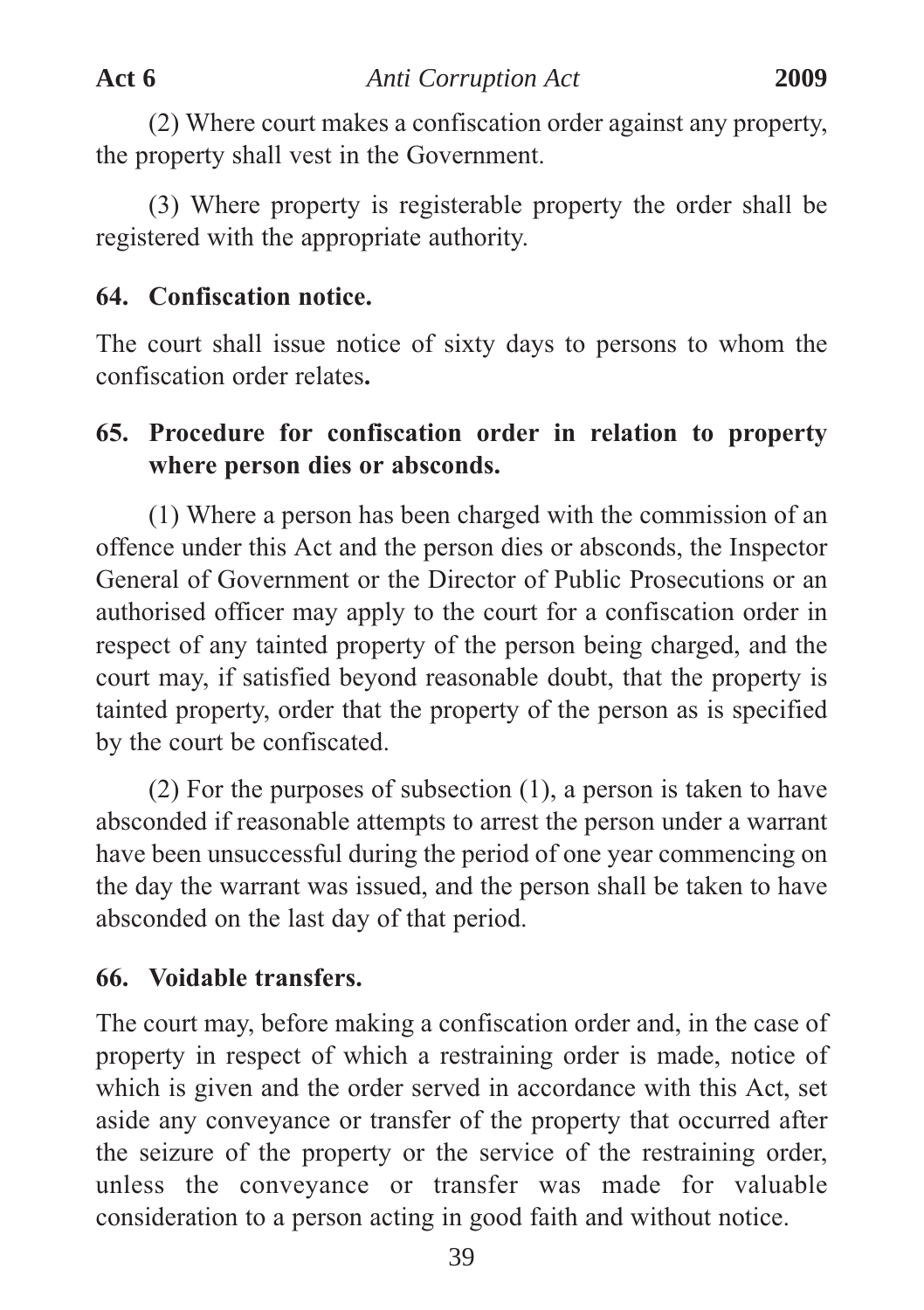PART VIII—MISCELLANEOUS.

### **67. Minister's power to amend Schedule.**

The Minister responsible for justice may, by statutory instrument, with the approval of the Cabinet, amend the Schedule to this Act.

## **68. Repeal of Cap. 121.**

The Prevention of Corruption Act is repealed.

# **69. Consequential amendment of Cap. 120.**

The Penal Code Act is amended by repealing sections 85, 86, 87, 88, 89 90, 91, 92, 93, 268, 269, 322, 325 and 326.

# **70. Consequential amendment of Act No. 17 of 2002.**

The Leadership Code Act is amended—

- (a) by repealing sections 8, 9 and 13;
- (b) in subsection 20(3) by replacing "five years" with "ten years".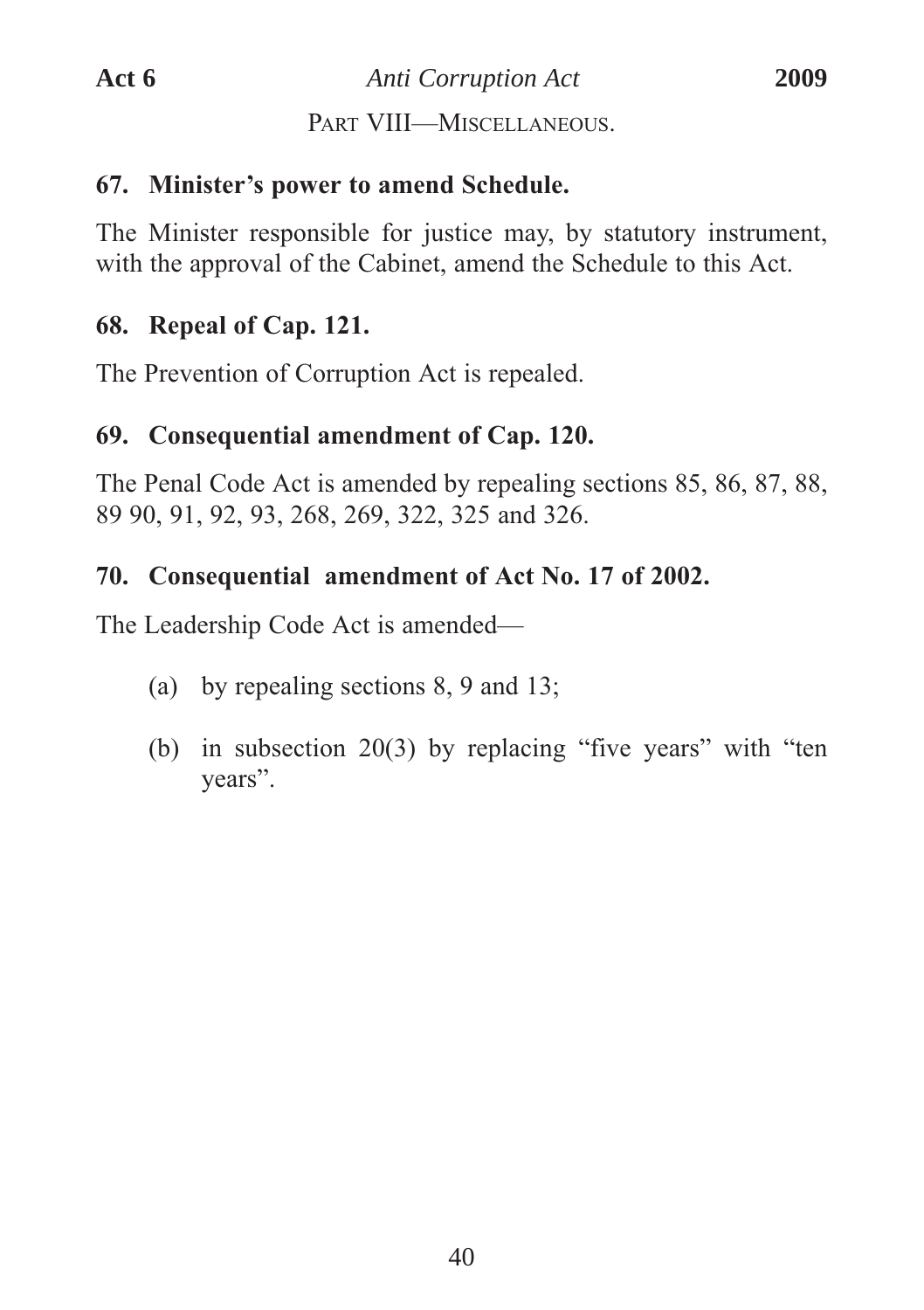## CURRENCY POINT

A currency point is equivalent to twenty thousand shillings.